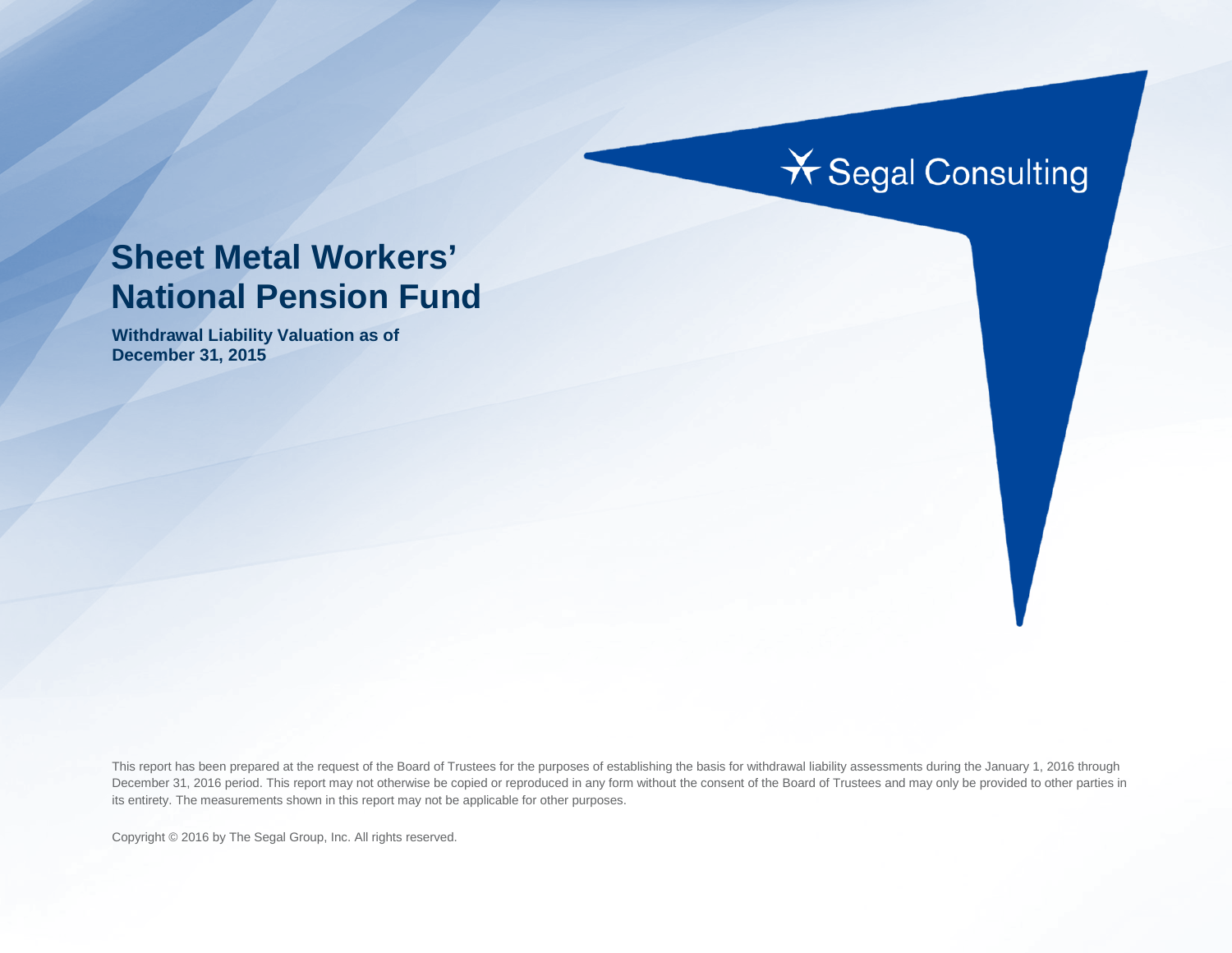

101 NORTH WACKER DRIVE, SUITE 500 CHICAGO, IL 60606 T 312.984.8500 WWW.SEGALCO.COM

October 11, 2016

Board of Trustees Sheet Metal Workers' National Pension Fund Fairfax, Virginia

Dear Trustees:

This report summarizes and reviews the Plan's status and experience with respect to employer withdrawal liability. It outlines the withdrawal liability method adopted and explains the calculation of the amount of liability of a withdrawn employer. It also establishes the basis for assessments of withdrawal liability for withdrawal during the period January 1, 2016 through December 31, 2016.

The actuarial calculations were completed under the supervision of Daniel V. Ciner, MAAA, Enrolled Actuary. The basic participant and financial data used in this report are the same as those used in the actuarial valuation as of January 1, 2016. The benefit provisions included in the calculations are those that were in effect on December 31, 2015. The method described in the PBGC Technical Update 10-3 has been used to account for reductions in benefits that occurred as a result of implementation of the Rehabilitation Plan when the Plan was in critical (Red Zone) status.

We look forward to reviewing this report with you at your next meeting and to answering any questions you may have.

Sincerely,

Segal Consulting, a Member of The Segal Group, Inc.

By:

Richard G. Gerasta Daniel V. Ciner, MAAA, EA Senior Vice President Senior Vice President and Actuary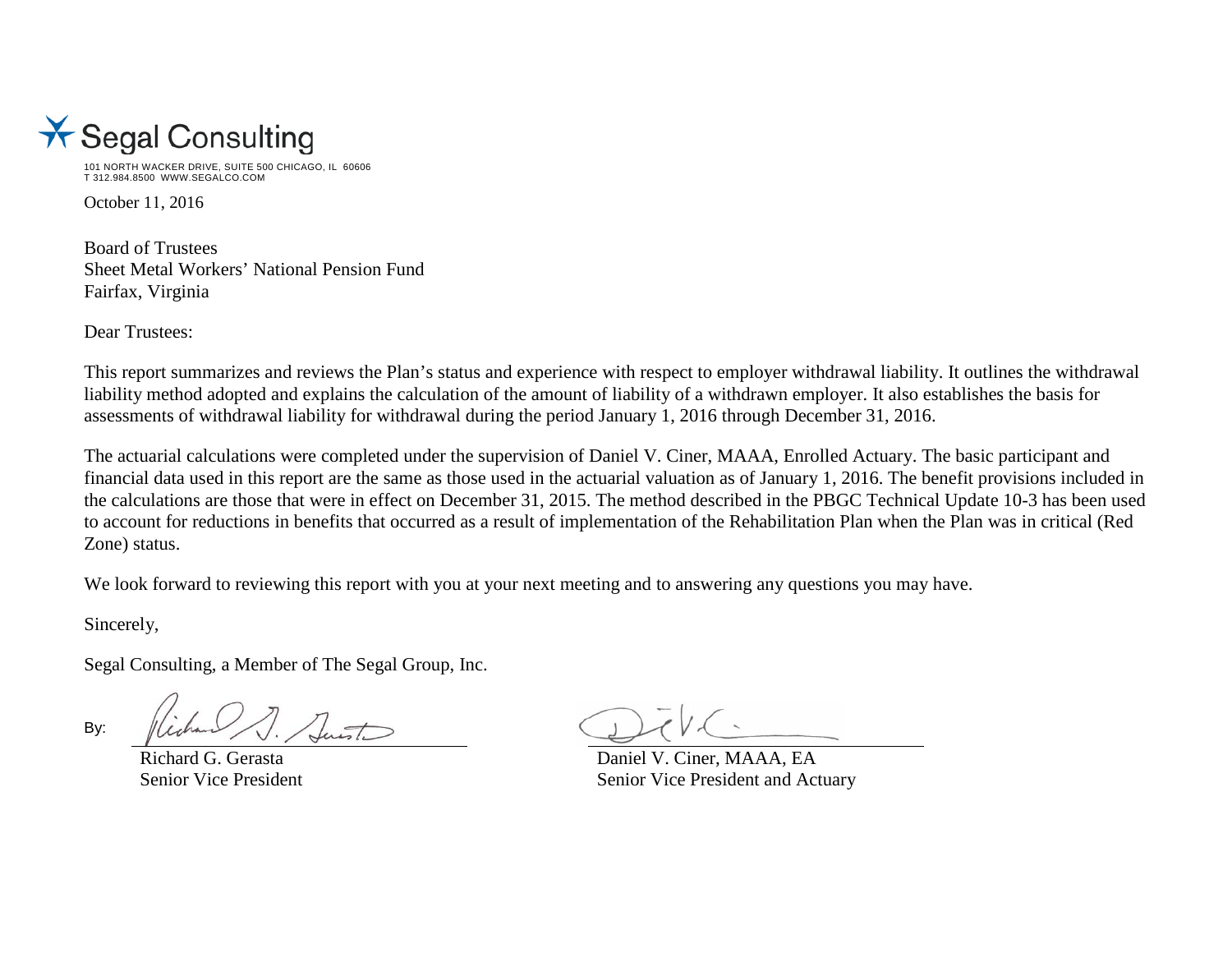## **Table of Contents**

#### Sheet Metal Workers' National Pension Fund Withdrawal Liability Valuation as of December 31, 2015

| <b>Section 1: Actuarial Valuation Summary</b> |  |
|-----------------------------------------------|--|
|                                               |  |
|                                               |  |
|                                               |  |
| <b>Section 2: Actuarial Valuation Results</b> |  |
|                                               |  |
|                                               |  |
| <b>Section 3: Supplementary Information</b>   |  |
|                                               |  |
|                                               |  |
| <b>Section 4: Actuarial Certification</b>     |  |
|                                               |  |
|                                               |  |
|                                               |  |
|                                               |  |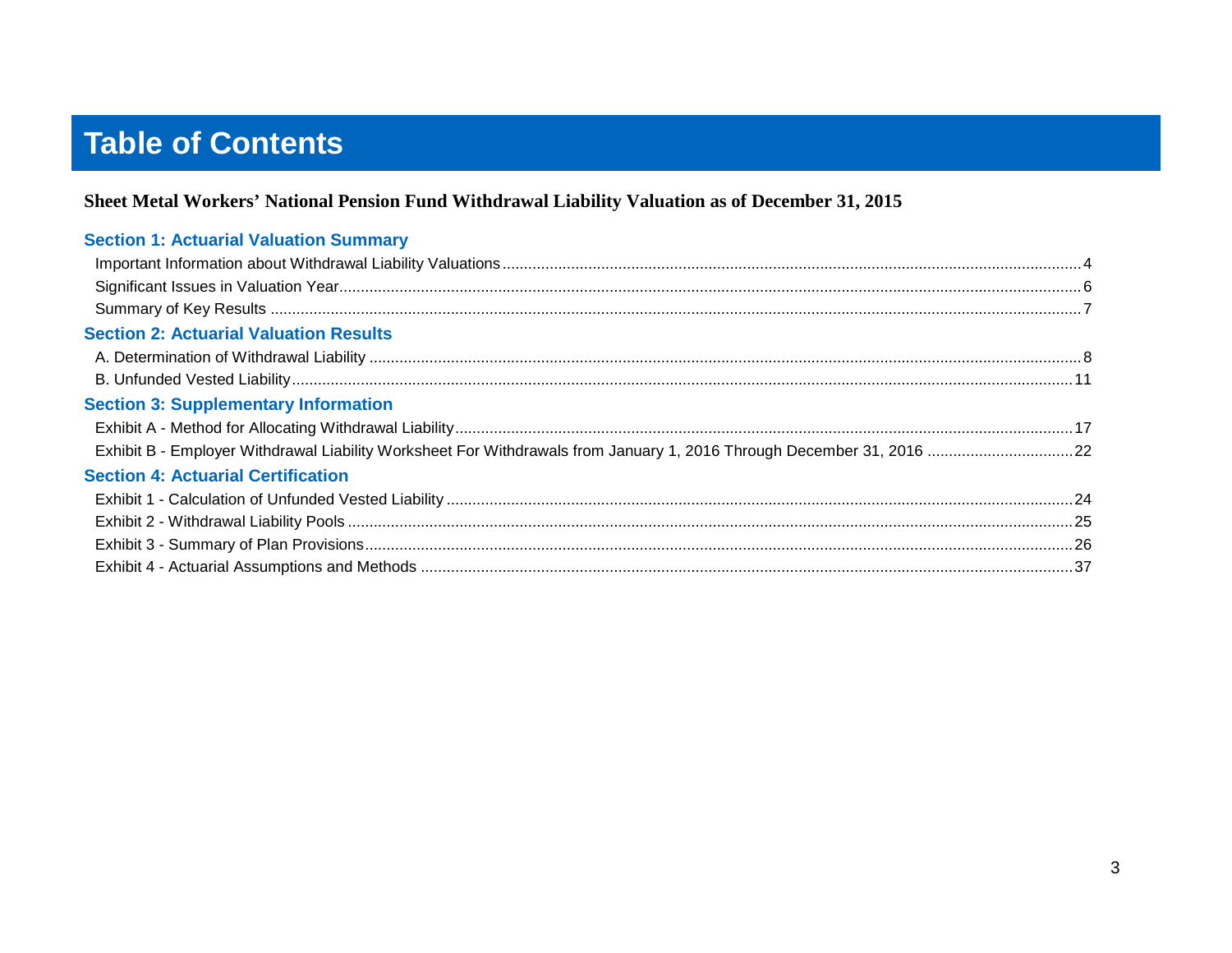## **Section 1: Actuarial Valuation Summary**

## Important Information about Withdrawal Liability Valuations

A withdrawal liability valuation is prepared to assist in the determination and assessment of withdrawal liability. It is a forecast of future uncertain obligations of a pension plan. As such, the forecast will never precisely match the actual stream of benefits and expenses to be paid. In order to prepare withdrawal liability valuations, Segal Consulting ("Segal") relies on a number of input items. These include:

- **Plan Provisions** Plan provisions define the rules that will be used to determine benefit payments, and those rules, or the interpretation of them, may change over time. It is important for the Trustees to keep Segal informed with respect to plan provisions and administrative procedures, and to review the plan summary included in our report to confirm that Segal has correctly interpreted the plan of benefits. For an employer withdrawing in a particular plan year, the relevant plan provisions are those in effect at the end of the prior plan year.
- **Participant Information** The present value of vested benefits, upon which withdrawal liability for an employer is determined, is based on data provided to the actuary by the plan. Segal does not audit such data for completeness or accuracy, other than reviewing it for obvious inconsistencies compared to prior data and other information that appears unreasonable. It is not necessary to have perfect data for a valuation: the valuation is an estimated forecast, not a prediction. Notwithstanding the above, it is important for Segal to receive the best possible data and to be informed about any known incomplete or inaccurate data.
- **Financial Information** The withdrawal liability valuation is based on the asset values as of the valuation date, typically reported by the auditor. The allocation of the unfunded present value of vested benefits to an employer is based on its detailed obligated contribution information as well as that for other participating employers, as provided by the plan.
- **Actuarial Assumptions** In measuring the present value of vested benefits for withdrawal liability purposes, Segal starts by developing a forecast of the vested benefits to be paid to existing plan participants for the rest of their lives and the lives of their beneficiaries. This requires actuarial assumptions as to the probability of death and retirement. The forecasted benefits are then discounted to a present value. The actuarial model used to develop the present value of vested benefits for withdrawal liability purposes may use approximations and estimates that will have an immaterial impact on our results. In addition, the actuarial assumptions may change over time, and while this can have a significant impact on the reported results, it does not mean that the previous assumptions or results were unreasonable or wrong.

**Section 1: Actuarial Valuation Summary as of December 31, 2015 for the Sheet Metal Workers' National**  Pension Fund<br>Pension Fund<br> **Pension Fund** 

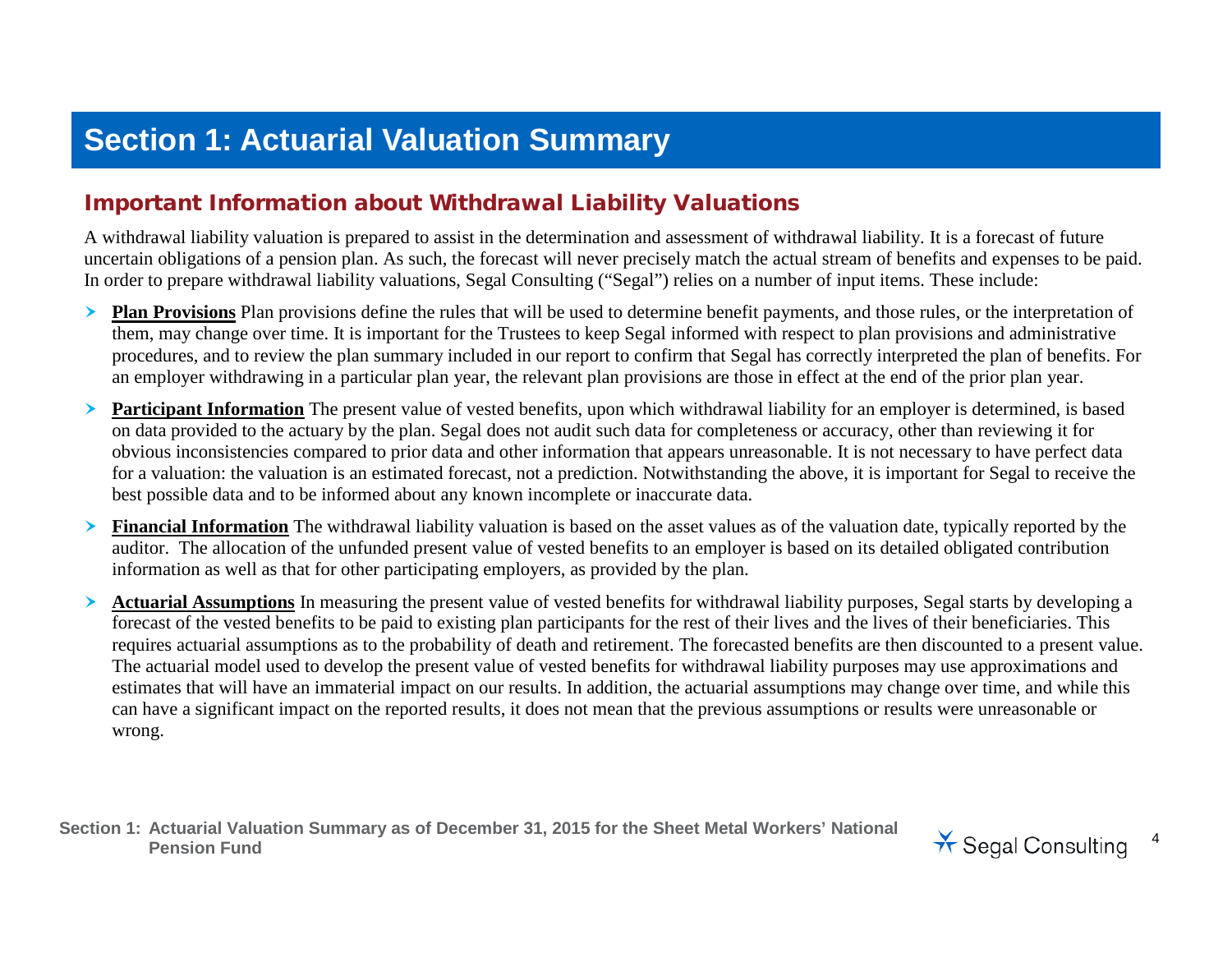Given the above, the user of Segal's withdrawal liability valuation report (or other actuarial calculations) needs to keep the following in mind:

- The withdrawal liability valuation report is prepared for use by the Trustees. It includes information relative to the provisions of ERISA pertaining to withdrawal liability. Segal is not responsible for the use or misuse of its report, particularly by any other party.
- A withdrawal liability valuation is a measurement as of a specific date it is not a prediction of a plan's future financial condition. Accordingly, Segal did not perform an analysis of other potential financial measurements.
- Actuarial results in this report are not rounded, but that does not imply precision.
- Segal does not provide investment, legal, accounting, or tax advice. This withdrawal liability valuation report is based on Segal's understanding of applicable guidance in these areas and of the plan's provisions. The Trustees should look to their other advisors for expertise in these areas.
- While Segal maintains extensive quality assurance procedures, a withdrawal liability valuation involves complex computer models and numerous inputs. In the event that an inaccuracy is discovered after presentation of Segal's results, Segal may revise that valuation report or make an appropriate adjustment in the next valuation.
- Segal's withdrawal liability report shall be deemed to be final and accepted by the Trustees upon delivery and review. Trustees should notify Segal immediately of any questions or concerns about the final content.

As Segal Consulting has no discretionary authority with respect to the management or assets of the Plan, it is not a fiduciary in its capacity as actuaries and consultants with respect to the Plan.

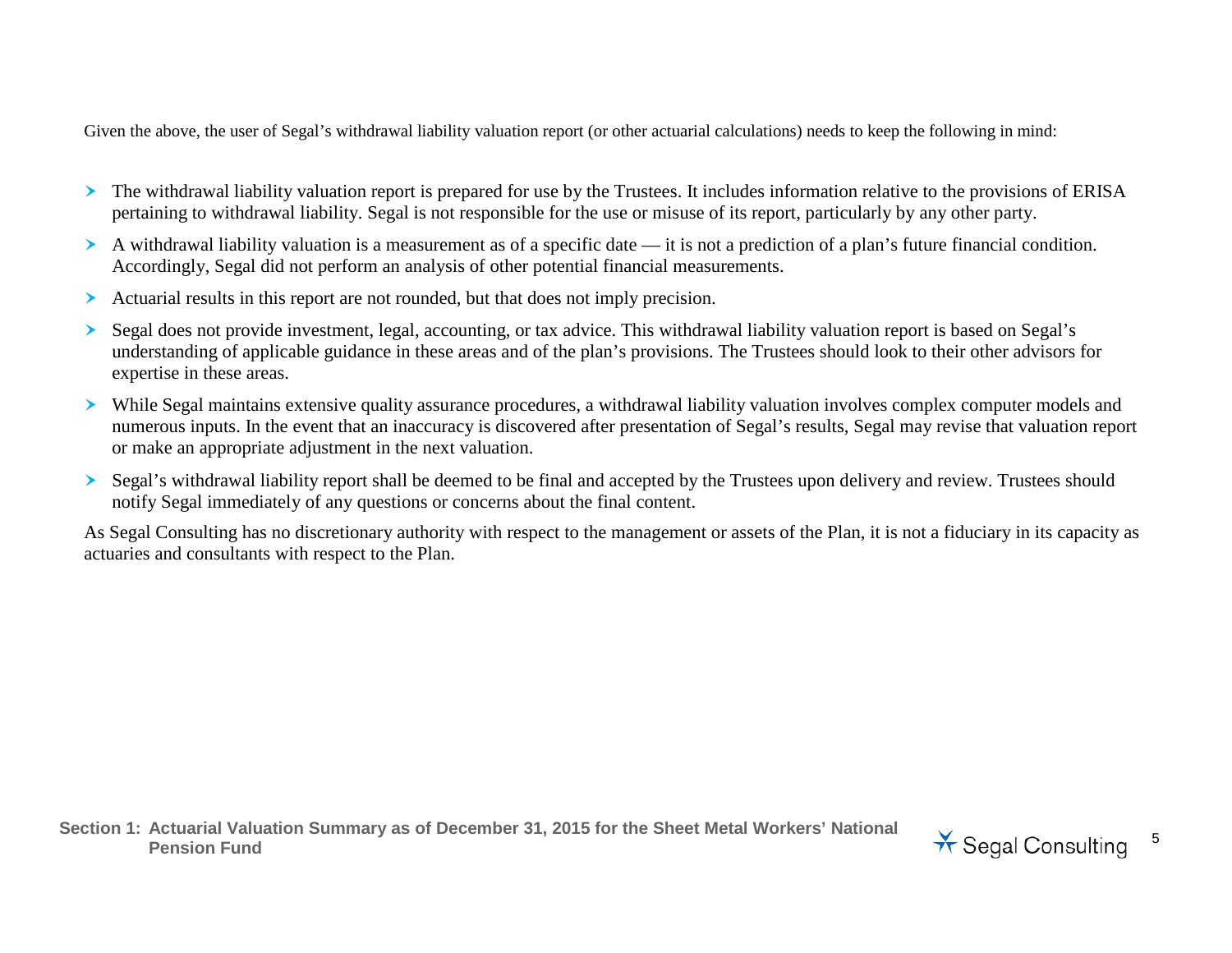## Significant Issues in Valuation Year

- The unfunded vested liability as of December 31, 2015 is \$4.9 billion (without regard to Affected Benefits pools), as compared to \$4.4 billion last year. The increase in the unfunded vested liability since last year was primarily due to the changes in the PBGC interest rates and less than expected investment return. In addition, a reallocated pool of \$8.76 million was established for withdrawn employers.
- > The unamortized balance of the Affected Benefits pools, representing the value of benefit reductions under the Rehabilitation Plan when the Plan was in critical (Red Zone) status, is \$540 million.
- $\triangleright$  The following assumptions were changed for this year's valuation:

Interest rates used to determine the funded portion of the present value of vested benefits changed from 3.10% for 20 years and 3.29% thereafter to 2.46% for 20 years and 2.98% thereafter (PBGC interest rates).

- $\geq$  Since benefit accruals are tied to contribution rates, increases in contribution rates increased liabilities.
- An employer that would otherwise incur a complete withdrawal or a partial withdrawal will not be deemed to have withdrawn, despite the cessation of its obligation to contribute to the Plan, if it first had an obligation to contribute to the Plan on or after January 1, 2016, but before January 1, 2017 ("Free Look" provision) and certain other conditions are met. The Free Look provision is further described in Section 4, Exhibit 4.

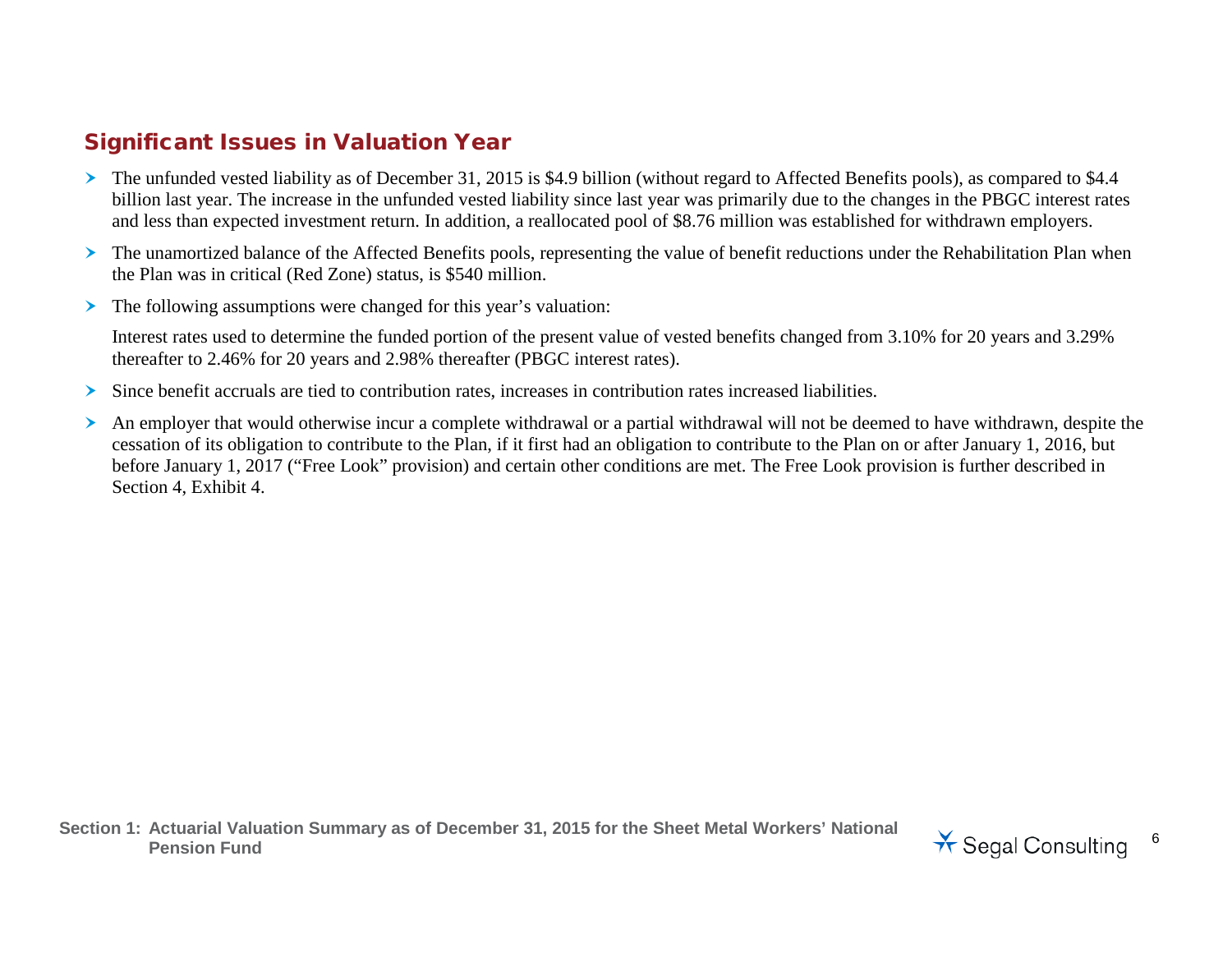## Summary of Key Results

|                                                                                                   | <b>December 31</b>                      |                                         |
|---------------------------------------------------------------------------------------------------|-----------------------------------------|-----------------------------------------|
|                                                                                                   | 2014                                    | 2015                                    |
| <b>Demographic Data:</b>                                                                          |                                         |                                         |
| • Number of pensioners and beneficiaries <sup>1</sup>                                             | 46,501                                  | 46,876                                  |
| • Number of inactive vested participants <sup>2</sup>                                             | 34,450                                  | 34,033                                  |
| • Number of active vested participants                                                            | 43,050                                  | 43,388                                  |
| <b>Interest Assumptions:</b>                                                                      |                                         |                                         |
| • Valuation (funding) interest rate                                                               | 7.50%                                   | 7.50%                                   |
| • PBGC interest rates                                                                             | 3.10% for 20 years,<br>3.29% thereafter | 2.46% for 20 years,<br>2.98% thereafter |
| Present Value of Vested Benefits <sup>3</sup> :                                                   |                                         |                                         |
| • Present value of vested benefits at funding interest rate                                       | \$6,644,379,756                         | \$6,878,995,068                         |
| • Present value of vested benefits at PBGC rates, including allowance for expenses                | 11,963,002,851                          | 13,578,525,045                          |
| • Present value of vested benefits for withdrawal liability purposes                              | 8,434,964,206                           | 8,848,828,786                           |
| Unfunded Vested Liability <sup>3</sup> :                                                          |                                         |                                         |
| • Market value of assets                                                                          | \$4,027,502,324                         | \$3,992,434,778                         |
| • Unfunded vested liability for withdrawal liability purposes (excluding Affected Benefits pools) | 4,407,461,882                           | 4,856,394,008                           |
| • Unamortized balance of Affected Benefits pools                                                  | 586,454,674                             | 539,982,769                             |
| <b>Withdrawal Liability Pools Established</b>                                                     |                                         |                                         |
| • Basic pool                                                                                      | \$618,872,884                           | \$807,195,035                           |
| • Reallocated pool                                                                                | 13,269,251                              | 8,756,994                               |

1 Excludes alternate payees in pay status (1,009 for 2014 and 1,046 for 2015)

2 Excludes alternate payees with deferred benefits (546 for 2014 and 563 for 2015)

3 Includes liabilities for alternate payees

**Section 1: Actuarial Valuation Summary as of December 31, 2015 for the Sheet Metal Workers' National** 

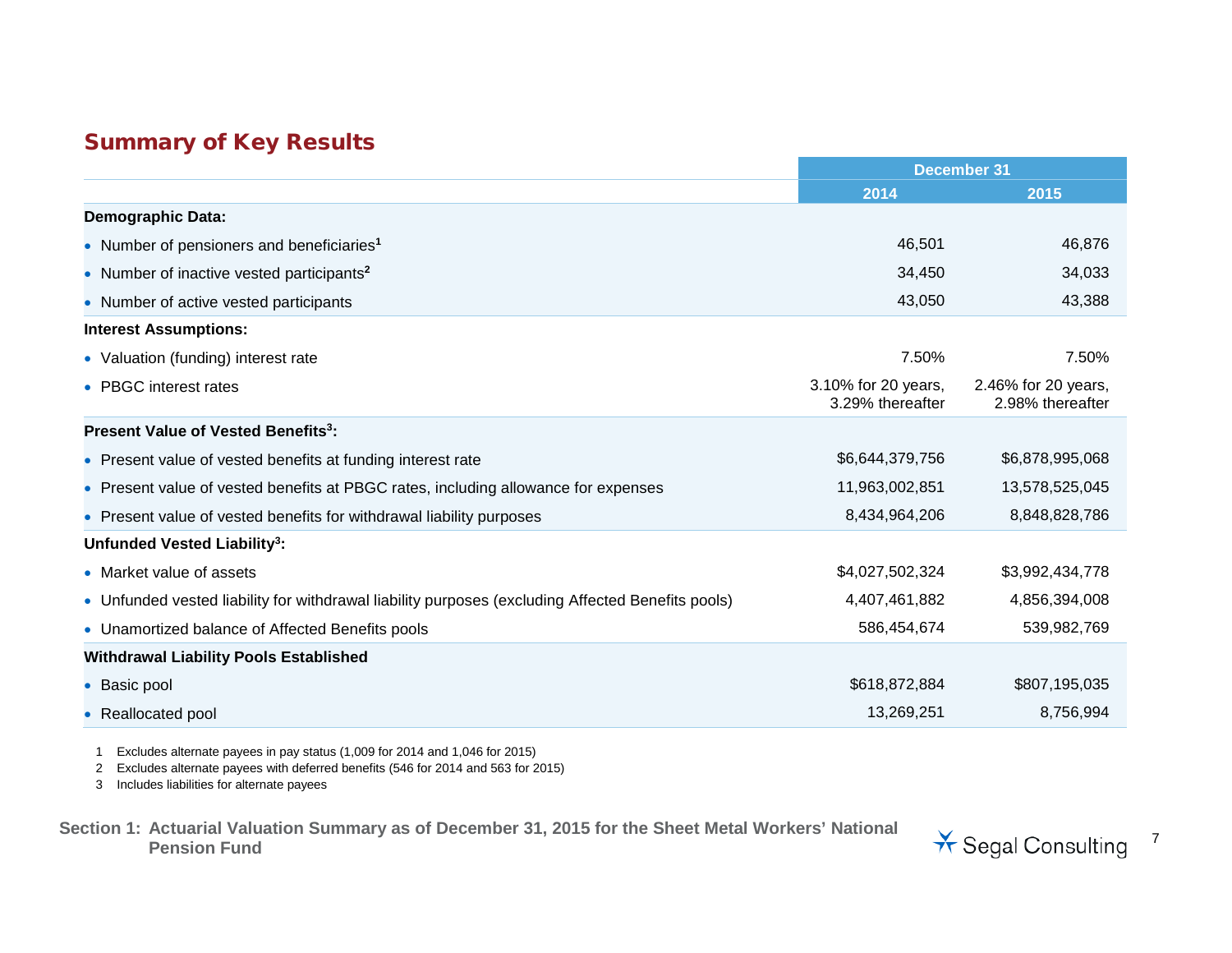## **Section 2: Actuarial Valuation Results**

## A. Determination of Withdrawal Liability

The Multiemployer Pension Plan Amendments Act of 1980 (MPPAA) requires assessment of withdrawal liability on an employer that withdraws from the Plan. In general, "withdrawal" means the employer has permanently ceased operations under the Plan or has permanently ceased to have an obligation to contribute to the Plan.

An employer in the construction industry is considered to have withdrawn from the Plan only if it continues (or within five years resumes) the same type of work in the jurisdiction of the labor contract.

#### Determination of Unfunded Vested Liability

The amount of withdrawal liability is based on the Plan's unfunded vested liability at the time of withdrawal. The "unfunded vested liability" refers to the value of vested benefits not covered by assets.

For withdrawal liability purposes, "vested benefits" are the benefits that are considered non-forfeitable if the participant incurs a permanent break in service. The value of these benefits is based on the Plan provisions as of the same date.

Determinations of the value of the liability for vested benefits are based on a set of actuarial assumptions. The law prescribes that the assumptions and methods used must be reasonable in the aggregate and "offer the actuary's best estimate of anticipated experience under the plan." It also authorizes the PBGC to promulgate assumptions and methods for use by the Plan's actuary. However, the PBGC has not yet promulgated any assumptions or methods.

The actuarial assumptions and methods are reasonable (taking into account the experience of the Plan and reasonable expectations) and, in combination, represent the actuary's best estimate of anticipated experience under the Plan to determine the unfunded vested benefits for withdrawal liability purposes.

The interest rate is based on a blend, which includes rates selected based on estimated annuity purchase rates for benefits being settled, because withdrawal liability is a final settlement of an employer's obligations to the Plan. For benefits that could be settled immediately, because assets on hand are sufficient, the annuity purchase rates are those promulgated by PBGC under ERISA Sec. 4044 for multiemployer plans terminating by mass withdrawal on the measurement date. For benefits that cannot be settled immediately because they are not currently funded, the calculation uses rates equal to the interest rate used for plan funding calculations.

**Section 2: Actuarial Valuation Results as of December 31, 2015 for the Sheet Metal Workers' National**  Pension Fund<br>Pension Fund<br>
<sup>8</sup><br>
Pension Fund

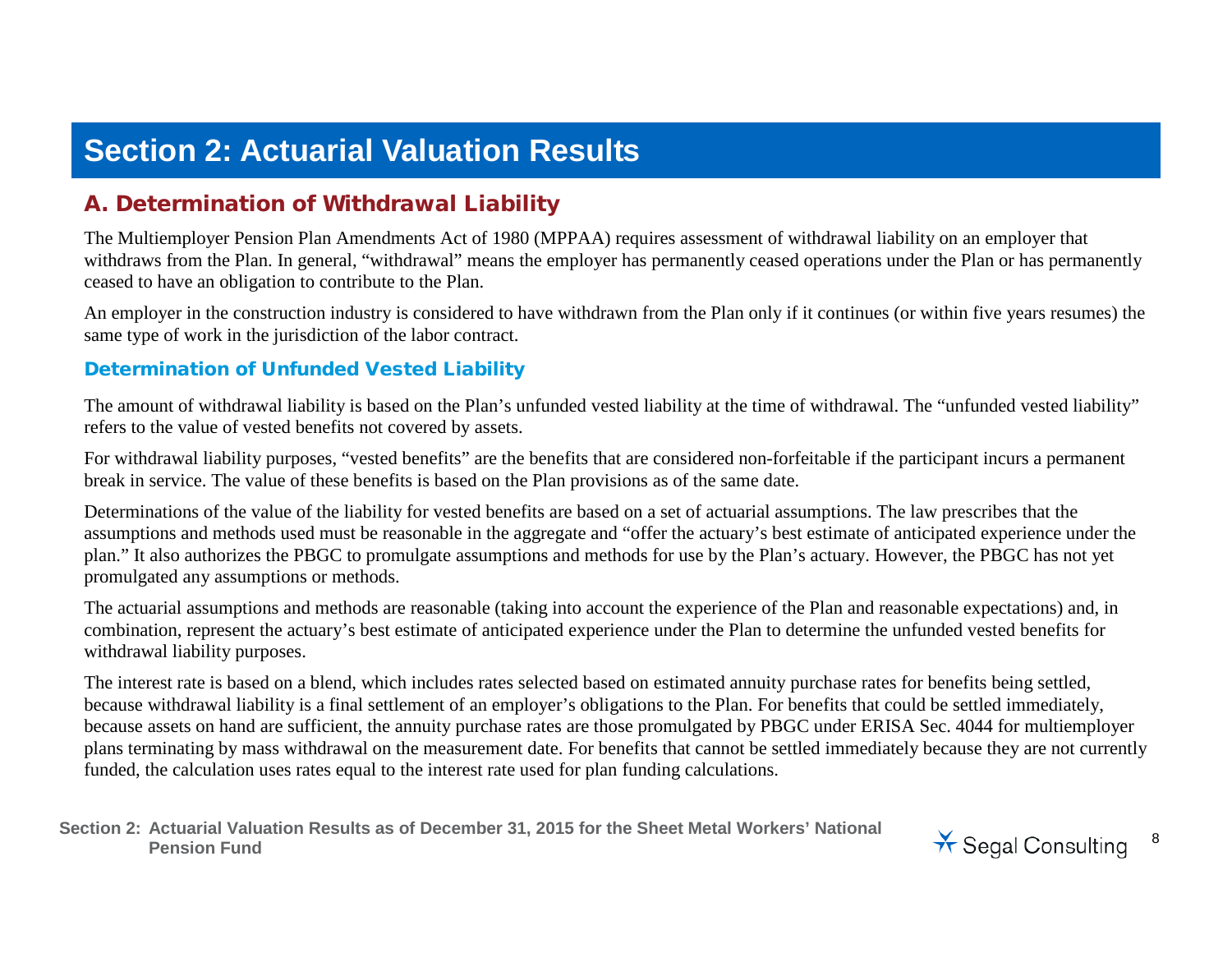#### Allocation

The Plan's method of allocation is fully described in *Section 3, Exhibit A*. Briefly, the method involves prorating the unfunded vested liability as of December 31, 1979 plus (or minus) a proration of changes in that figure in each subsequent year before withdrawal. The original unfunded vested liability and each year's change are subject to 5% annual write-downs. This method is known as the "presumptive method" and is the method adopted by the Trustees.

The Trustees have adopted one modification to this method. In any year following a merger, the pools are restarted. Therefore, after the merger of Local 38 effective January 1, 1999, all liability pools established in 1998 or earlier were eliminated. The presumptive method was then reinitiated with a single liability pool set up for 1999 (i.e., the initial pool).

Another amount is added to the total amount to be allocated for possible withdrawal liability, namely, the amounts not collected because of bankruptcy, deductibles subtracted from amounts actually assessed, or other limitations on withdrawal assessments specified by law. These uncollected or nonassessable amounts are reallocated among the employer accounts and are also subject to 5% annual write-downs.

Also, a pool is added to the total amount representing the present value of vested benefits that were eliminated during a year due to implementation of the Rehabilitation Plan when the Plan was in critical (Red Zone) status. This pool, called the Affected Benefits pool, is amortized over 15 years at the interest rate used for plan funding.

The PBGC has affirmed that a multiemployer plan may assess withdrawal liability to employers that withdraw even if the plan currently has no unfunded vested liability.

#### De minimis

Each withdrawal liability assessment is the total of the unamortized balances of the allocation amounts, as defined above, less a *de minimis* deductible. The deductible is \$50,000 but not more than  $\frac{34}{6}$  of the Plan's unfunded vested liability. This deductible amount is reduced, dollar for dollar, by the amount by which the total of charges prorated to the employer exceeds \$100,000.

**Section 2: Actuarial Valuation Results as of December 31, 2015 for the Sheet Metal Workers' National**  Pension Fund<br>Pension Fund<br>
<sup>9</sup>

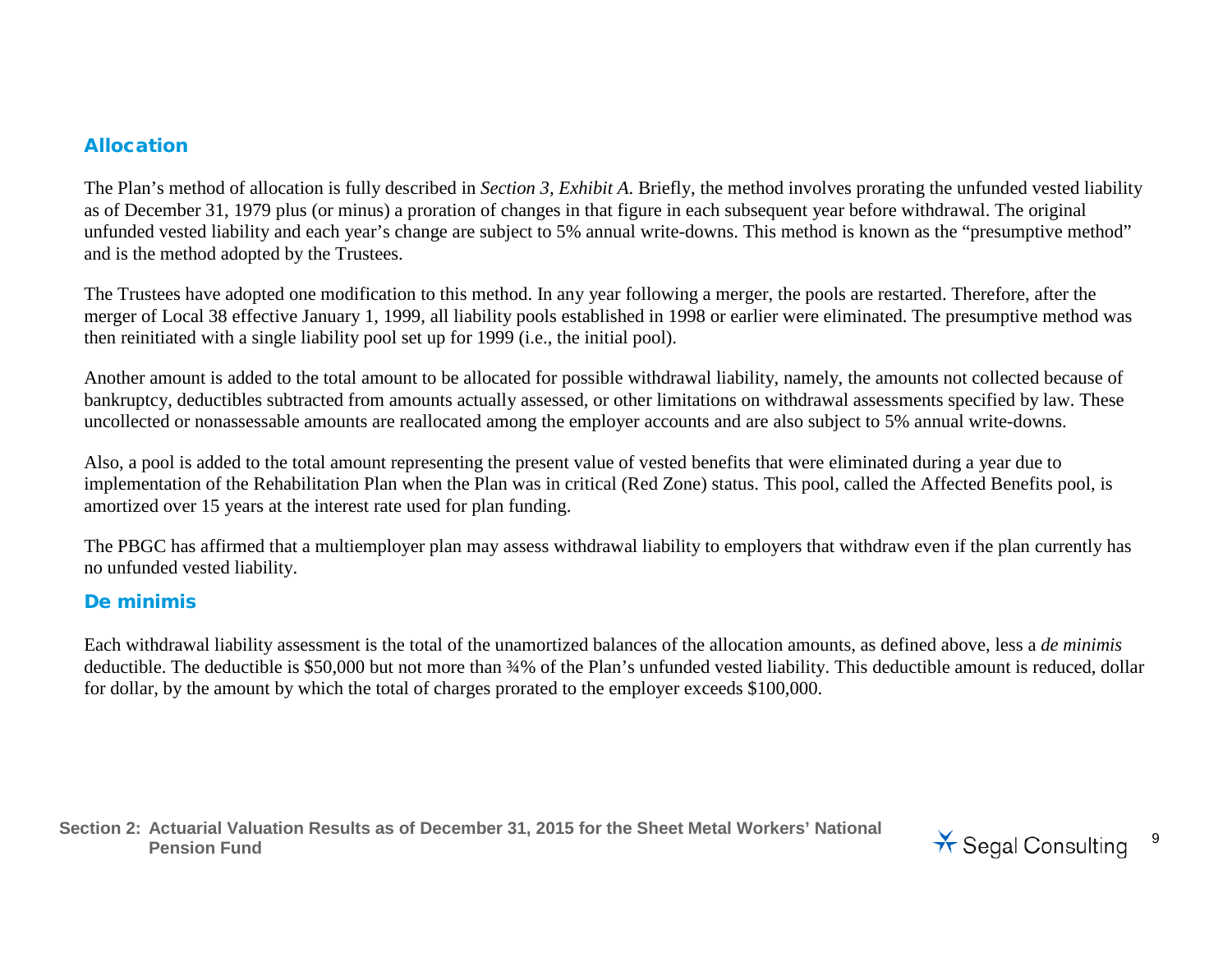### Payment of Withdrawal Liability

The total amount of an employer's withdrawal liability is not ordinarily payable in a lump sum. The law sets forth a basis for calculating annual amounts, to be paid in quarterly installments unless the plan has fixed some other schedule, and there is a 20-year payment maximum. The payment schedule adopted by the Trustees is more fully detailed in *Section 3, Exhibit A.*

Under certain circumstances, as allowed by ERISA, the Trustees may require immediate payment of withdrawal liability assessments.

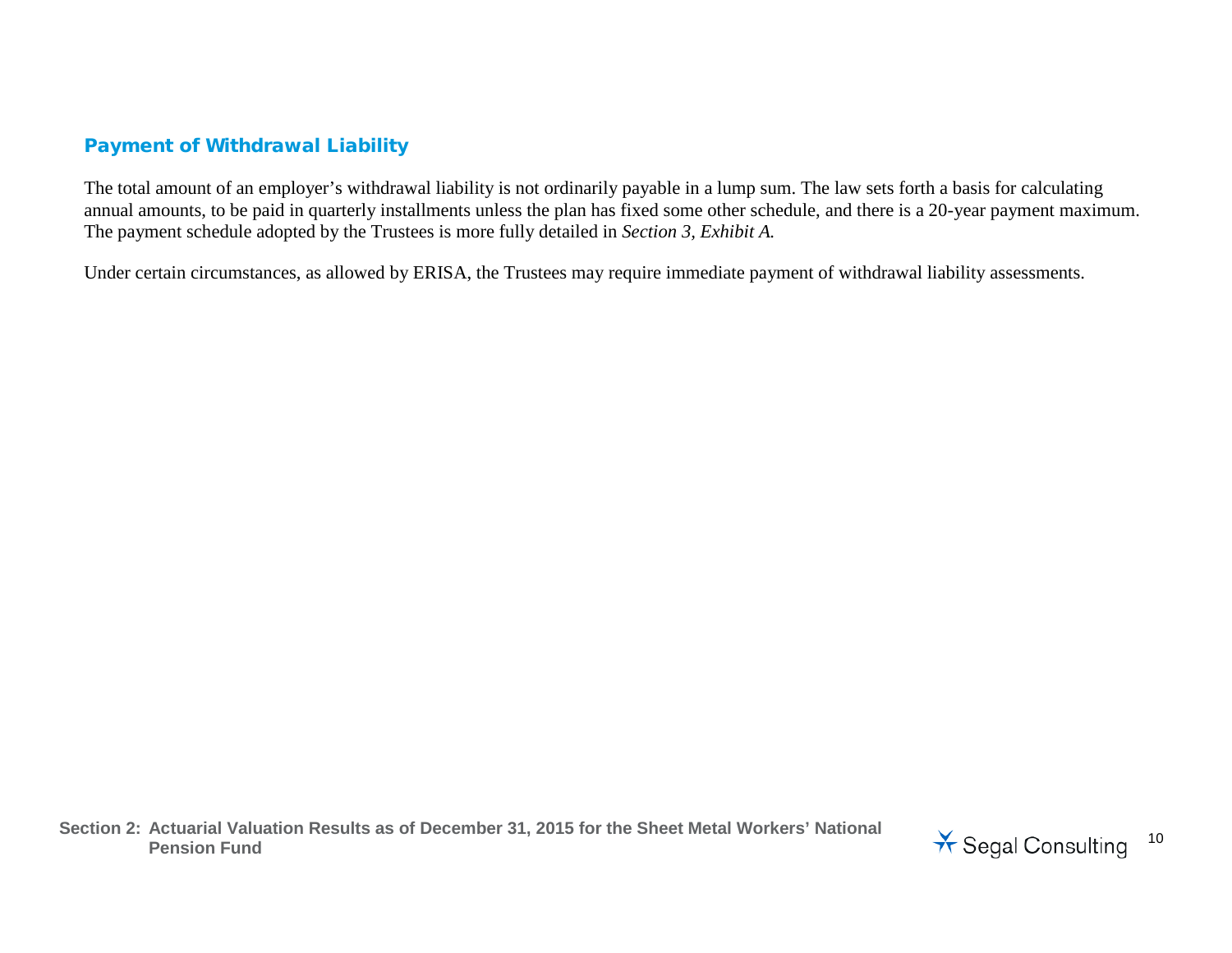## B. Unfunded Vested Liability

The determination of the unfunded vested liability is based on the actuarial assumptions and methods and plan of benefits described in *Section 4* of this report.

#### Changes Since Prior Year

The following assumption changes were made since last year's determination:

- PBGC interest rates changed from 3.10% for 20 years and 3.29% thereafter to 2.46% for 20 years and 2.98% thereafter.
- $\geq$  Since benefit accruals are tied to contribution rates, increases in contribution rates increased liabilities.
- An employer that would otherwise incur a complete withdrawal or a partial withdrawal will not be deemed to have withdrawn, despite the cessation of its obligation to contribute to the Plan, if it first had an obligation to contribute to the Plan on or after January 1, 2016, but before January 1, 2017 ("Free Look" provision) and certain other conditions are met. The Free Look provision is further described in Section 4, Exhibit 4.

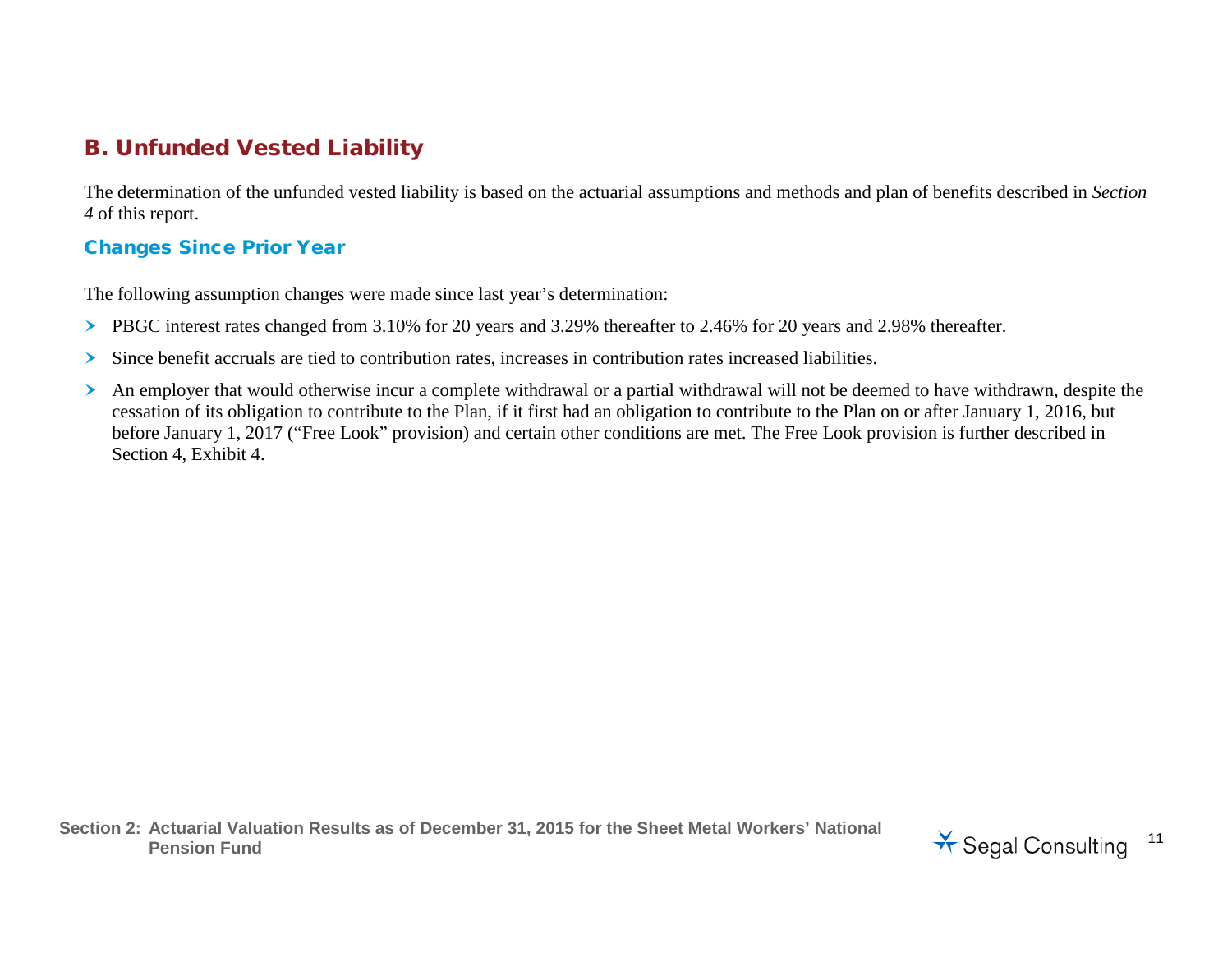#### Basic Pools

The Plan's unfunded vested liability for withdrawal liability purposes for each year since 1999 is detailed in the chart on the following page.

The chargeable change amount is determined as the unfunded vested liability for a given year less the greater of the sum of the previous unamortized balances or zero. The unamortized balance of each chargeable change is equal to the initial amount with a 5% write-down each year since the establishment of said amount.

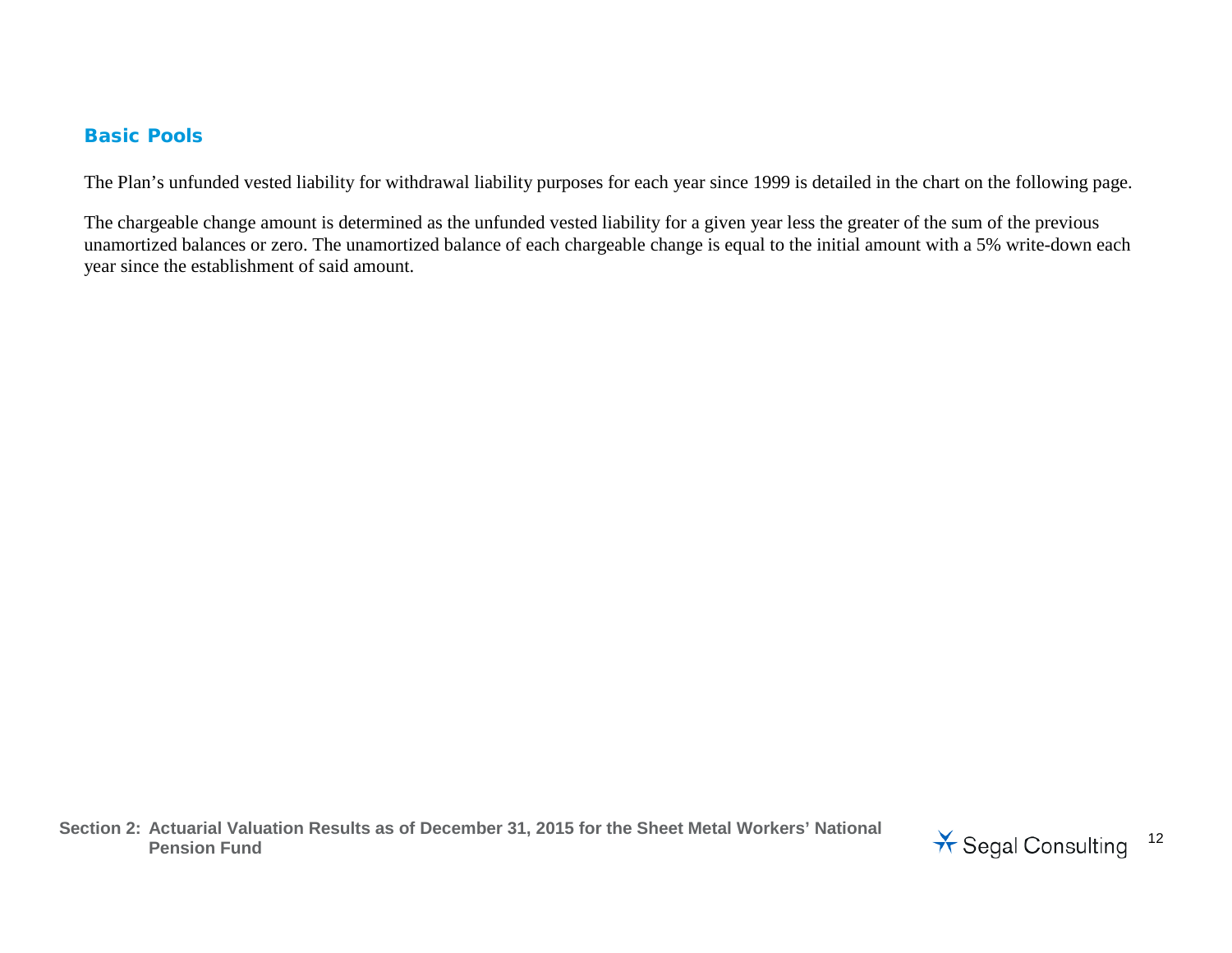## **BASIC POOLS AS OF DECEMBER 31, 2015**

|                        |                        |                   | <b>Unamortized</b>       |
|------------------------|------------------------|-------------------|--------------------------|
| <b>Plan Year Ended</b> | <b>Unfunded Vested</b> | <b>Chargeable</b> | <b>Balance of</b>        |
| <b>December 31</b>     | <b>Liability</b>       | <b>Change</b>     | <b>Chargeable Change</b> |
| 1999                   | \$736,261,358          | \$736,261,358     | \$147,252,272            |
| 2000                   | 965,681,744            | 266,233,454       | 66,558,364               |
| 2001                   | 1,672,005,971          | 756,448,968       | 226,934,690              |
| 2002                   | 2,279,737,125          | 695,678,342       | 243,487,420              |
| 2003                   | 2,295,768,754          | 138,762,735       | 55,505,094               |
| 2004                   | 2,556,022,442          | 389,922,930       | 175,465,319              |
| 2005                   | 2,626,361,805          | 219,504,752       | 109,752,376              |
| 2006                   | 3,125,995,466          | 659,774,289       | 362,875,859              |
| 2007                   | 3,283,243,150          | 350, 377, 024     | 210,226,214              |
| 2008                   | 2,905,946,043          | (166, 648, 911)   | (108, 321, 792)          |
| 2009                   | 3,213,007,196          | 509,376,896       | 356,563,827              |
| 2010                   | 3,541,489,308          | 556,266,708       | 417,200,031              |
| 2011                   | 3,875,896,499          | 590,005,117       | 472,004,094              |
| 2012                   | 4,275,068,600          | 684,270,284       | 581,629,741              |
| 2013                   | 4,115,908,264          | 160, 151, 360     | 144, 136, 224            |
| 2014                   | 4,407,461,882          | 618,872,884       | 587,929,240              |
| 2015                   | 4,856,394,008          | 807,195,035       | 807,195,035              |
| Total                  |                        |                   | \$4,856,394,008          |

**Section 2: Actuarial Valuation Results as of December 31, 2015 for the Sheet Metal Workers' National** 

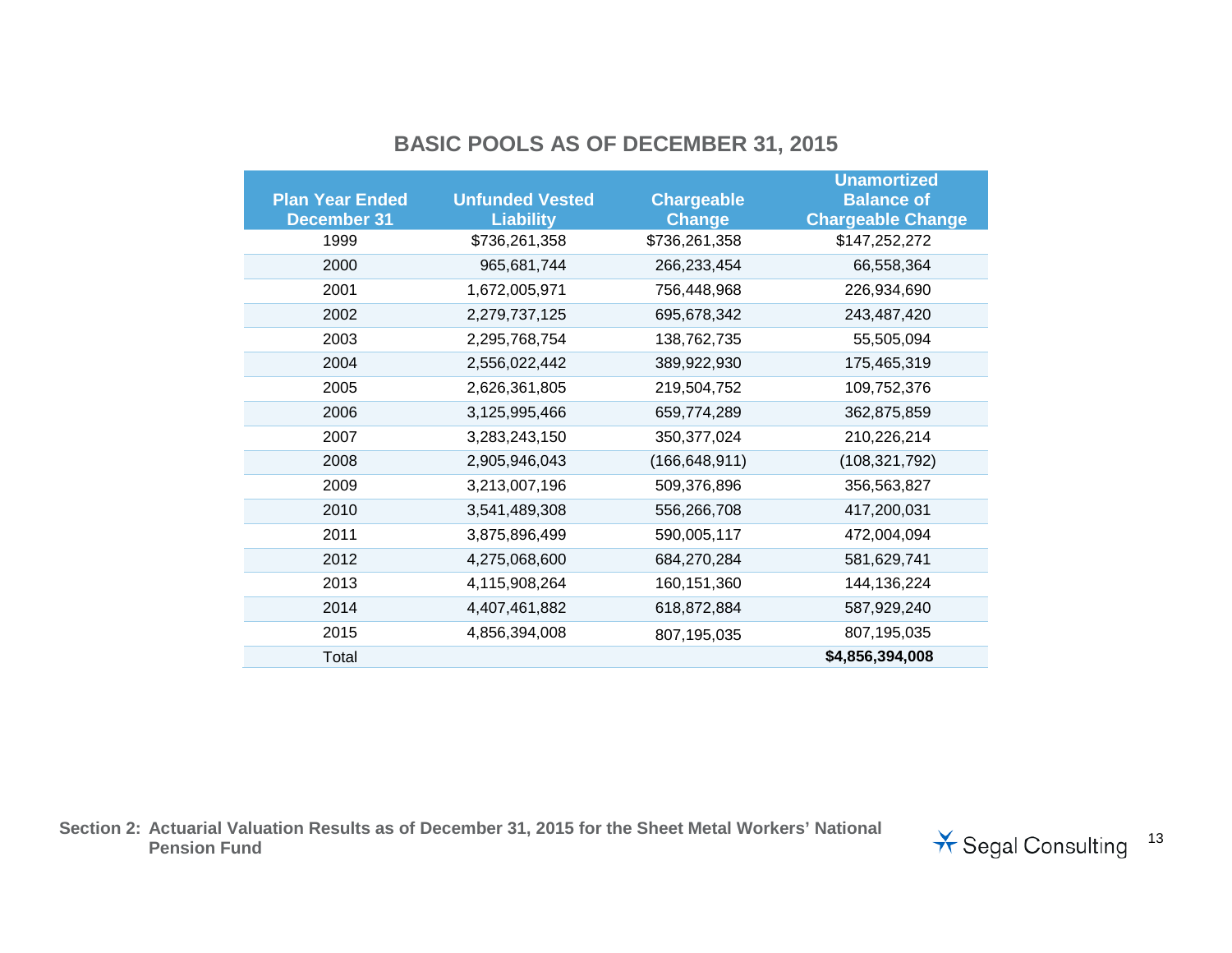#### Reallocated Amounts

Withdrawing employers are charged with prorated shares of the "nonassessable" or "uncollectible" liabilities that are reallocated. Reallocation is more fully described in *Section 3, Exhibit A.*

Each annual reallocated amount is written down by 5% of the original amount for each full year from the date that it was originally determined to the end of the plan year preceding withdrawal.

During the 2015 plan year, there was \$398,768 that was non-assessable as a result of de minimis amounts. Additionally, there were \$8,358,226 in withdrawal liability assessments that were deemed non-collectible. As a result, a reallocated pool equal of \$8,756,994 was established as of December 31, 2015, as shown in Chart on the following page.

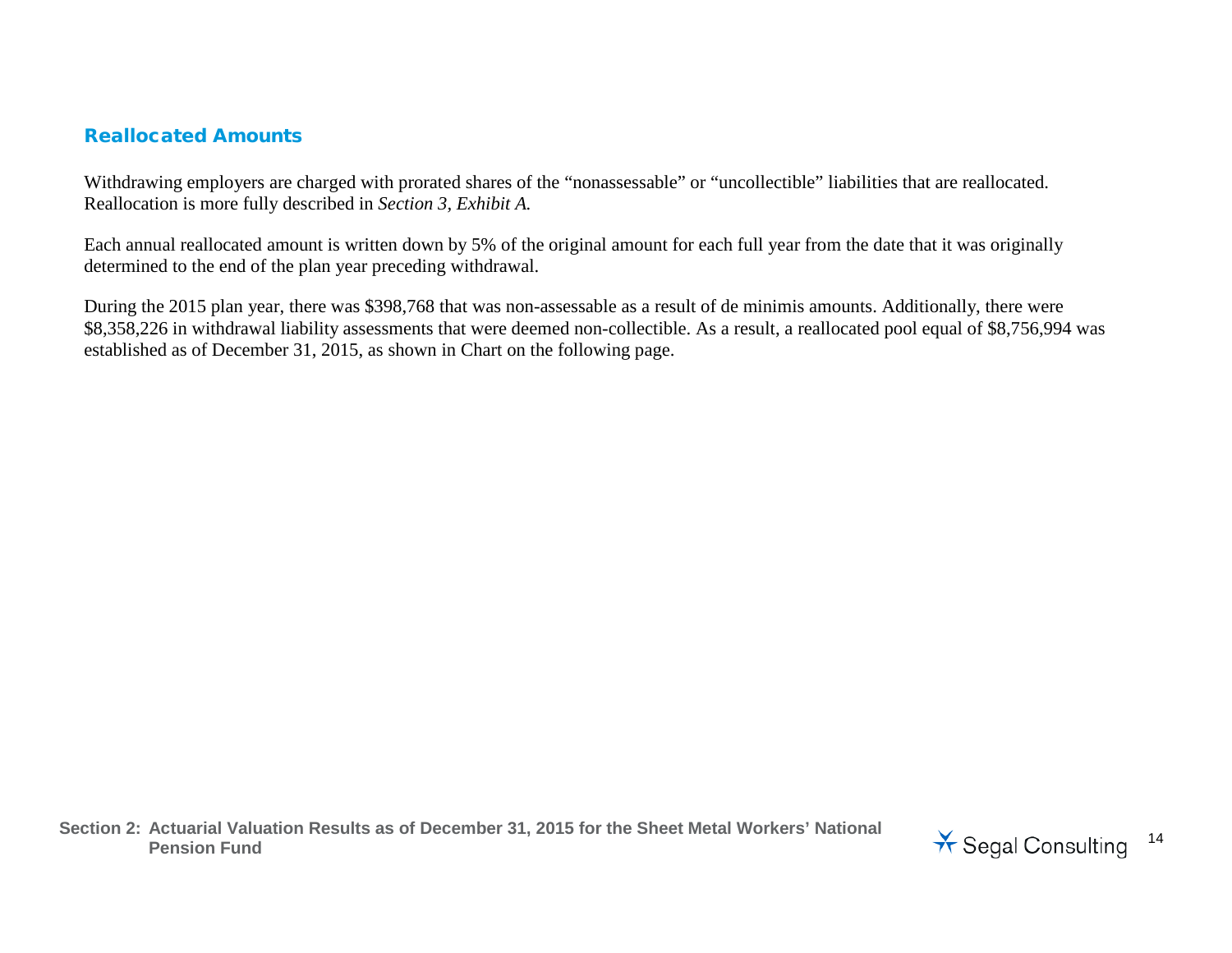## **REALLOCATED POOLS AS OF DECEMBER 31, 2015**

| <b>Plan Year Ended</b> |                      | <b>Unamortized</b> |
|------------------------|----------------------|--------------------|
| <b>December 31</b>     | <b>Initial Value</b> | <b>Balance</b>     |
| 2000                   | \$2,829,190          | \$707,298          |
| 2001                   | 1,466,151            | 439,845            |
| 2002                   | 754,760              | 264,166            |
| 2003                   | 1,694,632            | 677,853            |
| 2004                   | 4,470,812            | 2,011,865          |
| 2005                   | 584,963              | 292,482            |
| 2006                   | 1,768,092            | 972,451            |
| 2007                   | 2,740,446            | 1,644,268          |
| 2008                   | 842,692              | 547,750            |
| 2009                   | 5,087,176            | 3,561,023          |
| 2010                   | 9,185,020            | 6,888,765          |
| 2011                   | 6,839,258            | 5,471,406          |
| 2012                   | 8,571,492            | 7,285,768          |
| 2013                   | 6,629,378            | 5,966,440          |
| 2014                   | 13,269,251           | 12,605,788         |
| 2015                   | 8,756,994            | 8,756,994          |
| Total                  |                      | \$58,094,162       |

**Section 2: Actuarial Valuation Results as of December 31, 2015 for the Sheet Metal Workers' National** 

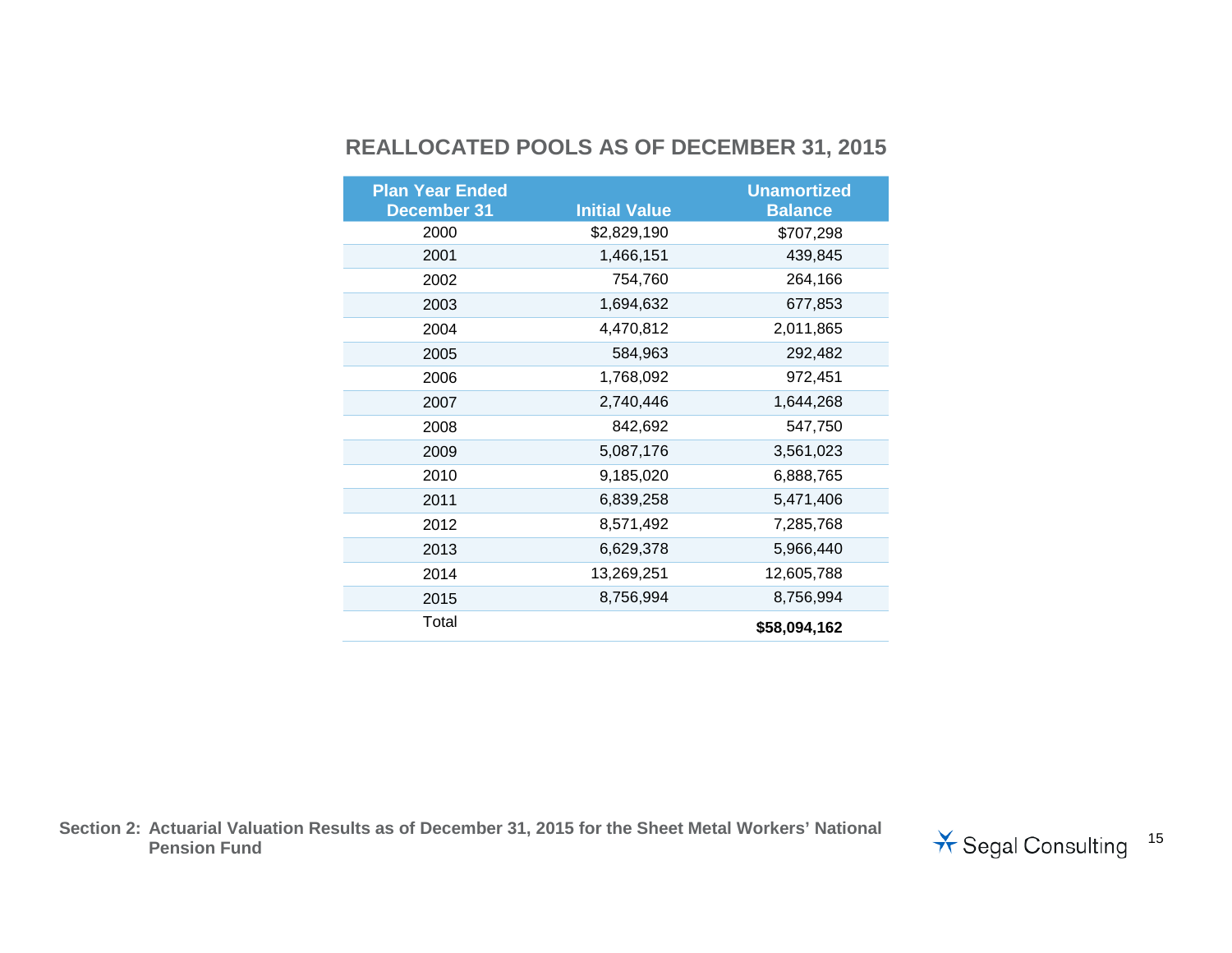#### Affected Benefits Pools

The Affected Benefits pools (as described in PBGC Technical Update 10-3) represent the present value of vested benefits that were eliminated each year due to implementation of the Rehabilitation Plan when the Plan was in critical (Red Zone) status. These pools are amortized over 15 years at the interest rate used for plan funding for the Plan Year for which each pool was established.

No Affected Benefits pools are established for years that the Plan was not certified to be in critical status.

An employer is entitled to be advised, upon its request, of the amount of its potential withdrawal liability.

| <b>Plan Year Ended</b><br><b>December 31</b> | <b>Initial Value</b> | <b>Unamortized</b><br><b>Balance</b> |
|----------------------------------------------|----------------------|--------------------------------------|
|                                              |                      |                                      |
| 2008                                         | \$715,689,683        | \$474,901,423                        |
| 2009                                         | 97,042               | 70,127                               |
| 2010                                         | 71,615,261           | 55,688,941                           |
| 2011                                         | 9,317,175            | 7,721,555                            |
| 2012                                         | 165,983              | 145,452                              |
| 2013                                         | 1,580,864            | 1,455,271                            |
| 2014                                         | 0                    | 0                                    |
| 2015                                         | $\Omega$             | 0                                    |
| Total                                        |                      | \$539,982,769                        |

#### **AFFECTED BENEFITS POOLS AS OF DECEMBER 31, 2015**

**Section 2: Actuarial Valuation Results as of December 31, 2015 for the Sheet Metal Workers' National**  Pension Fund<br>Pension Fund<br>
<sup>16</sup><br>
Pension Fund

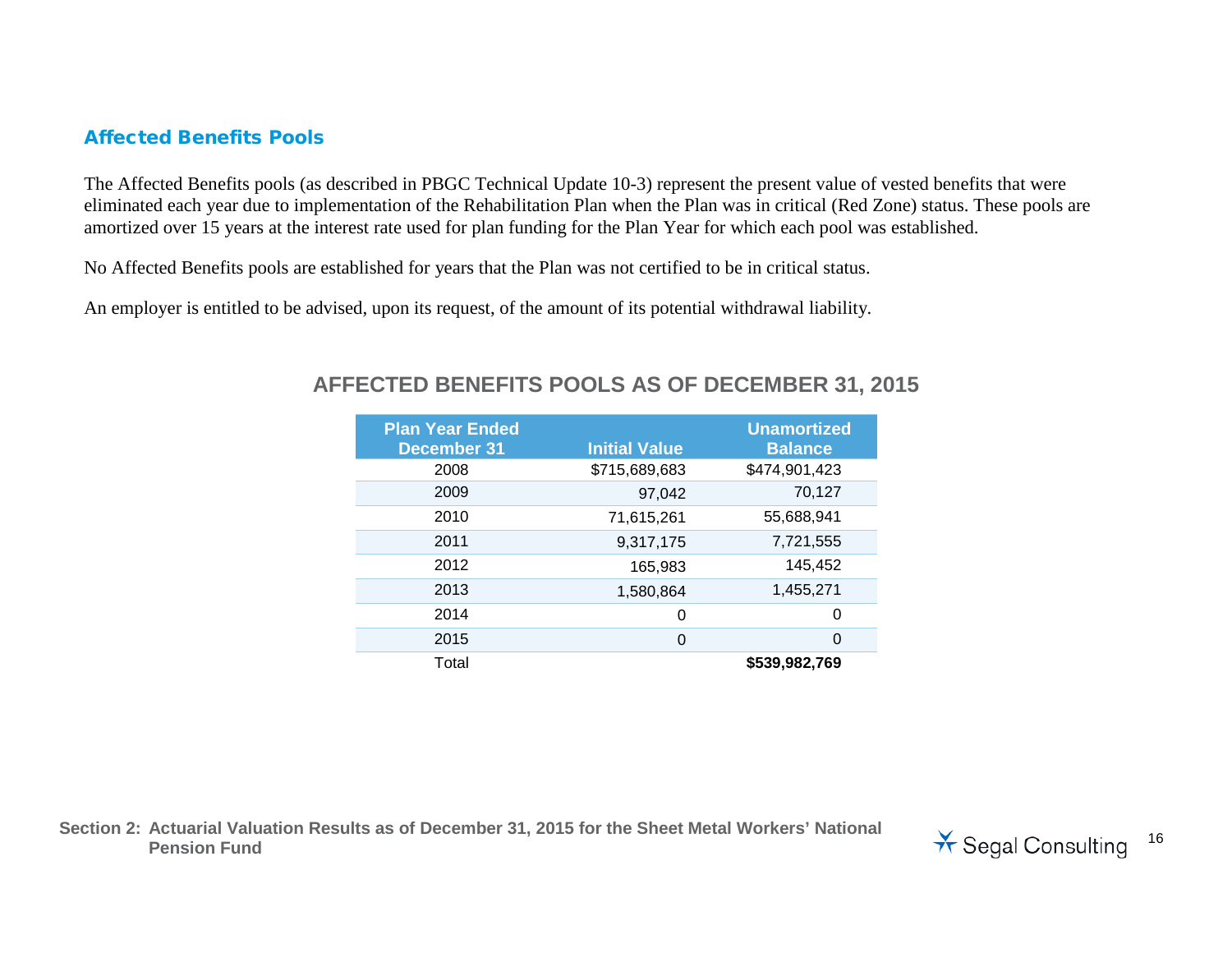## **Section 3: Supplementary Information**

### **EXHIBIT A - METHOD FOR ALLOCATING WITHDRAWAL LIABILITY**

The Plan determines the liability of an employer that has completely withdrawn on the basis of the statutory presumptive method defined in Section 4211(b) of ERISA, modified to restart the pools following a year in which there is a merger. This occurred most recently after Local 38 merged into the Plan effective January 1, 1999.

The liability of an employer for complete withdrawal from the Plan is determined as the sum of the unamortized balances, as of the end of the Plan Year preceding withdrawal, of the employer's prorated shares of each of the following:

- $\triangleright$  the Plan's unfunded vested liability as of December 31, 1999;
- $\triangleright$  the change in the Plan's unfunded vested liability as of the end of each subsequent Plan year (to the end of the Plan year preceding withdrawal); and
- reallocated amounts that would have been payable to the Plan as withdrawal liability payments for withdrawals in preceding years, except that they were nonassessable under certain statutory provisions or not collectible; and
- amounts representing the present value of vested benefits eliminated due to implementation of the Rehabilitation Plan (Affected Benefits).

#### Unamortized Balances

The "unamortized balance" of the first three of these sources of liability assessment is determined by reducing each figure by 5% of its original amount for each full year from the end of the Plan Year as of which the charge was originally determined to the end of the Plan Year immediately preceding withdrawal. The Affected Benefits pools are amortized over 15 years at the interest rate used for plan funding for the Plan Year for which the pool was established.

#### Initial Amount

The Plan's unfunded vested liability as of December 31, 1999 was determined by subtracting the market value of Plan assets from the value of vested benefits under the Plan.

**Section 3: Supplementary Information as of December 31, 2015 for the Sheet Metal Workers' National**  Pension Fund<br>Pension Fund<br>**Pension Fund** 

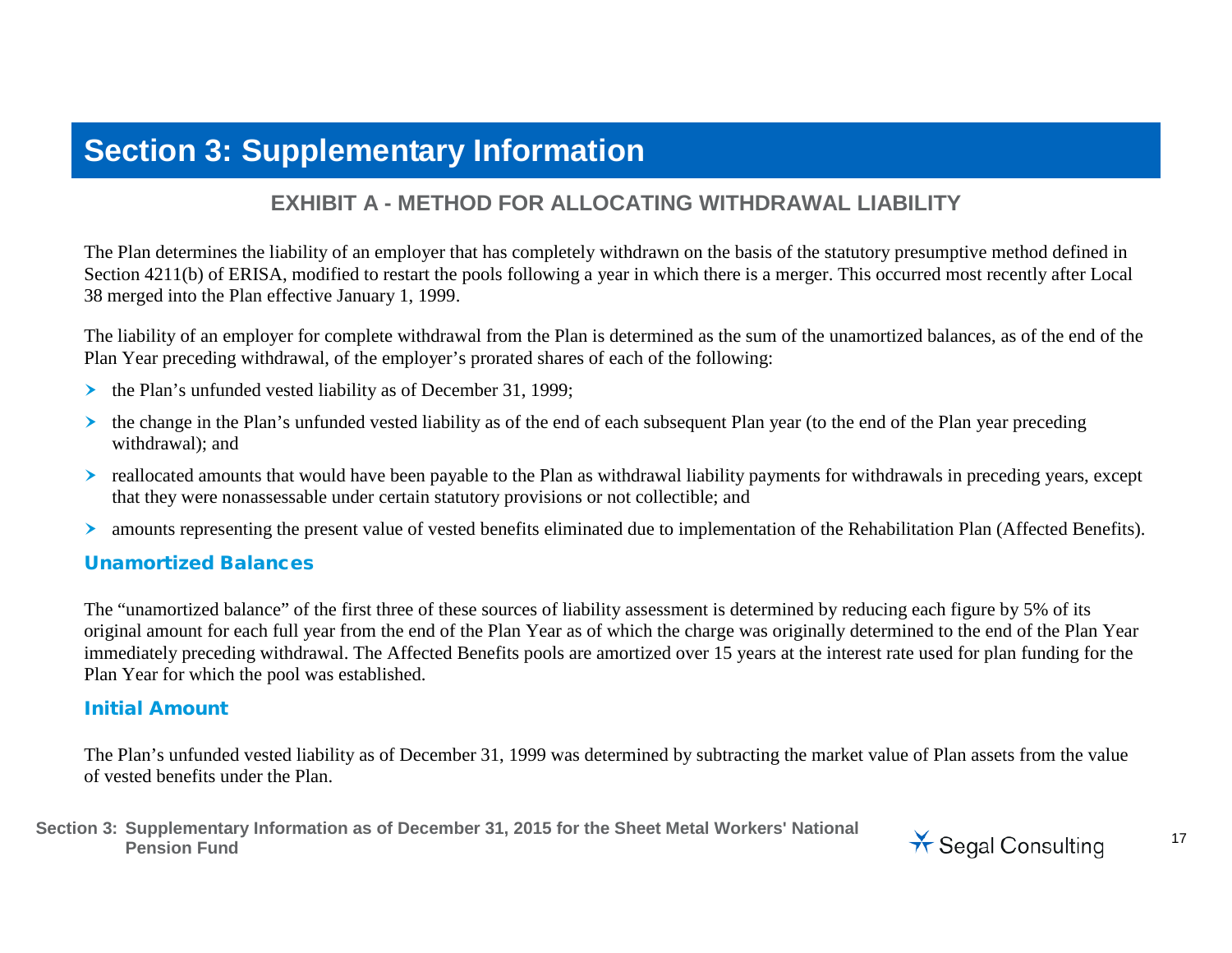#### Annual Changes

The change in the Plan's unfunded vested liability as of the end of any Plan year is generally determined as follows:

- by establishing the Plan's unfunded vested liability as of the end of that Plan year, and
- $\triangleright$  by subtracting the total, not less than zero, of (a) the unamortized balance of the unfunded vested liability as of December 31, 1999 and (b) the unamortized balances of each previous annual change after December 31, 1999.

A "positive" change represents an unfunded vested liability greater than the total of the unamortized balances and is an addition to potential liability assessments for future withdrawals. A "negative" change represents an unfunded vested liability lower than the total of unamortized balances and is a credit against amounts that would otherwise determine potential liability assessments for future withdrawals.

### Reallocated Amounts

The total amount, if any, of unfunded vested liability determined in any Plan year after December 31, 1999 to be nonassessable or uncollectible with respect to employers that withdrew is established as an amount to be prorated among each of the participating employers as an additional withdrawal liability amount. Nonassessable amounts consist of amounts deducted under the *de minimis* rule (ERISA Section 4209), amounts not payable because of the 20-year limit (ERISA Section 4219(c)(1)), and amounts not payable because of the limitations in the event of sale of all of the employer's assets (ERISA Section 4225). Uncollectible amounts consist of amounts that the Trustees have determined are uncollectible for reasons arising out of cases under federal bankruptcy law or similar proceedings. They also include any other amount of assessed liability determined by the Plan's Trustees to be uncollectible.

Each annual amount of reallocable nonassessables and uncollectibles is written down by 5% of the original amount for each full year from the date as of which it was originally determined to the end of the Plan year preceding withdrawal.

**Section 3: Supplementary Information as of December 31, 2015 for the Sheet Metal Workers' National**  Pension Fund<br>Pension Fund<br>**Pension Fund** 

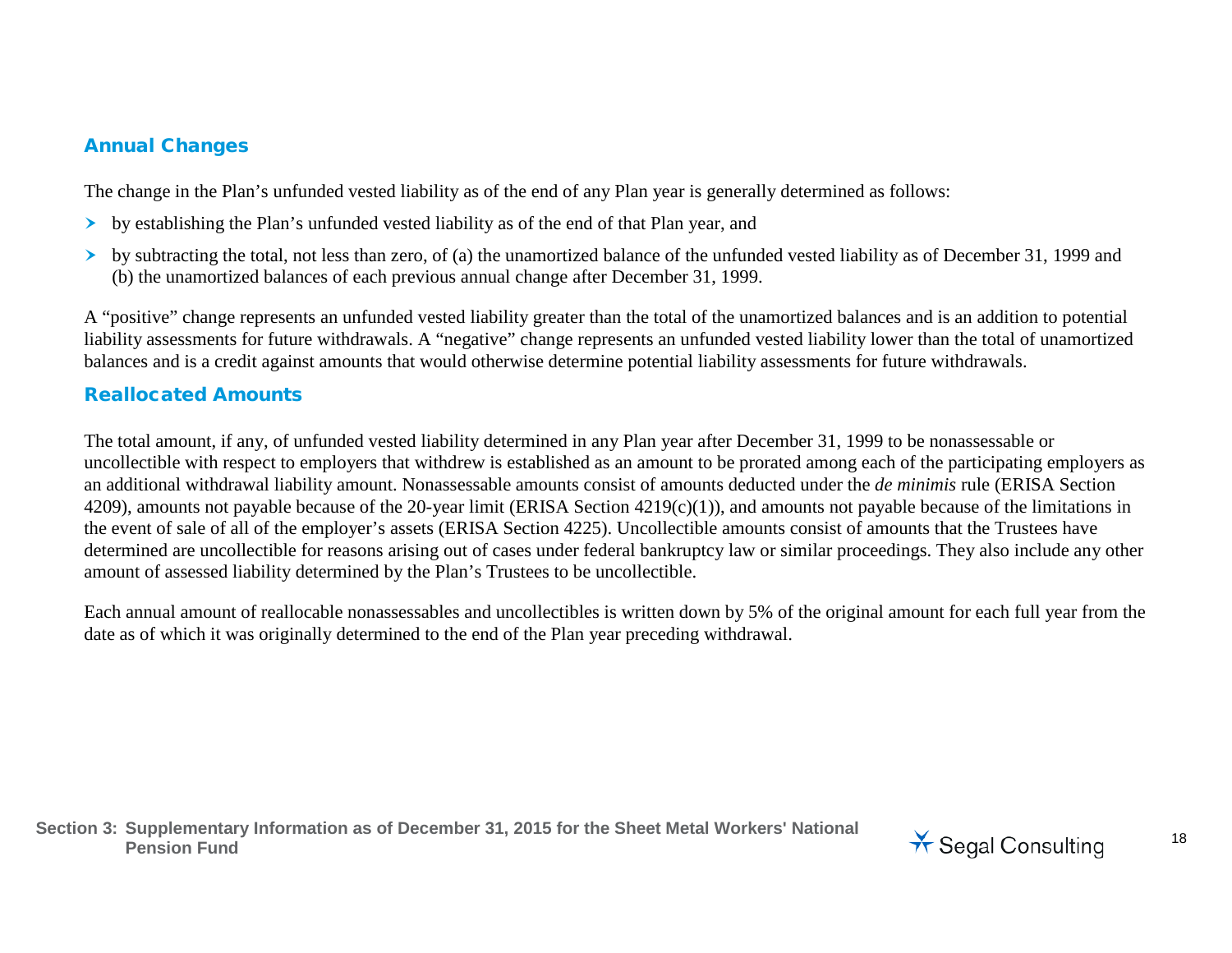#### Affected Benefits

A pool is added to the total amount representing the value of vested benefits that were eliminated during the year due to implementation of the Rehabilitation Plan when the Plan was in critical (Red Zone) status. This pool, called the Affected Benefits pool, is amortized over 15 years at the interest rate used for plan funding for the Plan year for which the pool is established.

#### Proration to the Employer

For determining the amount of its liability in the event of its complete withdrawal, the initial amount of unfunded vested liability, each annual change in the unfunded vested liability, each annual reallocable amount of nonassessable and uncollectible amounts, and each annual amount of the Affected Benefits pools is prorated to an employer on the basis of a ratio of contributions. The ratio is the employer's obligated contributions to the Plan to total employer contributions made to the Plan during an "apportionment base period," consisting of the 5 years ending with the end of the Plan Year as of which each of the amounts was determined.

The total of employer contributions with respect to an apportionment base period is reduced by any contributions otherwise included in the total that were made by a significant employer that withdrew from the Plan in or before the Plan Year in which the pool arose. MPRA provides that contribution increases that go into effect after December 31, 2014 pursuant to a Funding Improvement Plan or a Rehabilitation Plan are also disregarded in determining the allocation of unfunded vested liability, unless the additional contributions are used to provide an increase in benefits.

#### Payment of Withdrawal Liability

A withdrawn employer's withdrawal liability assessment is payable in quarterly installments. The quarterly installment is calculated as onefourth of the product of:

- The average base units in the three consecutive years that produce the highest average within the 10-year period ending before the plan year of withdrawal, and
- $\triangleright$  the highest contribution rate in the 10-year period ending with the plan year of withdrawal.

Per MPRA, any increase in the contribution rate required under a Funding Improvement or a Rehabilitation Plan that go into effect after December 31, 2014 are excluded from the determination of the highest rate in the 10-year period described above, unless the additional contributions are used to provide an increase in benefits.

**Section 3: Supplementary Information as of December 31, 2015 for the Sheet Metal Workers' National Pension Fund** Consulting the Matter of Became of the Check Motor Methods National Matter of Segal Consulting 19

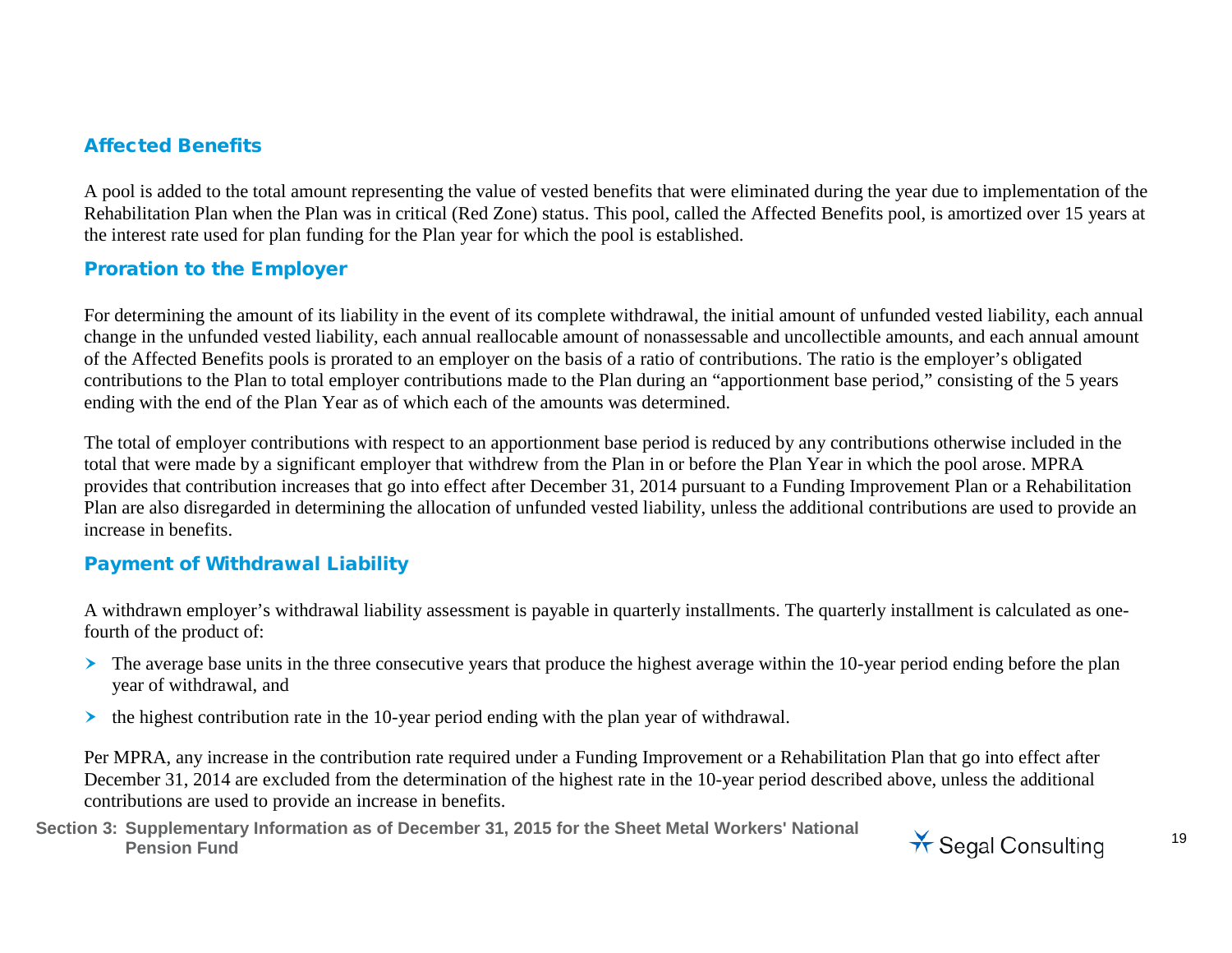The number of quarterly installments is calculated on the basis of the amount of withdrawal liability and crediting interest at the actuarial valuation rate used for funding purposes of 7.5%. Payments are limited to a maximum of 20 years.

#### Maintenance of Allocations

Even if no employer withdrawal had occurred, the method requires determination annually of the value of the Plan's unfunded vested liability, any reallocable uncollectible withdrawal liability amounts and remaining balances of the Affected Benefits pools. It is also necessary for the Plan to be in a position to allocate liability to any particular employer based on its contribution history. These procedures and records are necessary in order to be able to determine an assessment should withdrawal occur and also to respond, as required by law, to an inquiry from a participating employer as to the amount of its potential liability.

#### Partial Withdrawal

The withdrawal may also be partial. A "partial withdrawal" occurs if there is a 70% decline in the number of contribution base units or there is a partial cessation of the employer's obligation to contribute. A 70% decline occurs if the contribution base units in the Plan Year and the preceding two Plan Years (the testing period) are less than 30% of contribution base units for the high base year. The "high base year" is the average of the base units in the two Plan Years in which the base units were the highest within the five Plan Years preceding the testing period. A partial withdrawal may also occur if an employer ceases to have an obligation to contribute under one or more, but not all of its collective bargaining agreements, and continues work in the jurisdiction, or if the employer permanently ceases to be obligated to contribute for work performed at one or more, but not all, of the facilities covered but continues the work at that facility.

For a construction-industry plan, a partial withdrawal occurs only if the employer is obligated to contribute to the plan for only an insubstantial portion of its continuing work of the type covered by the plan within the jurisdiction of the labor agreement.

Under a partial withdrawal, the amount of liability is equal to the amount of withdrawal liability for a complete withdrawal (net of any deductible), multiplied by a fraction, which is one minus a ratio. The ratio is that of the employer's contribution base units in the Plan Year following the year of the partial withdrawal to the employer's average contribution base units in the five Plan Years preceding the year of the partial withdrawal.

**Section 3: Supplementary Information as of December 31, 2015 for the Sheet Metal Workers' National**  Pension Fund<br>Pension Fund<br>**Pension Fund** 

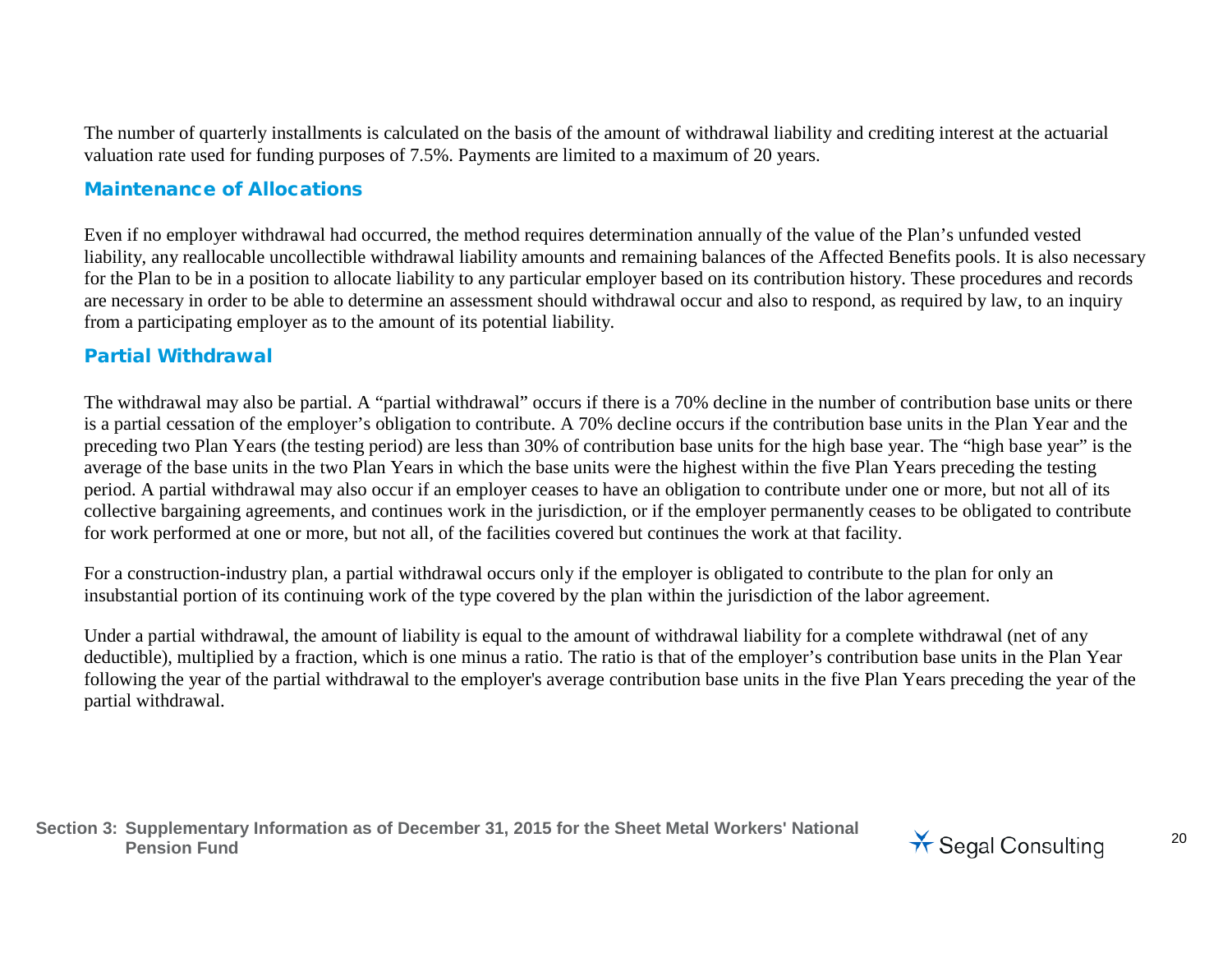#### Plan Reentry

PBGC has issued regulations describing the procedure to be followed in the event an employer reenters the Plan after incurring withdrawal liability. Withdrawal liability will be abated if the post-reentry level of contribution base units exceed 30% of the average of the contribution base units in the two Plan Years in which the base units were the highest within the five Plan Years preceding the Plan Year of withdrawal.

Withdrawal liability payments due after plan reentry are abated, provided the employer posts a bond or escrow account equal to 70% of the withdrawal liability payments otherwise due. In the event of a withdrawal following reentry, the withdrawal liability is adjusted to reflect prior withdrawal liability payments.

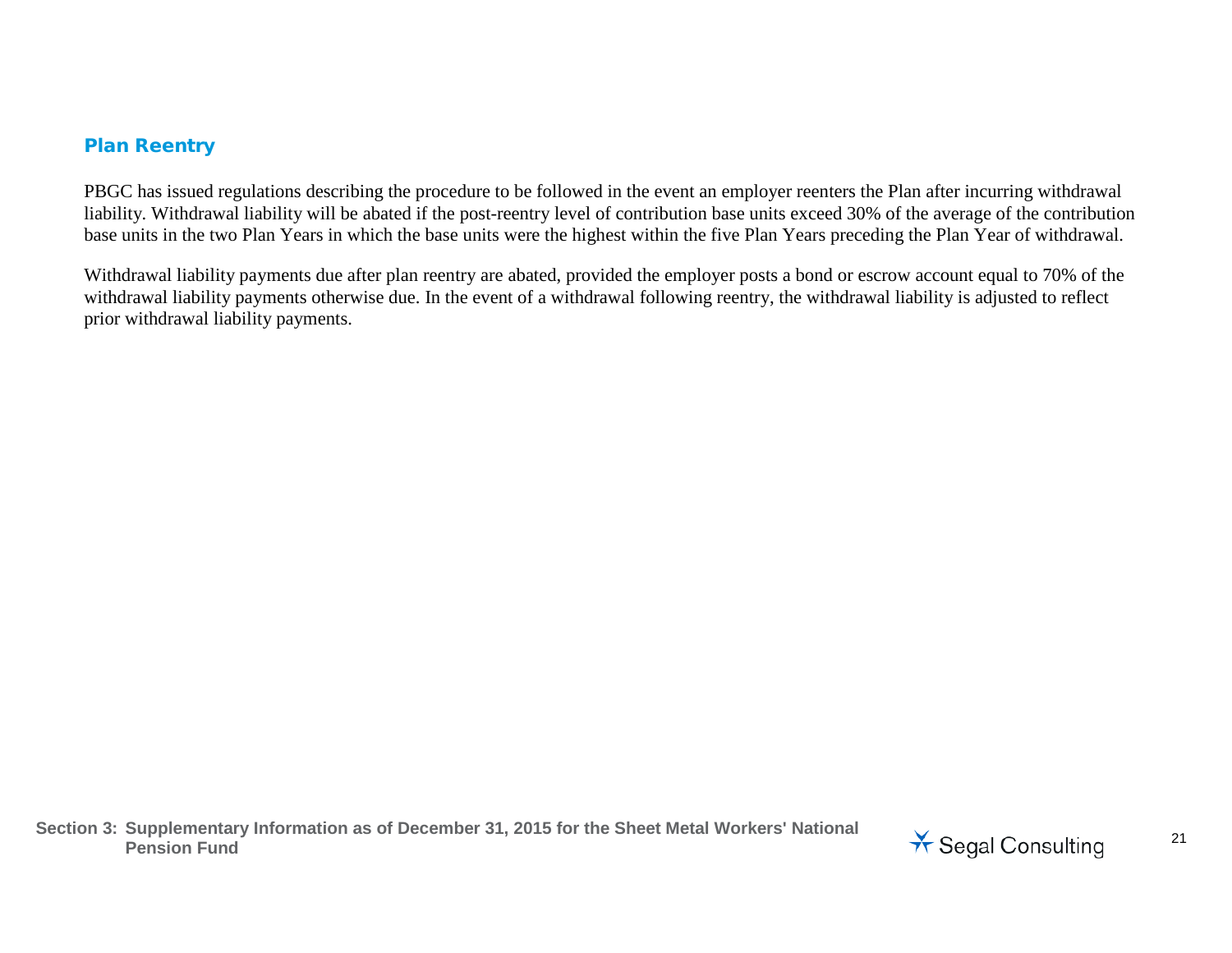| <b>Employer Name:</b>                         |                                |                                                                    |                                                      |                                                       |                                                                                       |                                                                          |
|-----------------------------------------------|--------------------------------|--------------------------------------------------------------------|------------------------------------------------------|-------------------------------------------------------|---------------------------------------------------------------------------------------|--------------------------------------------------------------------------|
|                                               |                                | <b>Unamortized Balance of</b><br><b>Withdrawal Liability Pools</b> |                                                      |                                                       | <b>Contributions During 5-Year Period Ending</b><br><b>With Date Pool Established</b> |                                                                          |
| <b>Year Ended</b><br>December 31 <sup>1</sup> | <b>Basic Pools<sup>2</sup></b> | <b>Reallocated</b><br>Pools <sup>3</sup>                           | <b>Affected</b><br><b>Benefits Pools<sup>4</sup></b> | <b>Total Plan</b><br><b>Contributions<sup>5</sup></b> | <b>Obligated Employer</b><br><b>Contributions<sup>6</sup></b>                         | <b>Liability Allocated:</b><br>$[(6) \div (5)] x$<br>$[(2) + (3) + (4)]$ |
| (1)                                           | (2)                            | (3)                                                                | (4)                                                  | (5)                                                   | (6)                                                                                   | (7)                                                                      |
| 1999                                          | \$147,252,272                  | \$0                                                                | \$0                                                  | \$978,758,381                                         | \$                                                                                    | \$                                                                       |
| 2000                                          | 66,558,364                     | 707,298                                                            | $\mathbf 0$                                          | 1,049,198,648                                         | $\overline{\phantom{a}}$                                                              | --                                                                       |
| 2001                                          | 226,934,690                    | 439,845                                                            | $\mathbf{0}$                                         | 1,108,035,485                                         | --                                                                                    |                                                                          |
| 2002                                          | 243,487,420                    | 264,166                                                            | 0                                                    | 1,156,086,641                                         | $\sim$                                                                                |                                                                          |
| 2003                                          | 55,505,094                     | 677,853                                                            | $\mathbf{0}$                                         | 1,180,264,191                                         | $\overline{\phantom{a}}$                                                              |                                                                          |
| 2004                                          | 175,465,319                    | 2,011,865                                                          | 0                                                    | 1,193,749,349                                         | $\overline{\phantom{a}}$                                                              |                                                                          |
| 2005                                          | 109,752,376                    | 292,482                                                            | $\mathbf 0$                                          | 1,210,189,788                                         | $\overline{\phantom{a}}$                                                              |                                                                          |
| 2006                                          | 362,875,859                    | 972,451                                                            | 0                                                    | 1,275,299,752                                         | $\overline{\phantom{a}}$                                                              |                                                                          |
| 2007                                          | 210,226,214                    | 1,644,268                                                          | $\mathbf{0}$                                         | 1,367,978,490                                         | $\overline{\phantom{m}}$                                                              | --                                                                       |
| 2008                                          | (108, 321, 792)                | 547,750                                                            | 474,901,423                                          | 1,498,738,835                                         | $\sim$                                                                                |                                                                          |
| 2009                                          | 356,563,827                    | 3,561,023                                                          | 70,127                                               | 1,579,997,694                                         | --                                                                                    |                                                                          |
| 2010                                          | 417,200,031                    | 6,888,765                                                          | 55,688,941                                           | 1,618,194,282                                         | $\overline{\phantom{a}}$                                                              |                                                                          |
| 2011                                          | 472,004,094                    | 5,471,406                                                          | 7,721,555                                            | 1,654,151,482                                         | --                                                                                    |                                                                          |
| 2012                                          | 581,629,741                    | 7,285,768                                                          | 145,452                                              | 1,689,780,634                                         | --                                                                                    |                                                                          |
| 2013                                          | 144,136,224                    | 5,966,440                                                          | 1,455,271                                            | 1,706,299,106                                         | --                                                                                    |                                                                          |
| 2014                                          | 587,929,240                    | 12,605,788                                                         | 0                                                    | 1,791,923,116                                         | --                                                                                    |                                                                          |
| 2015                                          | 807,195,035                    | 8,756,994                                                          | $\mathbf 0$                                          | 1,945,349,667                                         | $\overline{\phantom{m}}$                                                              | --                                                                       |
| A. Gross liability: (Sum of Column 7)         |                                |                                                                    |                                                      |                                                       |                                                                                       |                                                                          |
| <b>B.</b> De minimis                          |                                |                                                                    |                                                      |                                                       |                                                                                       | 50,000                                                                   |

#### **EXHIBIT B - EMPLOYER WITHDRAWAL LIABILITY WORKSHEET FOR WITHDRAWALS FROM JANUARY 1, 2016 THROUGH DECEMBER 31, 2016**

C. Deductible:  $$100,000 + (B) - (A)$ , but not greater than (B) nor less than zero

D. Allocable Unfunded Vested Liability:  $(A) - (C)$ , not less than zero and without regard to annual payment limitations

1 Years not shown have no withdrawal liability component.

2 Original value of changes in unfunded vested liability, written down 5% per year.

3 Original value of nonassessable and uncollectible withdrawal liability, written down 5% per year.

4 Original value of Plan's vested benefits eliminated each year due to the Rehabilitation Plan when the Plan was in critical (Red Zone) status, amortized over 15 years at the interest rate used for plan funding for the Pla Year for which the pool was established.

5 Total Fund contributions for the Plan year listed and the four preceding years, excluding contributions from withdrawn employers who withdrew on or before the date the pool was established and disregarding certain contribution rate increases per MPRA.

6 Obligated employer contributions for the Plan year listed and the four preceding years, including contributions owed but not yet paid and disregarding certain contribution rate increases per MPRA.

7 Does not reflect impact of partial withdrawal, limitation on annual payments or sale of assets.

**Section 3: Supplementary Information as of December 31, 2015 for the Sheet Metal Workers' National**  Pension Fund<br>Pension Fund<br>
<sup>22</sup><br>
Pension Fund

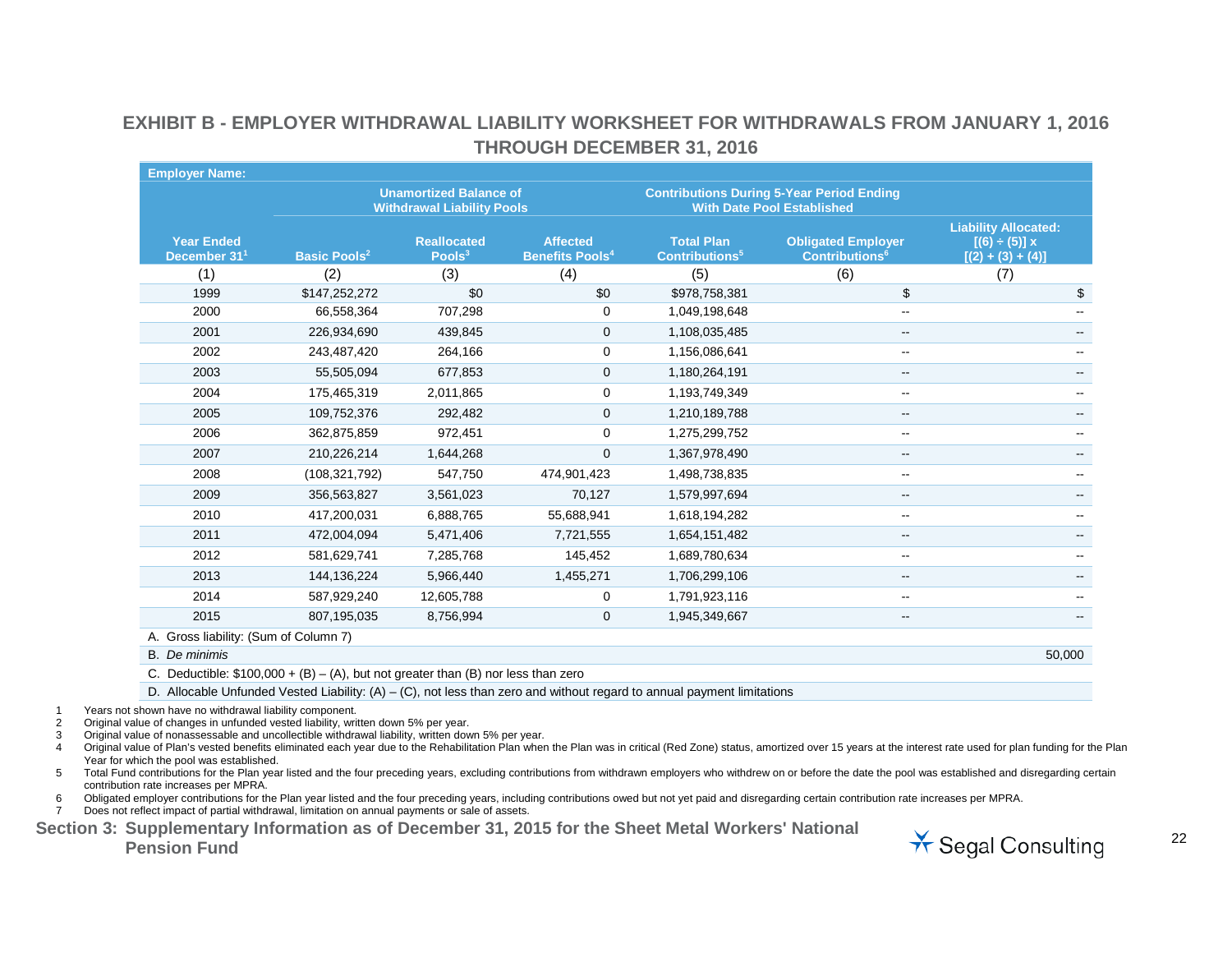## **Section 4: Actuarial Certification**

#### **OCTOBER 11, 2016**

### **ACTUARIAL CERTIFICATION OF WITHDRAWAL LIABILITY**

This is to certify that Segal Consulting, a Member of The Segal Group, Inc., has prepared an Actuarial Valuation to calculate the pools used to assess withdrawal liability to employers who withdraw during the year beginning January 1, 2016. The calculations were performed in accordance with generally accepted actuarial principles and practices. This valuation report may not otherwise be copied or reproduced in any form without the consent of the Board of Trustees and may only be provided to other parties in its entirety.

The valuation was based on draft information supplied by the auditor with respect to contributions and assets and by the Plan Administrator with respect to the data required on participants. We have not verified and customarily would not verify such information, but we have no reason to doubt its substantial accuracy.

I am a member of the American Academy of Actuaries and I meet the Qualification Standards of the American Academy of Actuaries to render the actuarial opinion herein. To the best of my knowledge, the information supplied in this Actuarial Valuation is complete and accurate, except as noted in *Exhibit I*, and in my opinion the assumptions used, in the aggregate, (a) are reasonable (taking into account the experience of the Plan and reasonable expectations) and (b) represent my best estimate of anticipated experience under the Plan.

 $\mathcal{L}$ 

Daniel V. Ciner, MAAA Senior Vice President and Actuary Enrolled Actuary No. 14-05773

**Section 4: Certificate of Actuarial Valuation as of December 31, 2015 for the Sheet Metal Workers'**  National Pension Fund<br>National Pension Fund<br>National Pension Fund

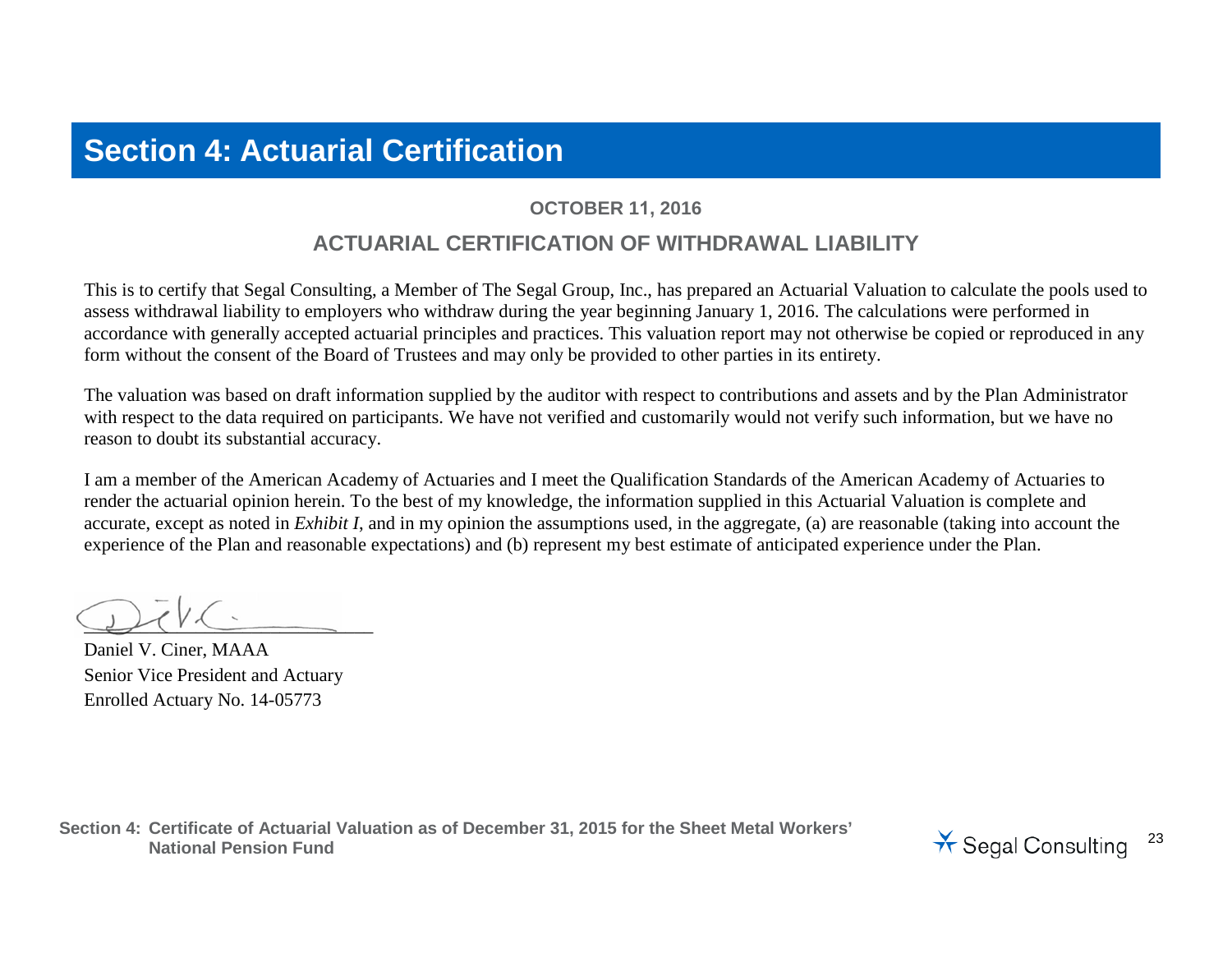## **EXHIBIT 1 - CALCULATION OF UNFUNDED VESTED LIABILITY**

The valuation was made with respect to the following data supplied to us by the Plan Administrator:

| Pensioners as of the valuation date (including 8,601 beneficiaries in pay status, 63 pensioners<br>in suspended status and 1 beneficiary in suspended status)                       | 46,876          |
|-------------------------------------------------------------------------------------------------------------------------------------------------------------------------------------|-----------------|
| Participants inactive during year ended December 31, 2015 with vested rights (including 164<br>beneficiaries with rights to deferred pensions and 39 participants with unknown age) | 34,033          |
| Participants active with vested rights (including 8 participants with unknown age)                                                                                                  | 43,388          |
| <b>Total vested participants</b>                                                                                                                                                    | 124,860         |
| The actuarial factors as of the valuation date are as follows:                                                                                                                      |                 |
| Present value of vested benefits at funding interest rate <sup>1</sup>                                                                                                              | \$6,878,995,068 |
| Present value of vested benefits at PBGC interest rates, including allowance for expenses <sup>1</sup>                                                                              | 13,578,525,045  |
| Market value of assets                                                                                                                                                              | 3,992,434,778   |
| Ratio funded at PBGC interest rates                                                                                                                                                 | 0.294026        |
|                                                                                                                                                                                     |                 |

| Present value of vested benefits for withdrawal liability purposes | \$8,848,828,786 |
|--------------------------------------------------------------------|-----------------|
| Unfunded vested liability (excluding Affected Benefits pools)      | 4.856.394.008   |
| Unamortized balance of Affected Benefits pools                     | 539,982,769     |

 $1$  Includes liabilities for 1,046 alternate payees in pay status and 563 alternate payees with deferred benefits who are excluded from the above counts

**Section 4: Certificate of Actuarial Valuation as of December 31, 2015 for the Sheet Metal Workers'** 

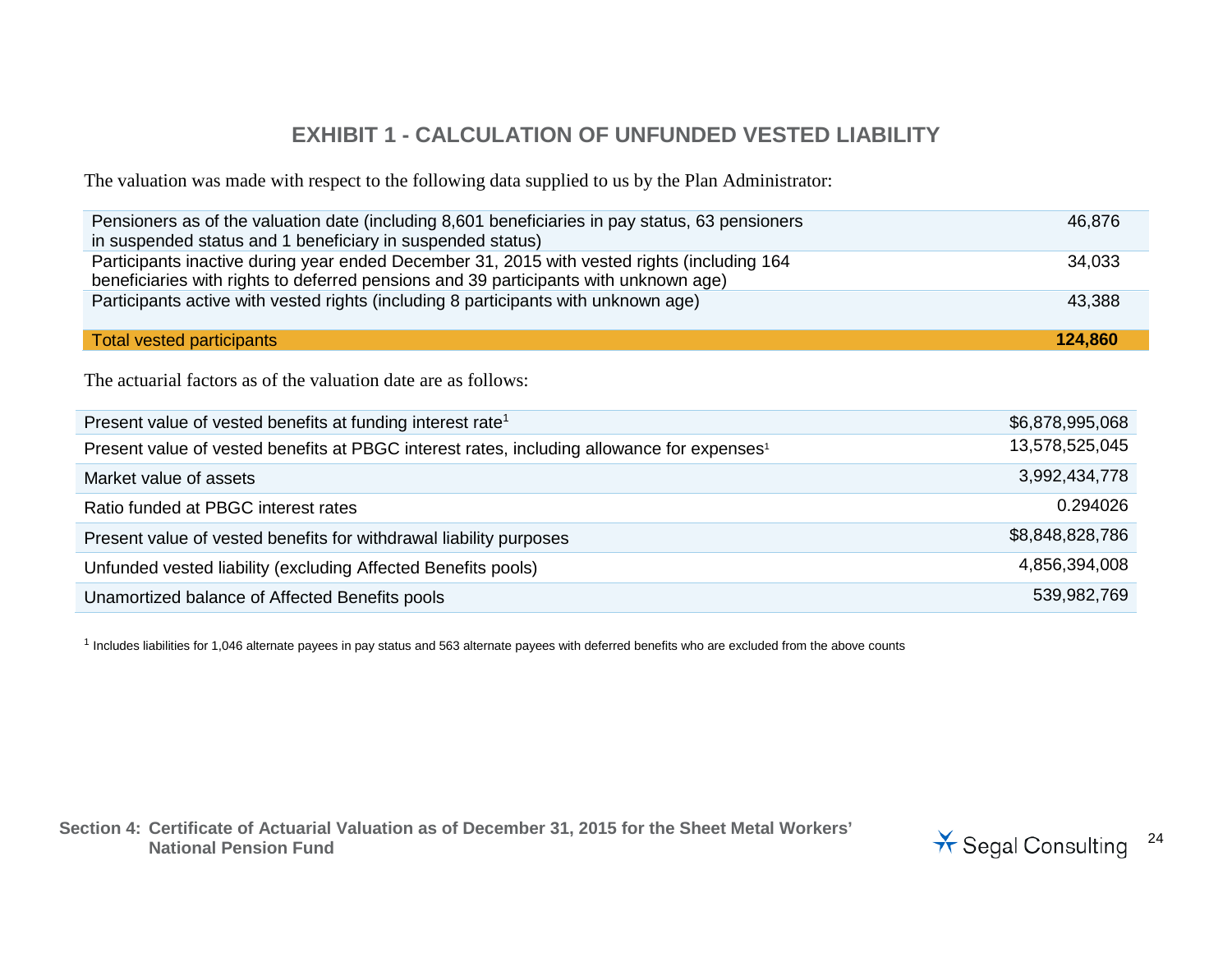|                                                         |                   | <b>Original Amount</b>            |                                                   |                   | Pool Balance on December 31, 2015 <sup>1</sup> |                                                   |
|---------------------------------------------------------|-------------------|-----------------------------------|---------------------------------------------------|-------------------|------------------------------------------------|---------------------------------------------------|
| <b>Pool</b><br><b>Established</b><br><b>December 31</b> | <b>Basic Pool</b> | <b>Reallocated</b><br><b>Pool</b> | <b>Affected</b><br><b>Benefits</b><br><b>Pool</b> | <b>Basic Pool</b> | <b>Reallocated</b><br><b>Pool</b>              | <b>Affected</b><br><b>Benefits</b><br><b>Pool</b> |
| 1999                                                    | \$736,261,358     | \$0                               | \$0                                               | \$147,252,272     | \$0                                            | \$0                                               |
| 2000                                                    | 266,233,454       | 2,829,190                         | 0                                                 | 66,558,364        | 707,298                                        | 0                                                 |
| 2001                                                    | 756,448,968       | 1,466,151                         | 0                                                 | 226,934,690       | 439,845                                        | 0                                                 |
| 2002                                                    | 695,678,342       | 754,760                           | 0                                                 | 243,487,420       | 264,166                                        | $\pmb{0}$                                         |
| 2003                                                    | 138,762,735       | 1,694,632                         | $\pmb{0}$                                         | 55,505,094        | 677,853                                        | $\pmb{0}$                                         |
| 2004                                                    | 389,922,930       | 4,470,812                         | 0                                                 | 175,465,319       | 2,011,865                                      | 0                                                 |
| 2005                                                    | 219,504,752       | 584,963                           | 0                                                 | 109,752,376       | 292,482                                        | $\mathbf 0$                                       |
| 2006                                                    | 659,774,289       | 1,768,092                         | 0                                                 | 362,875,859       | 972,451                                        | 0                                                 |
| 2007                                                    | 350, 377, 024     | 2,740,446                         | 0                                                 | 210,226,214       | 1,644,268                                      | $\Omega$                                          |
| 2008                                                    | (166, 648, 911)   | 842,692                           | 715,689,683                                       | (108, 321, 792)   | 547,750                                        | 474,901,423                                       |
| 2009                                                    | 509,376,896       | 5,087,176                         | 97,042                                            | 356,563,827       | 3,561,023                                      | 70,127                                            |
| 2010                                                    | 556,266,708       | 9,185,020                         | 71,615,261                                        | 417,200,031       | 6,888,765                                      | 55,688,941                                        |
| 2011                                                    | 590,005,117       | 6,839,258                         | 9,317,175                                         | 472,004,094       | 5,471,406                                      | 7,721,555                                         |
| 2012                                                    | 684,270,284       | 8,571,492                         | 165,983                                           | 581,629,741       | 7,285,768                                      | 145,452                                           |
| 2013                                                    | 160,151,360       | 6,629,378                         | 1,580,864                                         | 144, 136, 224     | 5,966,440                                      | 1,455,271                                         |
| 2014                                                    | 618,872,884       | 13,269,251                        | 0                                                 | 587,929,240       | 12,605,788                                     | 0                                                 |
| 2015                                                    | 807,195,035       | 8,756,994                         | 0                                                 | 807,195,035       | 8,756,994                                      | 0                                                 |

## <span id="page-24-0"></span>**EXHIBIT 2 - WITHDRAWAL LIABILITY POOLS**

<sup>1</sup> Basic and reallocated pools are written down annually at the rate of 5% of the original amount. The Affected Benefits pools are amortized over 15 years at the interest rate used for plan funding for the year for which the pool was established.



**Section 4: Certificate of Actuarial Valuation as of December 31, 2015 for the Sheet Metal Workers'**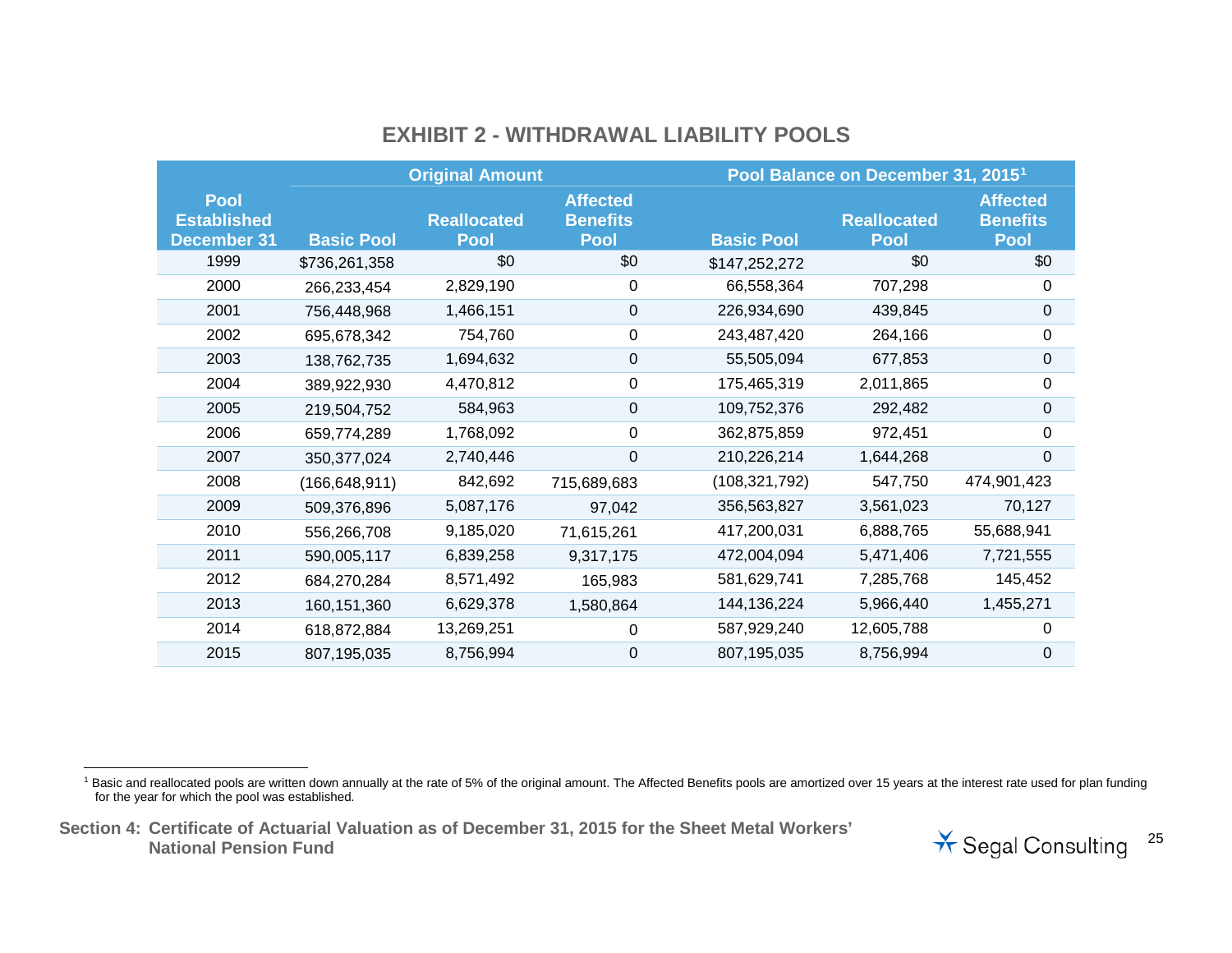### **EXHIBIT 3 - SUMMARY OF PLAN PROVISIONS**

This exhibit summarizes the major provisions of the Plan included in the valuation. It is not intended to be, nor should it be interpreted as, a complete statement of all plan provisions.

| January 1 through December 31                                                                                                                                                                                                                                                                                                                                                                                                                                                                                                                                                                                                                                                                                                                                                                                                                                                                                                                                                                                                                                                                                                                                           |
|-------------------------------------------------------------------------------------------------------------------------------------------------------------------------------------------------------------------------------------------------------------------------------------------------------------------------------------------------------------------------------------------------------------------------------------------------------------------------------------------------------------------------------------------------------------------------------------------------------------------------------------------------------------------------------------------------------------------------------------------------------------------------------------------------------------------------------------------------------------------------------------------------------------------------------------------------------------------------------------------------------------------------------------------------------------------------------------------------------------------------------------------------------------------------|
| January 1 through December 31                                                                                                                                                                                                                                                                                                                                                                                                                                                                                                                                                                                                                                                                                                                                                                                                                                                                                                                                                                                                                                                                                                                                           |
| Ongoing plan                                                                                                                                                                                                                                                                                                                                                                                                                                                                                                                                                                                                                                                                                                                                                                                                                                                                                                                                                                                                                                                                                                                                                            |
| • Age Requirement: 65<br>• Service Requirement: Five years of participation in the Plan<br>• Amount: Described below<br>For service on and after January 1, 2014:<br>Participant's Benefit Rate multiplied by the participant's Contribution Hours for the Plan Year multiplied by<br>the Applicable Percentage for the Plan Year.<br>Benefit Rate is the portion of the participant's contribution rate that is subject to benefit accruals. For<br>Participants working under a Collective Bargaining Agreement that qualifies for a 55/30 (or 60/30) Pension,<br>the Benefit Rate is the total Contribution Rate less the 55/30 (or 60/30) Rate (30% of the Contribution Rate<br>for periods after December 1, 2007).<br>Contribution Hours are the hours for which contributions are required to be made for the participant's work in<br>Covered Employment.<br>Applicable Percentage is based on the average of the Plan's rate of market value investment return for each<br>of the three most recent Plan Years reported in the Actuarial Valuation and Review as of January 1 of the<br>immediately preceding Plan Year and is defined in the following table: |
|                                                                                                                                                                                                                                                                                                                                                                                                                                                                                                                                                                                                                                                                                                                                                                                                                                                                                                                                                                                                                                                                                                                                                                         |

**Section 4: Certificate of Actuarial Valuation as of December 31, 2015 for the Sheet Metal Workers'** 

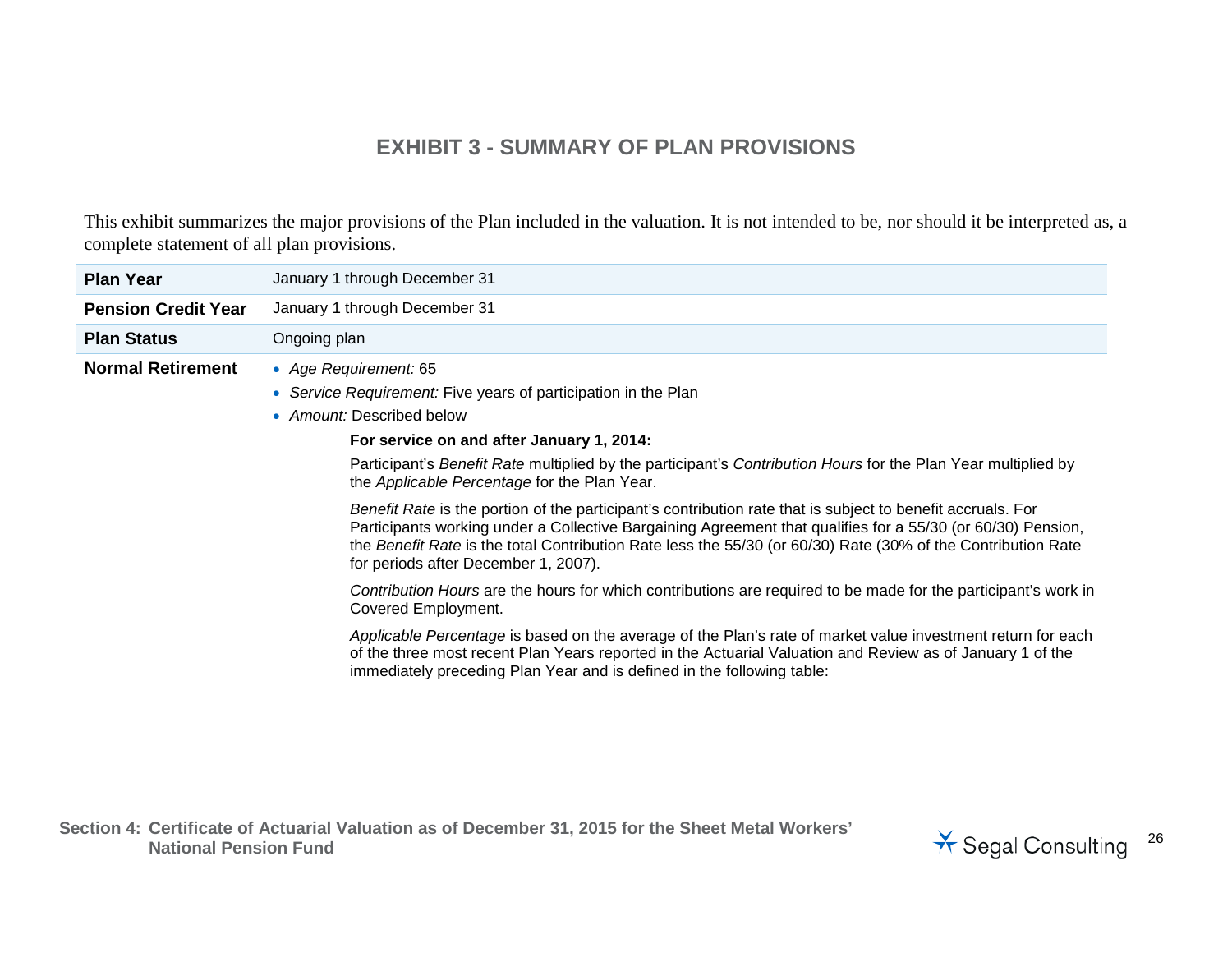| <b>Applicable Percentage</b> | Average of<br><b>Market Value Investment Return Percentages</b><br>for 3 Most Recent Plan Years |
|------------------------------|-------------------------------------------------------------------------------------------------|
| 1.25%                        | 10.0% or higher                                                                                 |
| 1.00%                        | 8.5% or higher but less than 10.0%                                                              |
| 0.75%                        | 6.5% or higher but less than 8.5%                                                               |
| 0.50%                        | Greater than 0% but less than 6.5%                                                              |
| 0.00%                        | 0% or less                                                                                      |

The above formula applies unless otherwise stated in a Funding Improvement Plan Option.

The Applicable Percentage for the 2015 Plan Year was 1.25%.

#### **For service and on and after adoption of Rehabilitation Plan Schedule and before January 1, 2014:**

Default Schedule/Persons for Whom Contribution were Not Required to be Made ("Persons for Whom"): 1% of the amount determined by multiplying the participant's Benefit Rate by the participant's Contribution Hours for the Plan Year.

First Alternative Schedule: Same as accrual for service on and after December 1, 2007 and before adoption of Rehabilitation Plan Schedule.

Second Alternative Schedule: 1% of the amount determined by multiplying the participant's Benefit Rate by the participant's Contribution Hours for the Plan Year.

Formerly Alternative Schedule and Agreement Did Not Include Required Contribution Rate Increases - No Increase Consequences ("NIC"): 1% of the amount determined by multiplying the participant's Benefit Rate by the participant's Contribution Hours for the Plan Year.

#### **For service on and after December 1, 2007 and before adoption of Rehabilitation Plan Schedule:**

Employers that have not made required contribution rate increases: Same as accrual for service after August 31, 2003.

Employers that have made required contribution rate increases: 1.5% of the amount determined by multiplying the participant's Benefit Rate by the participant's Contribution Hours for the Plan Year (up to 1,200 hours), plus 0.7% of the amount determined by multiplying the participant's Benefit Rate by the participant's Contribution Hours (over 1,200 hours). The 1.5% multiplier is applied to the first 1,200 hours at the highest Benefit Rate in effect during the Plan Year.

**Section 4: Certificate of Actuarial Valuation as of December 31, 2015 for the Sheet Metal Workers'**  National Pension Fund<br>National Pension Fund<br>
<sup>27</sup> Segal Consulting

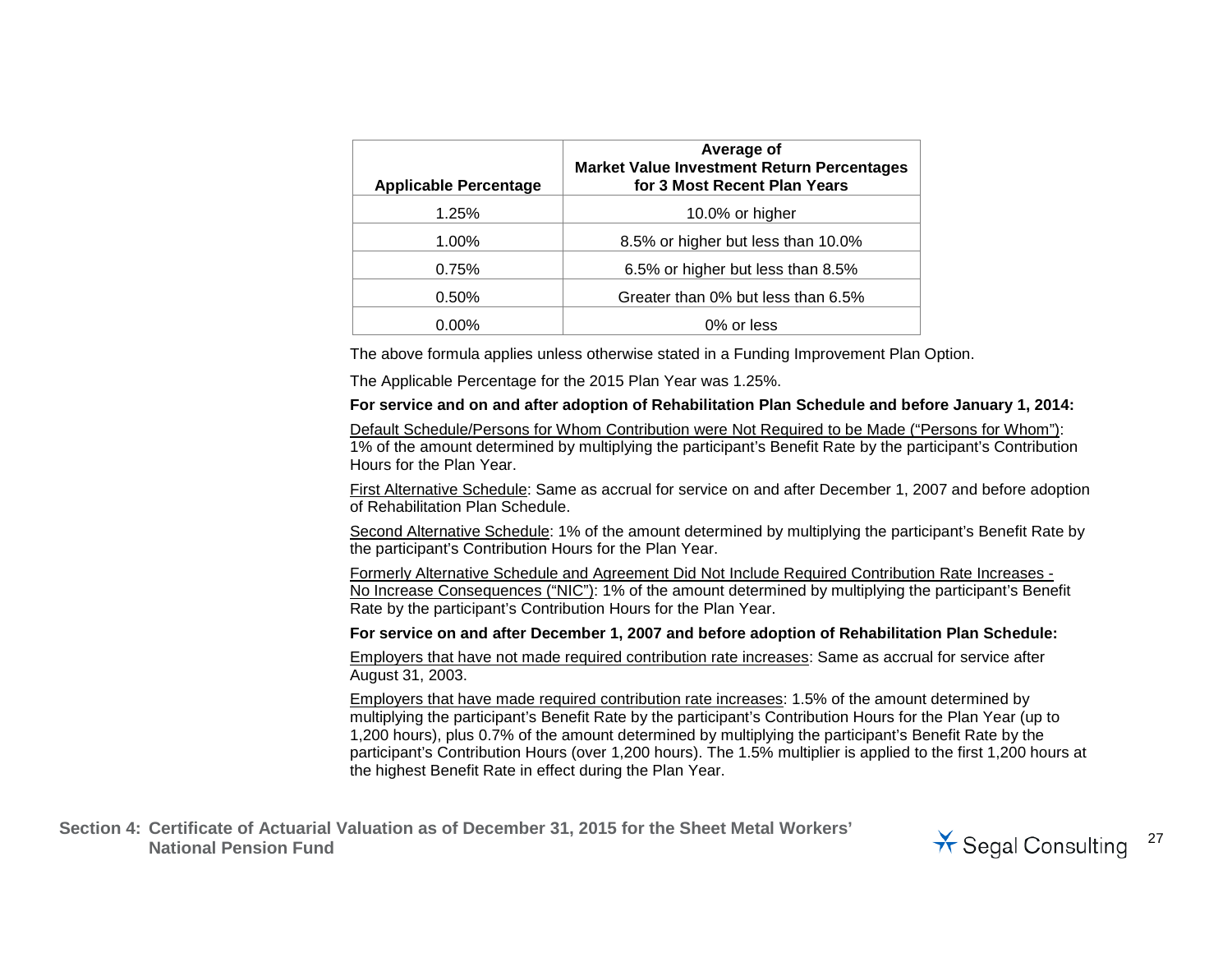|                       | For service after August 31, 2003 and before December 1, 2007:                                                                                                                                                                                                                                                                                                                                                                                                                                                                   |
|-----------------------|----------------------------------------------------------------------------------------------------------------------------------------------------------------------------------------------------------------------------------------------------------------------------------------------------------------------------------------------------------------------------------------------------------------------------------------------------------------------------------------------------------------------------------|
|                       | 0.8571% of the amount determined by multiplying the participant's Benefit Rate by the participant's<br>Contribution Hours (up to 1,400 hours), plus 0.3% of the amount determined by multiplying the participant's<br>Benefit Rate by the participant's Contribution Hours (over 1,400 hours). For participants in 55/30 Locals, 80%<br>of the total contribution rate is subject to benefit accruals. The 0.8571% multiplier is applied to the first 1,400<br>hours at the highest Benefit Rate in effect during the Plan Year. |
|                       | Supplemental accruals:<br>Locals are required to increase their contribution rates subject to benefit accruals by 10% annually for<br>eligibility. Participants of Locals that make the required increases earn a supplemental accrual that brings the<br>total accrual to twice the normal rate in the year following the increase.                                                                                                                                                                                             |
|                       | For service after December 31, 1999 and before September 1, 2003:                                                                                                                                                                                                                                                                                                                                                                                                                                                                |
|                       | 1.7142% of the amount determined by multiplying the participant's Benefit Rate by the participant's<br>Contribution Hours (up to 1,400 hours), plus 0.6% of the amount determined by multiplying the participant's<br>Benefit Rate by the participant's Contribution Hours (over 1,400 hours). The 1.7142% multiplier is applied to<br>the first 1,400 hours at the highest Benefit Rate in effect during the Plan Year.                                                                                                         |
|                       | For service before January 1, 2000:                                                                                                                                                                                                                                                                                                                                                                                                                                                                                              |
|                       | Benefit accrued according to the rules of the Plan in effect on December 31, 1999                                                                                                                                                                                                                                                                                                                                                                                                                                                |
|                       | <b>Past Service:</b>                                                                                                                                                                                                                                                                                                                                                                                                                                                                                                             |
|                       | \$10.00 for each year of Past Service Credit, if any, up to 10 years                                                                                                                                                                                                                                                                                                                                                                                                                                                             |
|                       | • Post-Normal Retirement Age Adjustment: Regular pension accrued at Normal Retirement Age (NRA), increased by<br>1.0% for each month greater than NRA, and 1.5% for each month greater than age 70.                                                                                                                                                                                                                                                                                                                              |
| <b>Standard Early</b> | • Age Requirement: 55                                                                                                                                                                                                                                                                                                                                                                                                                                                                                                            |
| <b>Retirement</b>     | • Service Requirement: : Fulfill any one of the following:                                                                                                                                                                                                                                                                                                                                                                                                                                                                       |
|                       | a. 10 years of Pension Credits, including at least five years of Future Service Credit, or<br>b. 10 years of Vesting Service, or<br>c. 15 years of Pension Credits, including at least 12 months of Future Service Credit                                                                                                                                                                                                                                                                                                        |
|                       | • Amount: Normal Retirement benefit reduced as described below.                                                                                                                                                                                                                                                                                                                                                                                                                                                                  |
|                       | For benefits accrued on and after January 1, 2014:                                                                                                                                                                                                                                                                                                                                                                                                                                                                               |
|                       | Reductions based on the participant's Funding Improvement Plan Option, which depends upon the<br>Schedule or Rehabilitation Plan provision which applied to the classification of employment when the Plan<br>was in critical status.                                                                                                                                                                                                                                                                                            |
|                       |                                                                                                                                                                                                                                                                                                                                                                                                                                                                                                                                  |

**Section 4: Certificate of Actuarial Valuation as of December 31, 2015 for the Sheet Metal Workers'** 

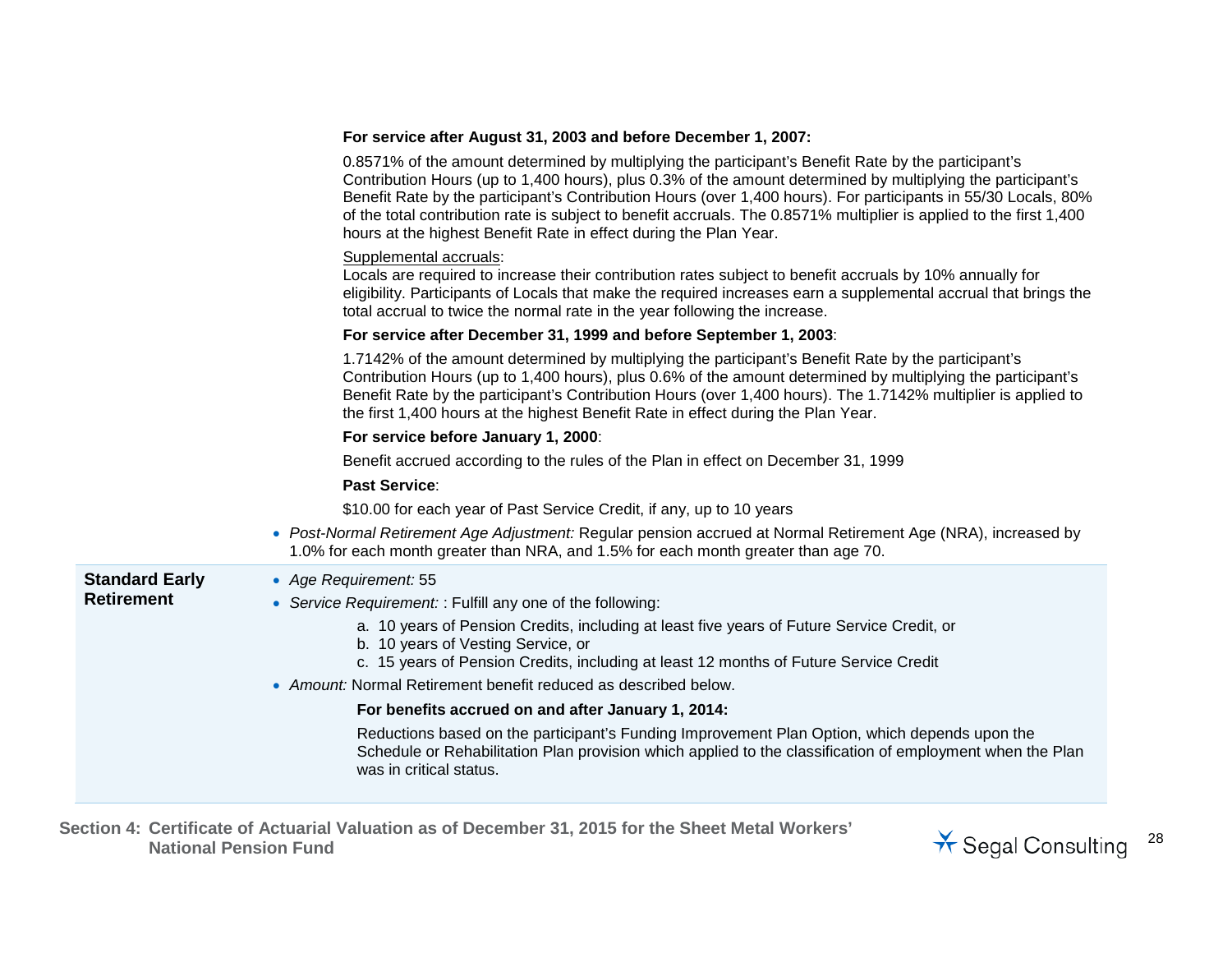|                      |                                                          | Default Option                                                  | Actuarially from age 65 (Unsubsidized Early Retirement Pension)                                                                                                                                                                                                                                                                                                                                                                                                                                                               |  |  |
|----------------------|----------------------------------------------------------|-----------------------------------------------------------------|-------------------------------------------------------------------------------------------------------------------------------------------------------------------------------------------------------------------------------------------------------------------------------------------------------------------------------------------------------------------------------------------------------------------------------------------------------------------------------------------------------------------------------|--|--|
|                      |                                                          | <b>First Alternative Option</b>                                 | 6% per year from age 65                                                                                                                                                                                                                                                                                                                                                                                                                                                                                                       |  |  |
|                      |                                                          | <b>Second Alternative Option</b>                                | Actuarially from age 65 (Unsubsidized Early Retirement Pension)                                                                                                                                                                                                                                                                                                                                                                                                                                                               |  |  |
|                      |                                                          | For benefits accrued before January 1, 2014:                    |                                                                                                                                                                                                                                                                                                                                                                                                                                                                                                                               |  |  |
|                      |                                                          | was in critical status.                                         | Reductions based on the participant's Home Local Schedule (Rehabilitation Plan Schedule) when the Plan                                                                                                                                                                                                                                                                                                                                                                                                                        |  |  |
|                      |                                                          | Default Schedule/<br>Persons for Whom                           | Actuarially from age 65 (Unsubsidized Early Retirement Pension)                                                                                                                                                                                                                                                                                                                                                                                                                                                               |  |  |
|                      |                                                          | <b>First Alternative Schedule</b>                               | 6% per year from age 65                                                                                                                                                                                                                                                                                                                                                                                                                                                                                                       |  |  |
|                      |                                                          | <b>Second Alternative Schedule</b>                              | Actuarially from age 65 (Unsubsidized Early Retirement Pension)                                                                                                                                                                                                                                                                                                                                                                                                                                                               |  |  |
|                      |                                                          | <b>NIC</b>                                                      | Actuarially from age 65 (Unsubsidized Early Retirement Pension)                                                                                                                                                                                                                                                                                                                                                                                                                                                               |  |  |
|                      | Note:                                                    |                                                                 | The above applies to participants with an effective date of pension on or after February 1, 2014. Previously,<br>the provisions described for benefits accrued before January 1, 2014 were in effect. Participant may be<br>eligible for different early retirement provisions for pre-2014 and post-2013 accrued benefits. Portions of the<br>post-2013 accrued benefits may also be subject different early retirement provisions depending on the<br>classification of employment of the participant's Contribution Hours. |  |  |
| <b>Special Early</b> |                                                          | • Age Requirement: 55                                           |                                                                                                                                                                                                                                                                                                                                                                                                                                                                                                                               |  |  |
| <b>Retirement</b>    | • Service Requirement: Fulfill any one of the following: |                                                                 |                                                                                                                                                                                                                                                                                                                                                                                                                                                                                                                               |  |  |
|                      |                                                          | b. 10 years of Vesting Service, or                              | a. 10 years of Pension Credits, including at least five years of Future Service Credit, or                                                                                                                                                                                                                                                                                                                                                                                                                                    |  |  |
|                      |                                                          |                                                                 | c. 15 years of Pension Credits, including at least 12 months of Future Service Credit                                                                                                                                                                                                                                                                                                                                                                                                                                         |  |  |
|                      |                                                          | immediately preceding retirement.                               | • Active Service Requirement: Board may require evidence of continued entitlement to Social Security Disability<br>Benefits Complete at least 3,500 hours of work in covered employment during the five consecutive calendar years                                                                                                                                                                                                                                                                                            |  |  |
|                      |                                                          | • Amount: Normal Retirement benefit reduced as described below. |                                                                                                                                                                                                                                                                                                                                                                                                                                                                                                                               |  |  |
|                      |                                                          | For benefits accrued on and after January 1, 2014:              |                                                                                                                                                                                                                                                                                                                                                                                                                                                                                                                               |  |  |
|                      |                                                          | was in critical status.                                         | Reductions based on the participant's Funding Improvement Plan Option, which depends upon the<br>Schedule or Rehabilitation Plan provision which applied to the classification of employment when the Plan                                                                                                                                                                                                                                                                                                                    |  |  |

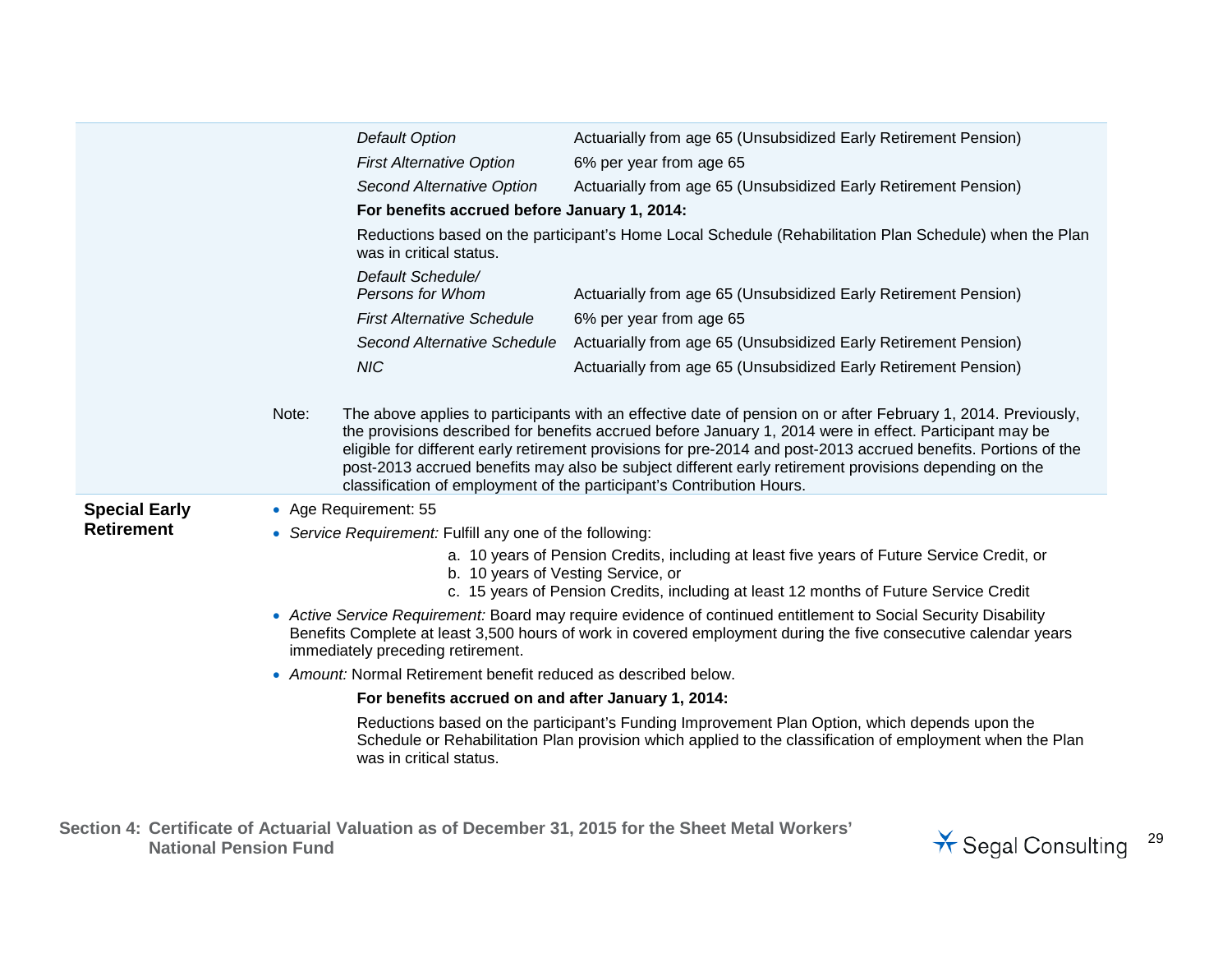|                       |       | <b>Default Option</b>                                        | Unavailable                                                                                                                                                                                                                                                                                                                                                                                                                                                            |
|-----------------------|-------|--------------------------------------------------------------|------------------------------------------------------------------------------------------------------------------------------------------------------------------------------------------------------------------------------------------------------------------------------------------------------------------------------------------------------------------------------------------------------------------------------------------------------------------------|
|                       |       | <b>First Alternative Option</b>                              | 6% per year from age 62                                                                                                                                                                                                                                                                                                                                                                                                                                                |
|                       |       | Second Alternative Option                                    | Unavailable                                                                                                                                                                                                                                                                                                                                                                                                                                                            |
|                       |       | For benefits accrued before January 1, 2014:                 |                                                                                                                                                                                                                                                                                                                                                                                                                                                                        |
|                       |       | was in critical status.                                      | Reductions based on the participant's Home Local Schedule (Rehabilitation Plan Schedule) when the Plan                                                                                                                                                                                                                                                                                                                                                                 |
|                       |       | Default Schedule/<br>Persons for Whom                        | Unavailable                                                                                                                                                                                                                                                                                                                                                                                                                                                            |
|                       |       | <b>First Alternative Schedule</b>                            | 6% per year from age 62                                                                                                                                                                                                                                                                                                                                                                                                                                                |
|                       |       | Second Alternative Schedule                                  | Unavailable                                                                                                                                                                                                                                                                                                                                                                                                                                                            |
|                       |       | <b>NIC</b>                                                   | Unavailable                                                                                                                                                                                                                                                                                                                                                                                                                                                            |
|                       | Note: | employment of the participant's Contribution Hours.          | The above applies to participants with an effective date of pension on or after February 1, 2014. Previously, the<br>provisions described for benefits accrued before January 1, 2014 were in effect. Participant may be eligible for<br>different early retirement provisions for pre-2014 and post-2013 accrued benefits. Portions of the post-2013<br>accrued benefits may also be subject different early retirement provisions depending on the classification of |
| <b>Age 62 Pension</b> |       | • Age Requirement: 62                                        |                                                                                                                                                                                                                                                                                                                                                                                                                                                                        |
|                       |       | • Service Requirement: Same as Special Early Retirement      |                                                                                                                                                                                                                                                                                                                                                                                                                                                                        |
|                       |       | Active Service Requirement: Same as Special Early Retirement |                                                                                                                                                                                                                                                                                                                                                                                                                                                                        |
|                       |       | • Amount: Described below                                    |                                                                                                                                                                                                                                                                                                                                                                                                                                                                        |
|                       |       | For benefits accrued on and after January 1, 2014:           |                                                                                                                                                                                                                                                                                                                                                                                                                                                                        |
|                       |       | status.                                                      | Amount based on the participant's Funding Improvement Plan Option, which depends upon the Schedule or<br>Rehabilitation Plan provision which applied to the classification of employment when the Plan was in critical                                                                                                                                                                                                                                                 |
|                       |       | <b>Default Option</b>                                        | Unavailable                                                                                                                                                                                                                                                                                                                                                                                                                                                            |
|                       |       | <b>First Alternative Option</b>                              | Unavailable                                                                                                                                                                                                                                                                                                                                                                                                                                                            |
|                       |       | <b>Second Alternative Option</b>                             | Normal Retirement Benefit amount                                                                                                                                                                                                                                                                                                                                                                                                                                       |
|                       |       | For benefits accrued before January 1, 2014:                 |                                                                                                                                                                                                                                                                                                                                                                                                                                                                        |
|                       |       | in critical status.                                          | Amount based on the participant's Home Local Schedule (Rehabilitation Plan Schedule) when the Plan was                                                                                                                                                                                                                                                                                                                                                                 |

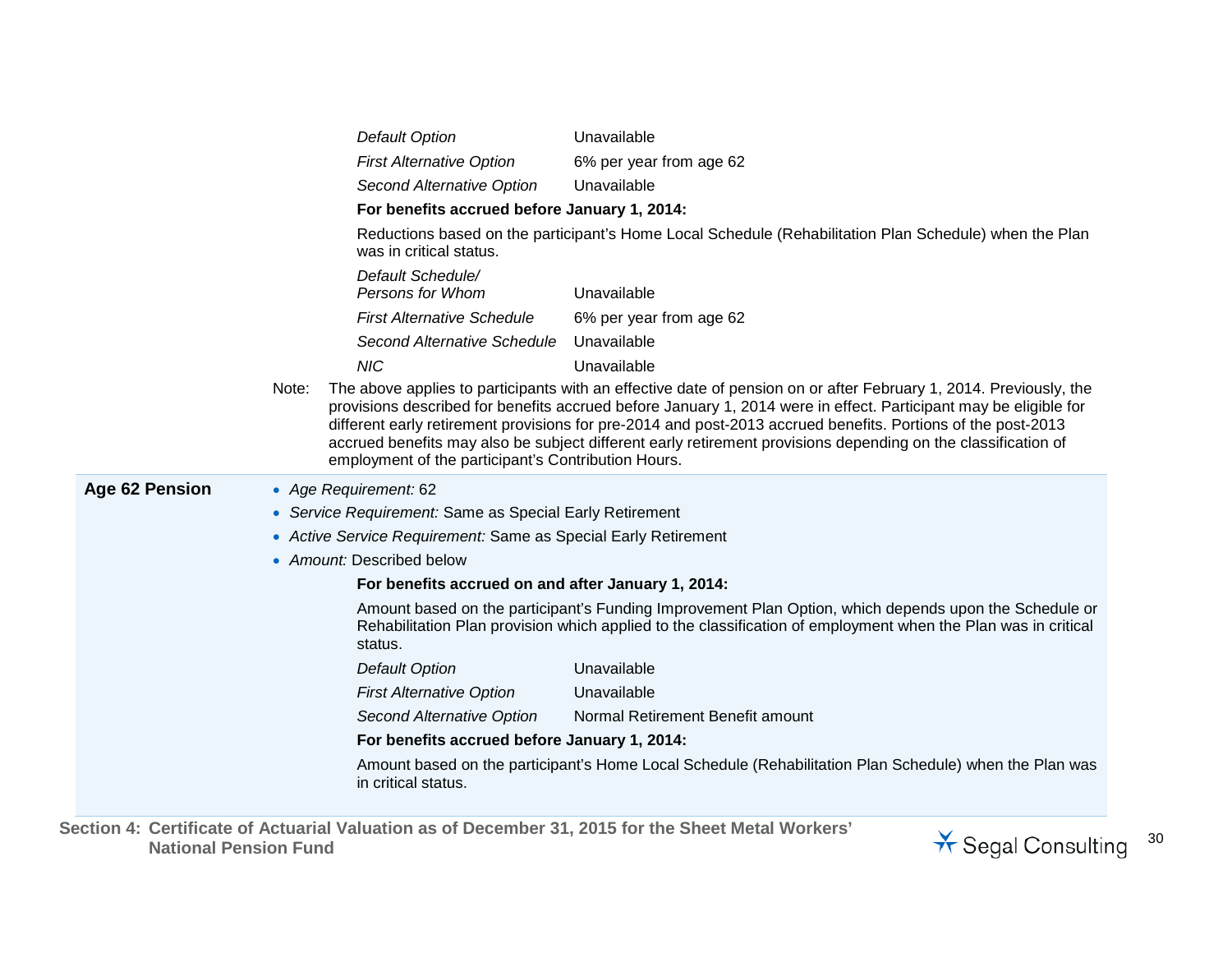|               | Default Schedule/                                                                                                                                                                                                                                                                                                                                                                                                                                                                                                                   |
|---------------|-------------------------------------------------------------------------------------------------------------------------------------------------------------------------------------------------------------------------------------------------------------------------------------------------------------------------------------------------------------------------------------------------------------------------------------------------------------------------------------------------------------------------------------|
|               | Persons for Whom<br>Unavailable                                                                                                                                                                                                                                                                                                                                                                                                                                                                                                     |
|               | <b>First Alternative Schedule</b><br>Unavailable                                                                                                                                                                                                                                                                                                                                                                                                                                                                                    |
|               | Second Alternative Schedule Normal Retirement Benefit amount                                                                                                                                                                                                                                                                                                                                                                                                                                                                        |
|               | Normal Retirement Benefit amount<br>NIC                                                                                                                                                                                                                                                                                                                                                                                                                                                                                             |
|               | Note: The above applies to participants with an effective date of pension on or after February 1, 2014. Previously, the<br>provisions described for benefits accrued before January 1, 2014 were in effect. Participant may be eligible for<br>different early retirement provisions for pre-2014 and post-2013 accrued benefits. Portions of the post-2013<br>accrued benefits may also be subject different early retirement provisions depending on the classification of<br>employment of the participant's Contribution Hours. |
| 55/30 Pension | • Age Requirement: 55                                                                                                                                                                                                                                                                                                                                                                                                                                                                                                               |
|               | • Service Requirement: 30 years of Future Service Credit with at least 60 months of the last 120 months of Future<br>Service Credit subject to a 55/30 Rate                                                                                                                                                                                                                                                                                                                                                                         |
|               | • Active Service Requirement: Complete at least 3,500 hours of work in covered employment at 55/30 Rate during the<br>five consecutive calendar years immediately preceding retirement                                                                                                                                                                                                                                                                                                                                              |
|               | • Amount: Described below                                                                                                                                                                                                                                                                                                                                                                                                                                                                                                           |
|               | For benefits accrued on and after January 1, 2014:                                                                                                                                                                                                                                                                                                                                                                                                                                                                                  |
|               | Amount based on the participant's Funding Improvement Plan Option, which depends upon the Schedule or<br>Rehabilitation Plan provision which applied to the classification of employment when the Plan was in critical<br>status.                                                                                                                                                                                                                                                                                                   |
|               | Unavailable<br><b>Default Option</b>                                                                                                                                                                                                                                                                                                                                                                                                                                                                                                |
|               | Normal Retirement benefit amount<br><b>First Alternative Option</b>                                                                                                                                                                                                                                                                                                                                                                                                                                                                 |
|               | Second Alternative Option<br>Unavailable                                                                                                                                                                                                                                                                                                                                                                                                                                                                                            |
|               | For benefits accrued before January 1, 2014:                                                                                                                                                                                                                                                                                                                                                                                                                                                                                        |
|               | Amount based on the participant's Home Local Schedule (Rehabilitation Plan Schedule) when the Plan was<br>in critical status.                                                                                                                                                                                                                                                                                                                                                                                                       |
|               | Default Schedule/<br>Persons for Whom<br>Unavailable                                                                                                                                                                                                                                                                                                                                                                                                                                                                                |
|               | Normal Retirement Benefit amount<br><b>First Alternative Schedule</b>                                                                                                                                                                                                                                                                                                                                                                                                                                                               |
|               |                                                                                                                                                                                                                                                                                                                                                                                                                                                                                                                                     |

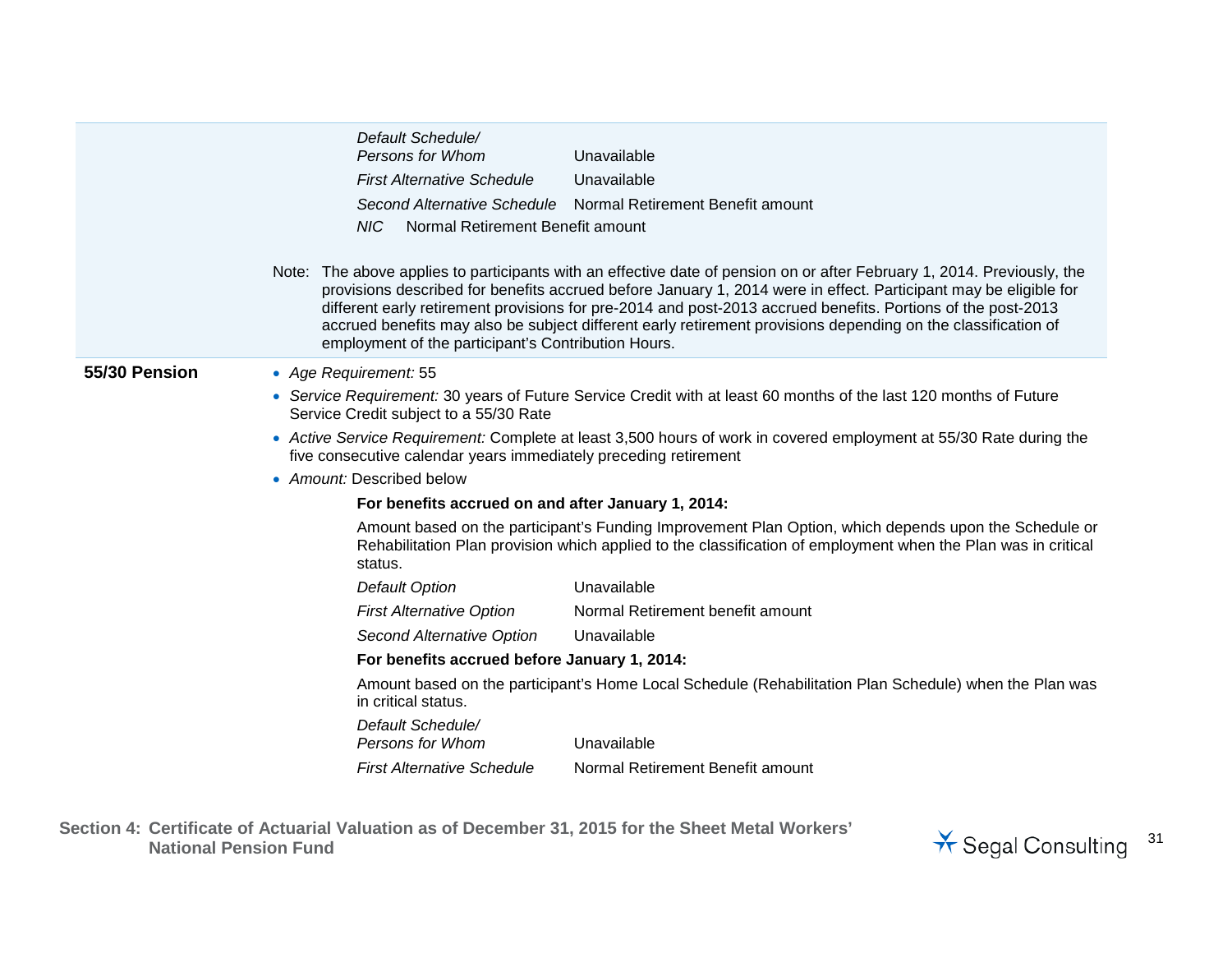|               | Note: | Second Alternative Schedule Unavailable<br><b>NIC</b><br>employment of the participant's Contribution Hours. | Unavailable<br>The above applies to participants with an effective date of pension on or after February 1, 2014. Previously,<br>the provisions described for benefits accrued before January 1, 2014 were in effect. Participant may be eligible<br>for different early retirement provisions for pre-2014 and post-2013 accrued benefits. Portions of the post-2013<br>accrued benefits may also be subject different early retirement provisions depending on the classification of |
|---------------|-------|--------------------------------------------------------------------------------------------------------------|---------------------------------------------------------------------------------------------------------------------------------------------------------------------------------------------------------------------------------------------------------------------------------------------------------------------------------------------------------------------------------------------------------------------------------------------------------------------------------------|
| 60/30 Pension |       | • Age Requirement: 55                                                                                        |                                                                                                                                                                                                                                                                                                                                                                                                                                                                                       |
|               |       | • Service Requirement: Same as 55/30 Pension                                                                 |                                                                                                                                                                                                                                                                                                                                                                                                                                                                                       |
|               |       | • Active Service Requirement: Same as 55/30 Pension                                                          |                                                                                                                                                                                                                                                                                                                                                                                                                                                                                       |
|               |       | • Amount: Described below                                                                                    |                                                                                                                                                                                                                                                                                                                                                                                                                                                                                       |
|               |       | For benefits accrued on and after January 1, 2014:                                                           |                                                                                                                                                                                                                                                                                                                                                                                                                                                                                       |
|               |       | status.                                                                                                      | Amount based on the participant's Funding Improvement Plan Option, which depends upon the Schedule or<br>Rehabilitation Plan provision which applied to the classification of employment when the Plan was in critical                                                                                                                                                                                                                                                                |
|               |       | <b>Default Option</b>                                                                                        | Unavailable                                                                                                                                                                                                                                                                                                                                                                                                                                                                           |
|               |       | <b>First Alternative Option</b>                                                                              | Unavailable                                                                                                                                                                                                                                                                                                                                                                                                                                                                           |
|               |       | Second Alternative Option                                                                                    | Normal Retirement benefit amount                                                                                                                                                                                                                                                                                                                                                                                                                                                      |
|               |       | For benefits accrued before January 1, 2014:                                                                 |                                                                                                                                                                                                                                                                                                                                                                                                                                                                                       |
|               |       | in critical status.                                                                                          | Amount based on the participant's Home Local Schedule (Rehabilitation Plan Schedule) when the Plan was                                                                                                                                                                                                                                                                                                                                                                                |
|               |       | Default Schedule/                                                                                            |                                                                                                                                                                                                                                                                                                                                                                                                                                                                                       |
|               |       | Persons for Whom                                                                                             | Unavailable                                                                                                                                                                                                                                                                                                                                                                                                                                                                           |
|               |       | <b>First Alternative Schedule</b>                                                                            | Unavailable                                                                                                                                                                                                                                                                                                                                                                                                                                                                           |
|               |       | Second Alternative Schedule                                                                                  | Normal Retirement benefit amount                                                                                                                                                                                                                                                                                                                                                                                                                                                      |
|               |       | <b>NIC</b>                                                                                                   | Unavailable                                                                                                                                                                                                                                                                                                                                                                                                                                                                           |
|               |       | employment of the participant's Contribution Hours.                                                          | Note: The above applies to participants with an effective date of pension on or after February 1, 2014. Previously, the<br>provisions described for benefits accrued before January 1, 2014 were in effect. Participant may be eligible for<br>different early retirement provisions for pre-2014 and post-2013 accrued benefits. Portions of the post-2013<br>accrued benefits may also be subject different early retirement provisions depending on the classification of          |

**Section 4: Certificate of Actuarial Valuation as of December 31, 2015 for the Sheet Metal Workers'** 

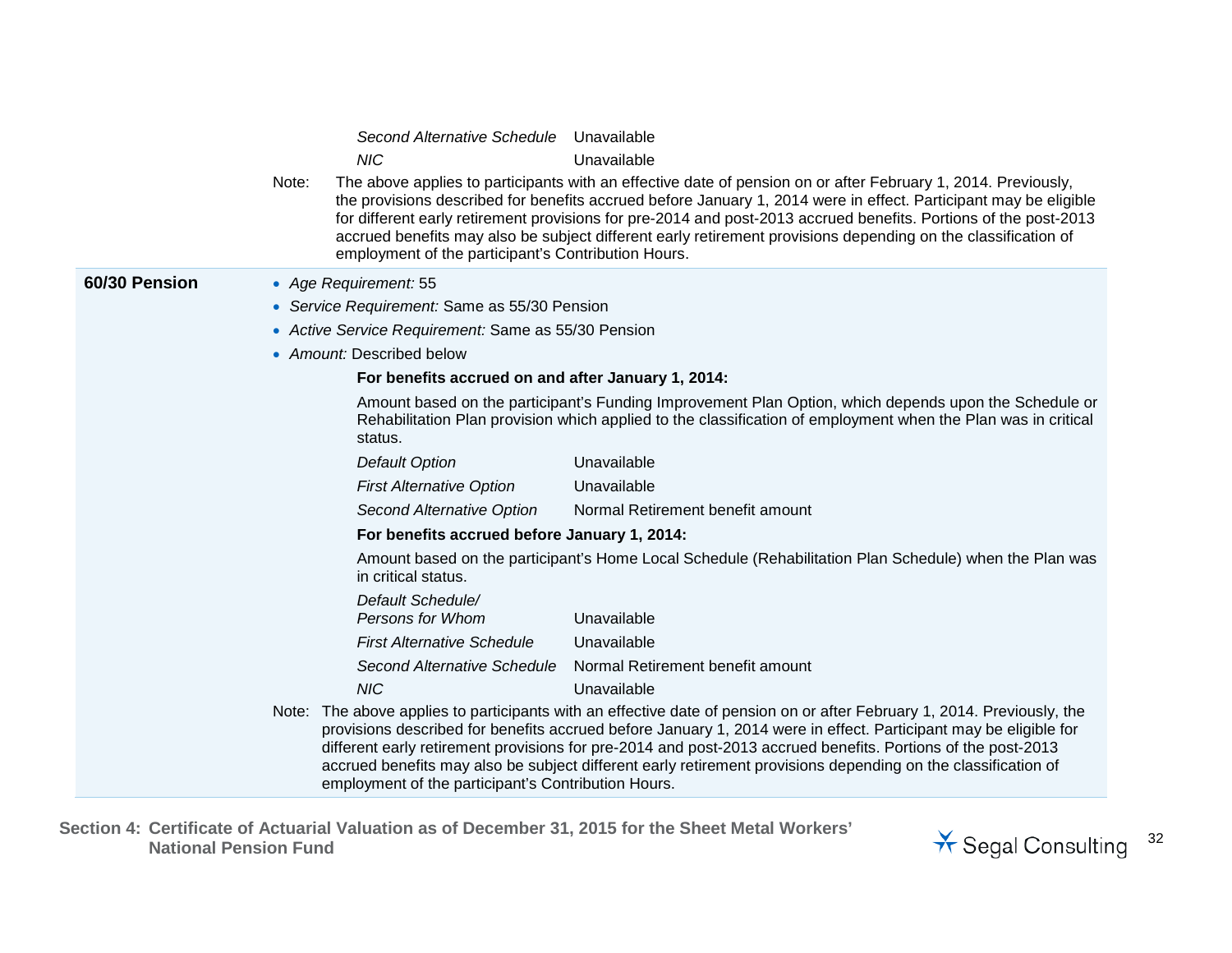| <b>Vesting</b>                                                    | • Age Requirement: None<br>• Service Requirement: Five years of Vesting Service<br>• Amount: Normal Retirement benefit amount, based on plan in effect when last active<br>• Normal Retirement Age: 65                                                                                                                                                                                                                                                                                                                                                                                                                                                                                                                                                                                                                                                                                                                                                                                                                                                                                                                                                                                                                                                                                                                                                                                                                                                                                                                                                                                                                                                                                                                                                                                                                                                                                                                       |
|-------------------------------------------------------------------|------------------------------------------------------------------------------------------------------------------------------------------------------------------------------------------------------------------------------------------------------------------------------------------------------------------------------------------------------------------------------------------------------------------------------------------------------------------------------------------------------------------------------------------------------------------------------------------------------------------------------------------------------------------------------------------------------------------------------------------------------------------------------------------------------------------------------------------------------------------------------------------------------------------------------------------------------------------------------------------------------------------------------------------------------------------------------------------------------------------------------------------------------------------------------------------------------------------------------------------------------------------------------------------------------------------------------------------------------------------------------------------------------------------------------------------------------------------------------------------------------------------------------------------------------------------------------------------------------------------------------------------------------------------------------------------------------------------------------------------------------------------------------------------------------------------------------------------------------------------------------------------------------------------------------|
| <b>Spouse's Pre-</b><br><b>Retirement Death</b><br><b>Benefit</b> | <b>Eligibility Requirement: Has attained Vested Status</b><br>• Amount: 50% of the monthly benefit the participant would have received had he/she terminated employment on<br>his/her date of death and survived to his/her Early Retirement Date (or any later date elected by the spouse), retired<br>and elected to receive benefits in the Normal Form of payment.<br>• When Paid: Immediately if participant's death occurred after attainment of his/her earliest retirement age, otherwise<br>month in which the participant would have attained his/her earliest retirement age. If surviving spouse elects to<br>receive payments before the month in which participant would have attained his/her earliest retirement age, the<br>monthly benefit will be the actuarial equivalent of the amount described above.                                                                                                                                                                                                                                                                                                                                                                                                                                                                                                                                                                                                                                                                                                                                                                                                                                                                                                                                                                                                                                                                                                 |
| <b>Post-Retirement</b><br><b>Death Benefit</b>                    | • 50% Joint and Survivor: If married, pension benefits are paid in the form of a 50% joint and survivor annuity unless<br>the participant and spouse reject this form. If not rejected, the benefit amount otherwise payable is reduced to reflect<br>the joint and survivor coverage. If not rejected, the spouse predeceases the employee, and the employee retired on<br>March 1, 1999 or later, the employee's benefit amount will subsequently be increased to the unreduced amount<br>payable ("pop-up" feature) had the joint and survivor coverage been rejected. If rejected, or if not married, benefits<br>are payable for the life of the employee, or in any other available optional form elected by the employee in an<br>actuarially equivalent amount.<br>The "pop-up" feature is only applicable to pre-2014 benefits if the participant's Home Local Schedule/Rehabilitation<br>Plan Schedule as of December 31, 2013 was the First Alternative Schedule or Second Alternative Schedule. It is<br>only applicable to post-2013 benefits attributable to Contribution Hours worked under a collective bargaining<br>agreement satisfying the required contribution rate increases under the Rehabilitation Plan First Alternative<br>Schedule/Funding Improvement Plan First Alternative Option or Rehabilitation Plan Second Alternative<br>Schedule/Funding Improvement Plan Second Alternative Option.<br>• 60-Month Certain: If the member has completed at least 15 years of Pension Credits before retirement and died<br>within 5 years after retirement (if married, and taking joint and survivor pension, the spouse also died prior to<br>receiving an amount equal to 60 times the amount of the pension the participant had been entitled), the pension<br>benefit will continue to be paid to the participant's designated beneficiary until a total of 60 months payments had<br>been made. |

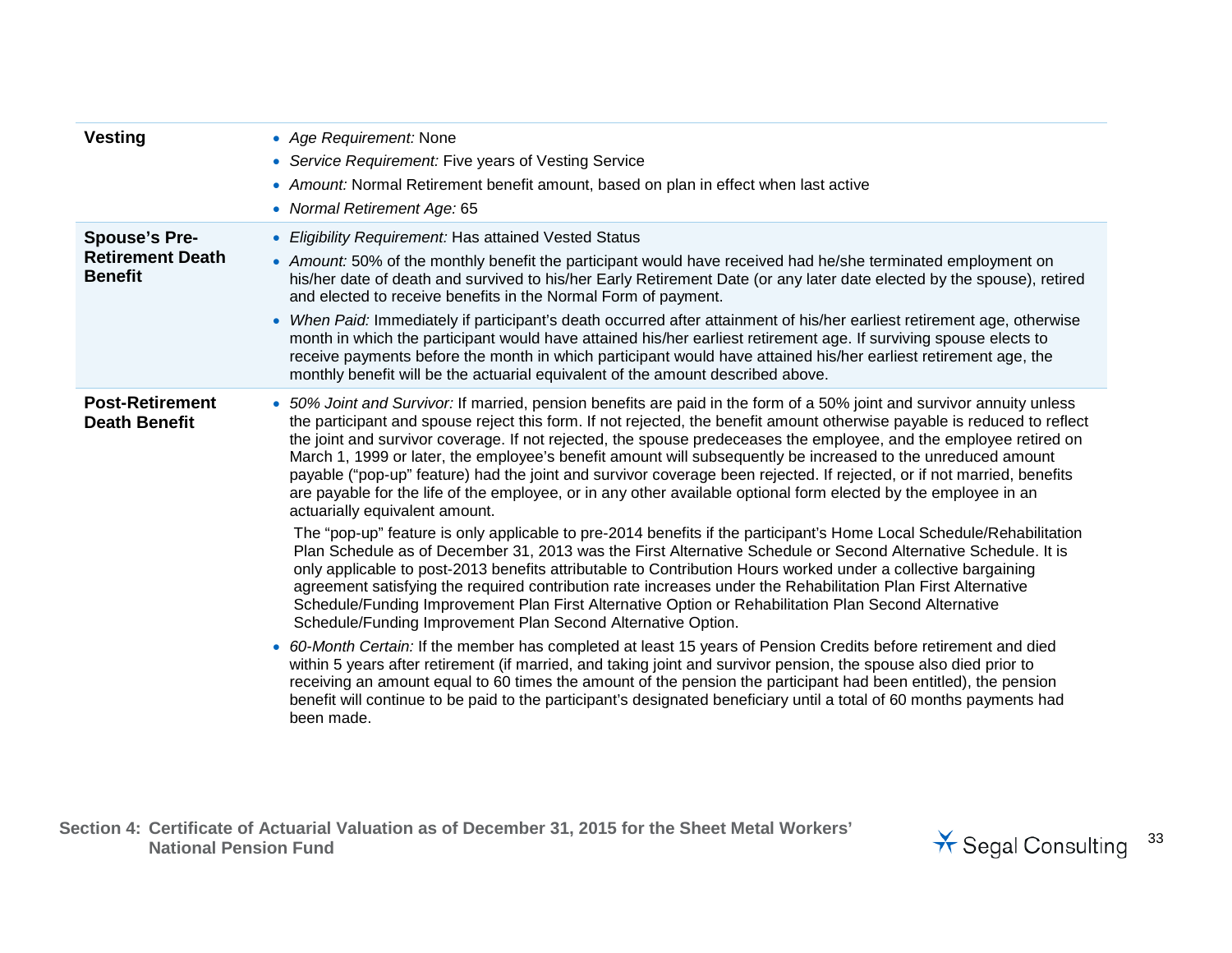|                            | The 60-month certain is only applicable to pre-2014 benefits if the participant's Home Local Schedule/Rehabilitation<br>Plan Schedule as of December 31, 2013 was the First Alternative Schedule or Second Alternative Schedule. It is only<br>applicable to post-2013 benefits attributable to Contribution Hours worked under a collective bargaining agreement<br>satisfying the required contribution rate increases under the Rehabilitation Plan First Alternative Schedule/Funding<br>Improvement Plan First Alternative Option or Rehabilitation Plan Second Alternative Schedule/Funding Improvement<br>Plan Second Alternative Option.                                                                                                                                                                                                                                                                                                                                                                                                                                                                                                                                                                                                              |
|----------------------------|---------------------------------------------------------------------------------------------------------------------------------------------------------------------------------------------------------------------------------------------------------------------------------------------------------------------------------------------------------------------------------------------------------------------------------------------------------------------------------------------------------------------------------------------------------------------------------------------------------------------------------------------------------------------------------------------------------------------------------------------------------------------------------------------------------------------------------------------------------------------------------------------------------------------------------------------------------------------------------------------------------------------------------------------------------------------------------------------------------------------------------------------------------------------------------------------------------------------------------------------------------------|
| <b>Forms of Payment</b>    | The normal forms of payment are:<br>• Single life annuity for single participants, and<br>• 50% joint and survivor annuity with a "pop-up" feature for married participants (if applicable)<br>The available optional forms of payment are:<br>• Single life annuity with 60-month certain (if applicable)<br>• 50% joint and survivor annuity with a "pop-up" feature and 60-month certain (if applicable)<br>• 75% joint and survivor annuity with a "pop-up" feature (if applicable)<br>• 100% joint and survivor annuity with and without a "pop-up" feature (if applicable)<br>The "pop-up" feature and 60-month certain are only applicable to pre-2014 benefits if the participant's Home Local<br>Schedule/Rehabilitation Plan Schedule as of December 31, 2013 was the First Alternative Schedule or Second<br>Alternative Schedule. They are only applicable to post-2013 benefits attributable to Contribution Hours worked under a<br>collective bargaining agreement satisfying the required contribution rate increases under the Rehabilitation Plan First<br>Alternative Schedule/Funding Improvement Plan First Alternative Option or Rehabilitation Plan Second Alternative<br>Schedule/Funding Improvement Plan Second Alternative Option. |
| <b>Participation</b>       | After completion of 870 hours during a calendar year                                                                                                                                                                                                                                                                                                                                                                                                                                                                                                                                                                                                                                                                                                                                                                                                                                                                                                                                                                                                                                                                                                                                                                                                          |
| <b>Past Service Credit</b> | Service granted on the basis of days worked or amount earned in covered employment in calendar years prior to a<br>participant's Contribution Date. For employers with a Contribution Date on or after January 1, 2000, the employer's<br>initial contribution rate must be at least \$0.50 per hour.                                                                                                                                                                                                                                                                                                                                                                                                                                                                                                                                                                                                                                                                                                                                                                                                                                                                                                                                                         |

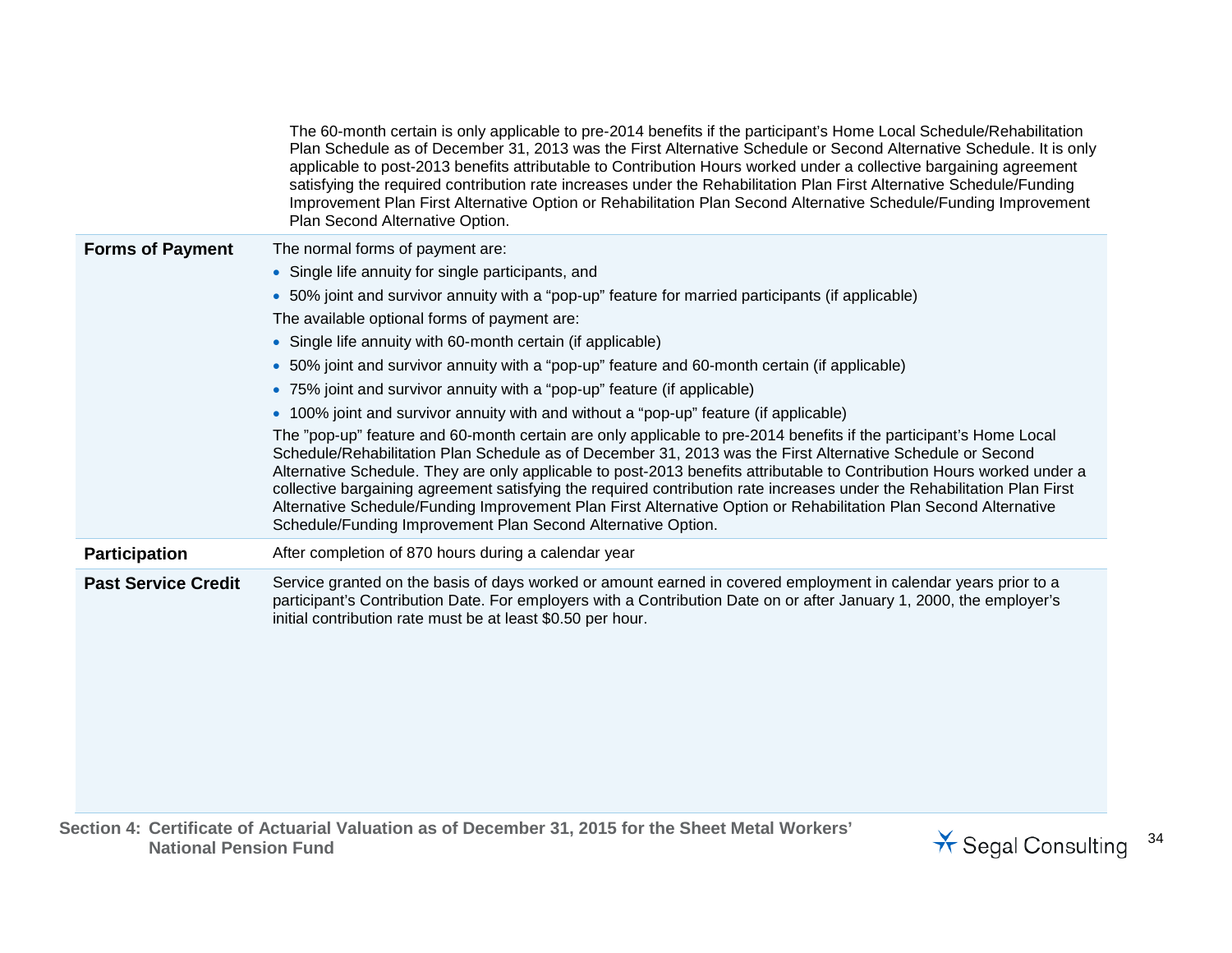**Future Service Credit** Service granted on the basis of hours of work in a calendar year after a Participant's Contribution Date in accordance with the following schedule:

|                                                            | <b>Months of Future</b><br><b>Service Credit</b>                                                                                                                                                                                                                                                                              | <b>Hours of Work in Covered</b><br><b>Employment During Calendar Year</b>                                                                                                                                                                 |
|------------------------------------------------------------|-------------------------------------------------------------------------------------------------------------------------------------------------------------------------------------------------------------------------------------------------------------------------------------------------------------------------------|-------------------------------------------------------------------------------------------------------------------------------------------------------------------------------------------------------------------------------------------|
|                                                            | 0                                                                                                                                                                                                                                                                                                                             | Less than 100                                                                                                                                                                                                                             |
|                                                            |                                                                                                                                                                                                                                                                                                                               | $100 - 199$                                                                                                                                                                                                                               |
|                                                            | 2                                                                                                                                                                                                                                                                                                                             | $200 - 299$                                                                                                                                                                                                                               |
|                                                            | 3                                                                                                                                                                                                                                                                                                                             | $300 - 399$                                                                                                                                                                                                                               |
|                                                            | 4                                                                                                                                                                                                                                                                                                                             | $400 - 499$                                                                                                                                                                                                                               |
|                                                            | 5                                                                                                                                                                                                                                                                                                                             | $500 - 599$                                                                                                                                                                                                                               |
|                                                            | 6                                                                                                                                                                                                                                                                                                                             | $600 - 699$                                                                                                                                                                                                                               |
|                                                            |                                                                                                                                                                                                                                                                                                                               | 700 - 799                                                                                                                                                                                                                                 |
|                                                            | 8                                                                                                                                                                                                                                                                                                                             | $800 - 899$                                                                                                                                                                                                                               |
|                                                            | 9                                                                                                                                                                                                                                                                                                                             | $900 - 999$                                                                                                                                                                                                                               |
|                                                            | 10                                                                                                                                                                                                                                                                                                                            | $1,000 - 1,099$                                                                                                                                                                                                                           |
|                                                            | 11                                                                                                                                                                                                                                                                                                                            | $1,100 - 1,199$                                                                                                                                                                                                                           |
|                                                            | 12                                                                                                                                                                                                                                                                                                                            | 1,200 & Over                                                                                                                                                                                                                              |
| <b>Pension Credit</b>                                      |                                                                                                                                                                                                                                                                                                                               | Sum of the Past Service Credit and Future Service Credit (excluding service lost under the Plan's break in service rules)                                                                                                                 |
| <b>Vesting Service</b>                                     |                                                                                                                                                                                                                                                                                                                               | 870 or more hours of work within a Plan year earns one year of Vesting Service                                                                                                                                                            |
| <b>Contribution Rate</b>                                   | accruals.                                                                                                                                                                                                                                                                                                                     | Varies from \$0.05 to \$16.69 per hour as of the valuation date. The average rate is \$4.85 per hour as of January 1,<br>2016. 2.5% of employer contributions are allocated to 401(h) Medical Accounts but are subject to pension benefit |
| <b>Required</b><br><b>Contribution</b><br><b>Increases</b> | Future contribution rate increases required under the Funding Improvement Plan Options are described below.<br>First Alternative Option: 7.0% for 2016 - 2017 Plan Years<br>Second Alternative Option: 3.5% for 2016 - 2017 Plan Years<br>The above increases are recognized in future valuations as adopted in each contract |                                                                                                                                                                                                                                           |

**Section 4: Certificate of Actuarial Valuation as of December 31, 2015 for the Sheet Metal Workers'** 

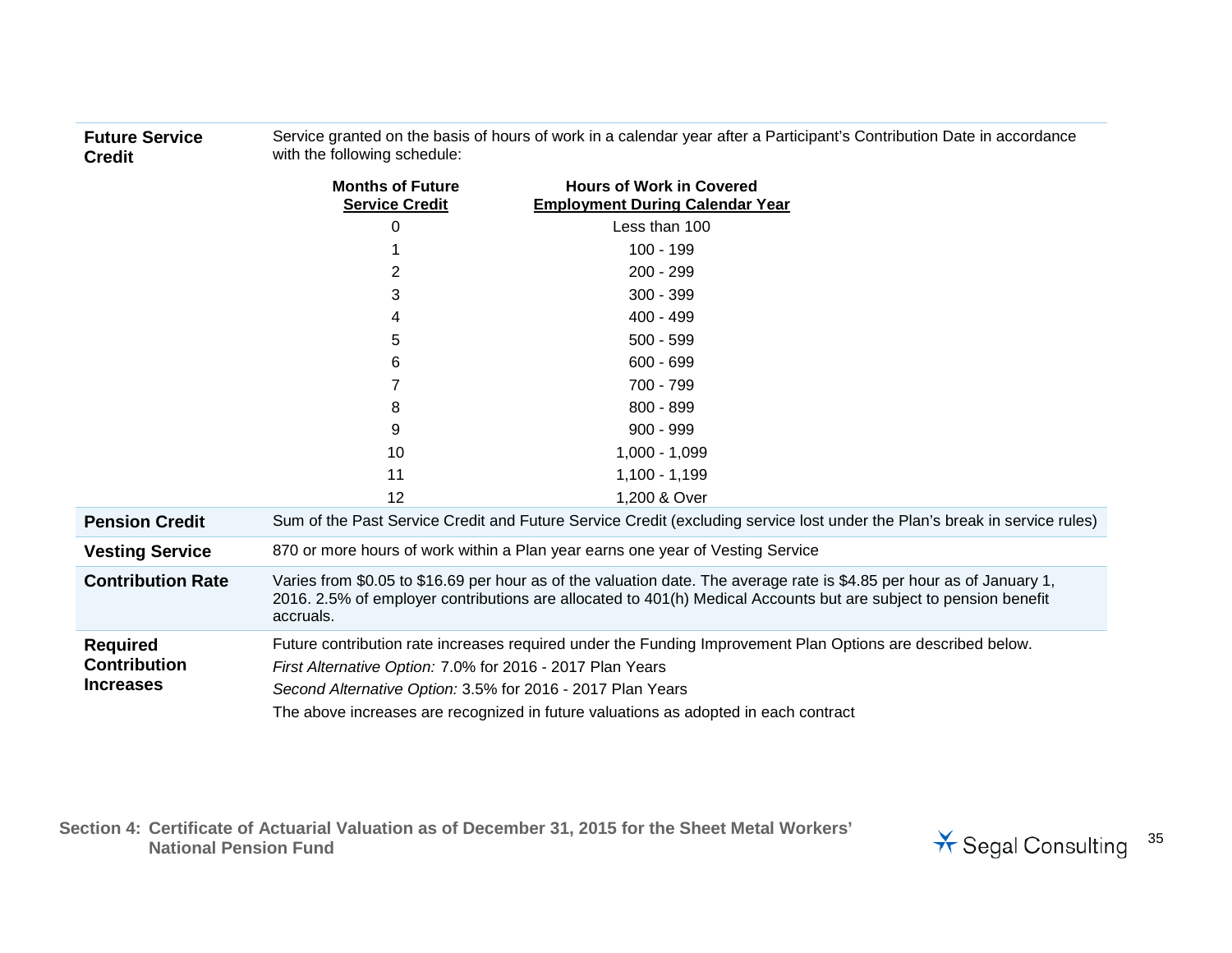| <b>Cost of Living</b><br><b>Adjustment (COLA)</b> | • Eligibility: Pensioners and beneficiaries whose benefits are based on contribution rates that were increased by the<br>Required Pension Fund Increase and who separated and retired from Covered Employment on or after January 1,<br>1991 and before December 1, 2001. No payment is made after January 1, 2008 unless the annual supplement had<br>been in effect 60 months before that date (i.e., the benefit must have been payable on the participant's Allocation<br>Date for 2002 – October 31, 2002). |
|---------------------------------------------------|------------------------------------------------------------------------------------------------------------------------------------------------------------------------------------------------------------------------------------------------------------------------------------------------------------------------------------------------------------------------------------------------------------------------------------------------------------------------------------------------------------------|
|                                                   | • Amount: An annual supplement equal to 2% of the participant's total monthly payments for the 12 months<br>immediately preceding the Allocation Date, multiplied by the number of whole years preceding the Allocation Date<br>that the participant or beneficiary has received benefits, up to a maximum of 15 years. If the participant had elected a<br>level income option, the 2% factor is applied to the benefit prior to the adjustment for the form of payment.                                        |
|                                                   | Effective July 1, 1995, no NPF COLA Benefit is payable with respect to any benefits accrued after June 30, 1995.                                                                                                                                                                                                                                                                                                                                                                                                 |
|                                                   | A participant who was retired and received an annual supplemental increase under the NPF COLA Benefit for the<br>2002 Allocation Date will continue to receive the benefit, but it will not exceed the supplement that was paid for the<br>2002 Allocation Date (i.e., it remains fixed at that amount)                                                                                                                                                                                                          |

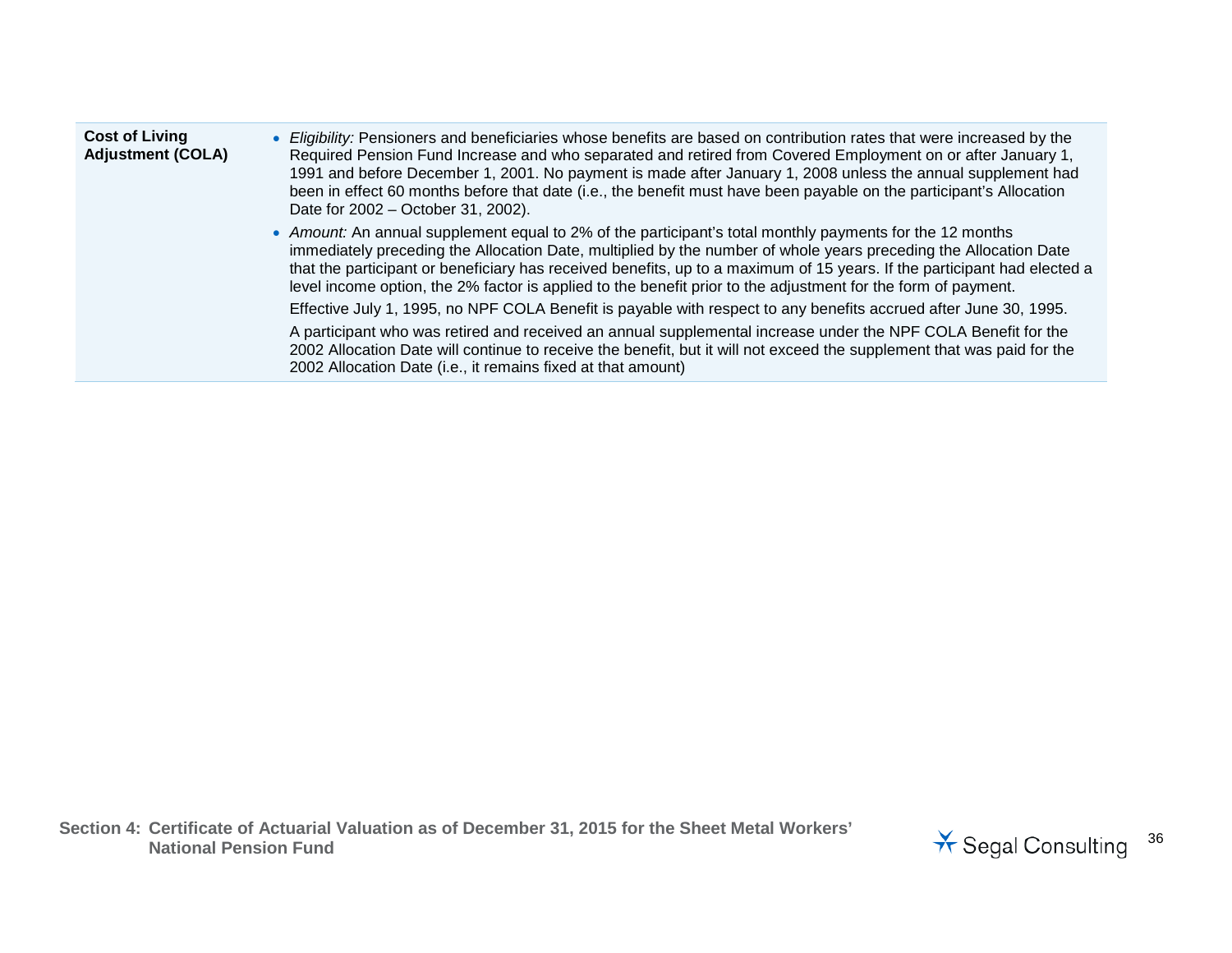### **EXHIBIT 4 - ACTUARIAL ASSUMPTIONS AND METHODS**

|  | <b>Investment Return</b>                                                                                                                                                                                                                                                                                                                                                    |                                                                                                                                                                                                                                                                                                                                        | To the extent the vested benefits are matched by the market value of plan assets on hand: interest assumptions<br>prescribed by the Pension Benefit Guaranty Corporation under 29 C.F.R. Ch. XL, Part 4044, which are in effect for the<br>applicable withdrawal liability valuation date, are used.                                                                                                                                                                                                                                                                                                                                                                                          |                    |    |  |
|--|-----------------------------------------------------------------------------------------------------------------------------------------------------------------------------------------------------------------------------------------------------------------------------------------------------------------------------------------------------------------------------|----------------------------------------------------------------------------------------------------------------------------------------------------------------------------------------------------------------------------------------------------------------------------------------------------------------------------------------|-----------------------------------------------------------------------------------------------------------------------------------------------------------------------------------------------------------------------------------------------------------------------------------------------------------------------------------------------------------------------------------------------------------------------------------------------------------------------------------------------------------------------------------------------------------------------------------------------------------------------------------------------------------------------------------------------|--------------------|----|--|
|  |                                                                                                                                                                                                                                                                                                                                                                             | PBGC Interest Rates as of December 31, 2015:<br>$-$ First 20 years                                                                                                                                                                                                                                                                     | 2.46%                                                                                                                                                                                                                                                                                                                                                                                                                                                                                                                                                                                                                                                                                         |                    |    |  |
|  |                                                                                                                                                                                                                                                                                                                                                                             | - After 20 years                                                                                                                                                                                                                                                                                                                       | 2.98%                                                                                                                                                                                                                                                                                                                                                                                                                                                                                                                                                                                                                                                                                         |                    |    |  |
|  |                                                                                                                                                                                                                                                                                                                                                                             | used for plan funding: 7.50%                                                                                                                                                                                                                                                                                                           | To the extent the vested benefits are not matched by plan assets (at market), the interest assumption is the same as                                                                                                                                                                                                                                                                                                                                                                                                                                                                                                                                                                          |                    |    |  |
|  |                                                                                                                                                                                                                                                                                                                                                                             | The portion of the vested benefits that is matched by readily available assets is determined by comparing the total<br>present value of vested benefits plus expenses – at PBGC rates – with the total market value of assets; each vested<br>benefit is treated as covered by assets to the same extent as all other vested benefits. |                                                                                                                                                                                                                                                                                                                                                                                                                                                                                                                                                                                                                                                                                               |                    |    |  |
|  |                                                                                                                                                                                                                                                                                                                                                                             | Affected Benefits liabilities are valued at the same interest rate assumption used for plan funding for the Plan year for<br>which the pool is established.                                                                                                                                                                            |                                                                                                                                                                                                                                                                                                                                                                                                                                                                                                                                                                                                                                                                                               |                    |    |  |
|  |                                                                                                                                                                                                                                                                                                                                                                             |                                                                                                                                                                                                                                                                                                                                        | The discount rate is based on a blend, which includes rates selected based on estimated annuity purchase rates for<br>benefits being settled, because withdrawal liability is a final settlement of an employer's obligations to the Plan. For<br>benefits that could be settled immediately, because assets on hand are sufficient, the annuity purchase rates are those<br>promulgated by PBGC under ERISA Sec. 4044 for multiemployer plans terminating by mass withdrawal on the<br>measurement date. For benefits that cannot be settled immediately because they are not currently funded, the<br>calculation uses rates equal to the discount rate used for plan funding calculations. |                    |    |  |
|  | <b>Mortality Rates</b>                                                                                                                                                                                                                                                                                                                                                      | projected generationally using Scale MP-2014                                                                                                                                                                                                                                                                                           | Healthy Employee: RP-2014 Blue Collar Employee Mortality Tables (sex distinct), with ages set forward 1 year,                                                                                                                                                                                                                                                                                                                                                                                                                                                                                                                                                                                 |                    |    |  |
|  |                                                                                                                                                                                                                                                                                                                                                                             | Healthy Pensioner or Beneficiary: RP-2014 Blue Collar Healthy Annuitant Mortality Tables (sex distinct), with ages set<br>forward 1 year, projected generationally using Scale MP-2014                                                                                                                                                 |                                                                                                                                                                                                                                                                                                                                                                                                                                                                                                                                                                                                                                                                                               |                    |    |  |
|  |                                                                                                                                                                                                                                                                                                                                                                             | generationally using Scale MP-2014                                                                                                                                                                                                                                                                                                     | Disabled: RP-2014 Disabled Retiree Mortality Tables (sex distinct), with ages set forward 1 year, projected                                                                                                                                                                                                                                                                                                                                                                                                                                                                                                                                                                                   |                    |    |  |
|  | The mortality tables with ages set forward 1 year and projected with Scale MP-2014 from 2014 reasonably reflect the<br>mortality experience of the Plan as of the measurement date. These mortality tables were then adjusted to future years<br>using the generational projection to reflect future mortality improvement between the measurement date and those<br>years. |                                                                                                                                                                                                                                                                                                                                        |                                                                                                                                                                                                                                                                                                                                                                                                                                                                                                                                                                                                                                                                                               |                    |    |  |
|  |                                                                                                                                                                                                                                                                                                                                                                             | over the most recent year.                                                                                                                                                                                                                                                                                                             | The mortality rates were based on historical and current demographic data, adjusted to reflect estimated future<br>experience and professional judgment. As part of the analysis, a comparison was made between the actual number of<br>deaths by age and liability change and the projected number and liability change based on the prior year's assumption                                                                                                                                                                                                                                                                                                                                 |                    |    |  |
|  | <b>National Pension Fund</b>                                                                                                                                                                                                                                                                                                                                                |                                                                                                                                                                                                                                                                                                                                        | Section 4: Certificate of Actuarial Valuation as of December 31, 2015 for the Sheet Metal Workers'                                                                                                                                                                                                                                                                                                                                                                                                                                                                                                                                                                                            | * Segal Consulting | 37 |  |

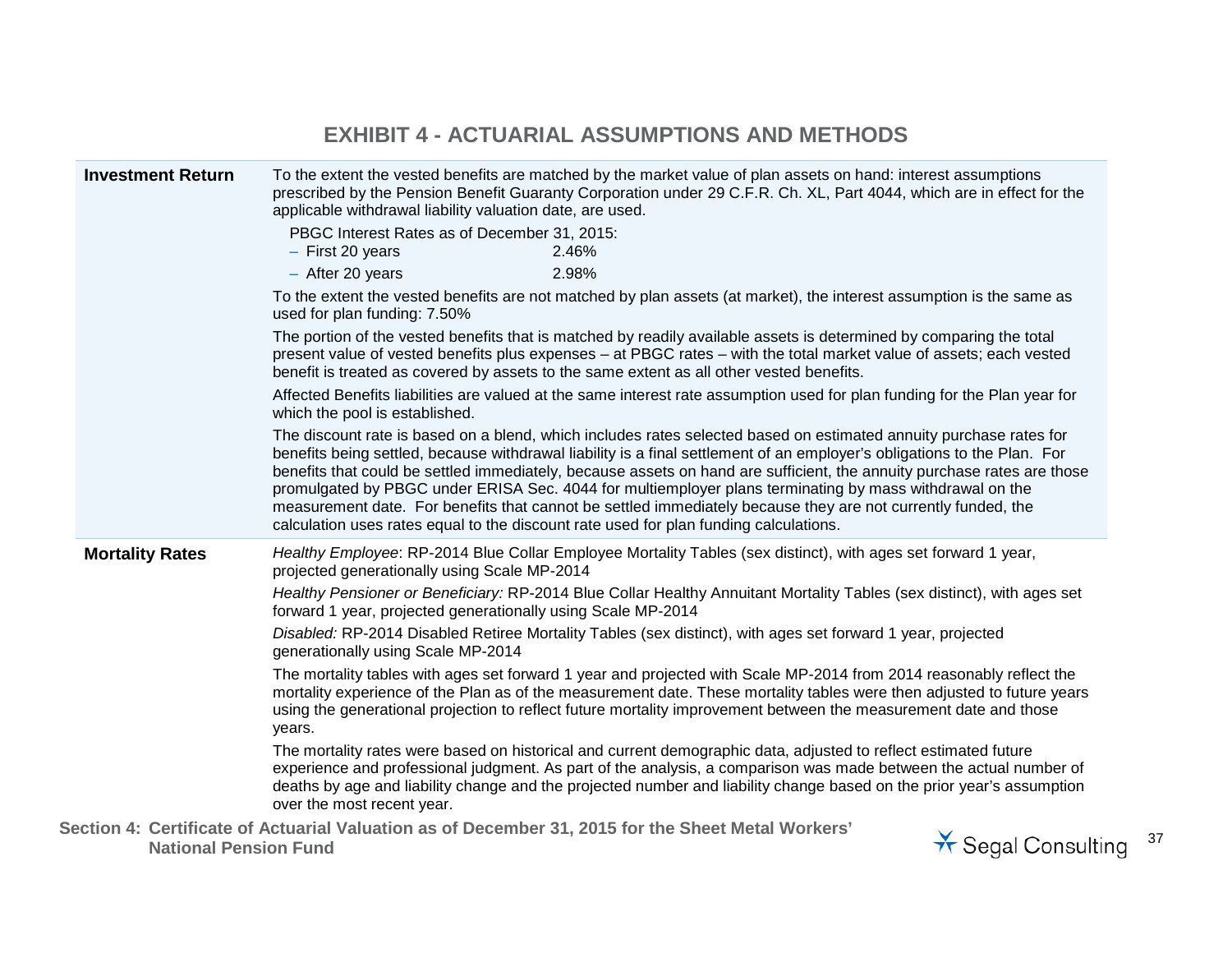#### **Retirement Rates for Active Participants**

|       | <b>Annual Retirement Rates</b> |                         |  |
|-------|--------------------------------|-------------------------|--|
|       | <b>Not Eligible for</b>        | <b>Not Eligible for</b> |  |
| Age   | 55/30 (60/30) Pension          | 55/30 (60/30) Pension*  |  |
| 55    | 5                              | 25                      |  |
| 56-57 | 5                              | 14                      |  |
| 58-59 | 7                              | 14                      |  |
| 60-61 | 14                             | 20                      |  |
| 62    | 35                             | 40                      |  |
| 63-69 | 25                             | 35                      |  |
| 70    | 100                            | 100                     |  |

\*Rate at first eligibility for 55/30 (60/30, if applicable) Pension is 25% or above rate at applicable age, if higher

The retirement rates were based on historical and current demographic data, adjusted to reflect estimated future experience and professional judgment. As part of the analysis, a comparison was made between the actual number of retirements by age and liability change and the projected number and liability change based on the prior years' assumption over the most recent five years.

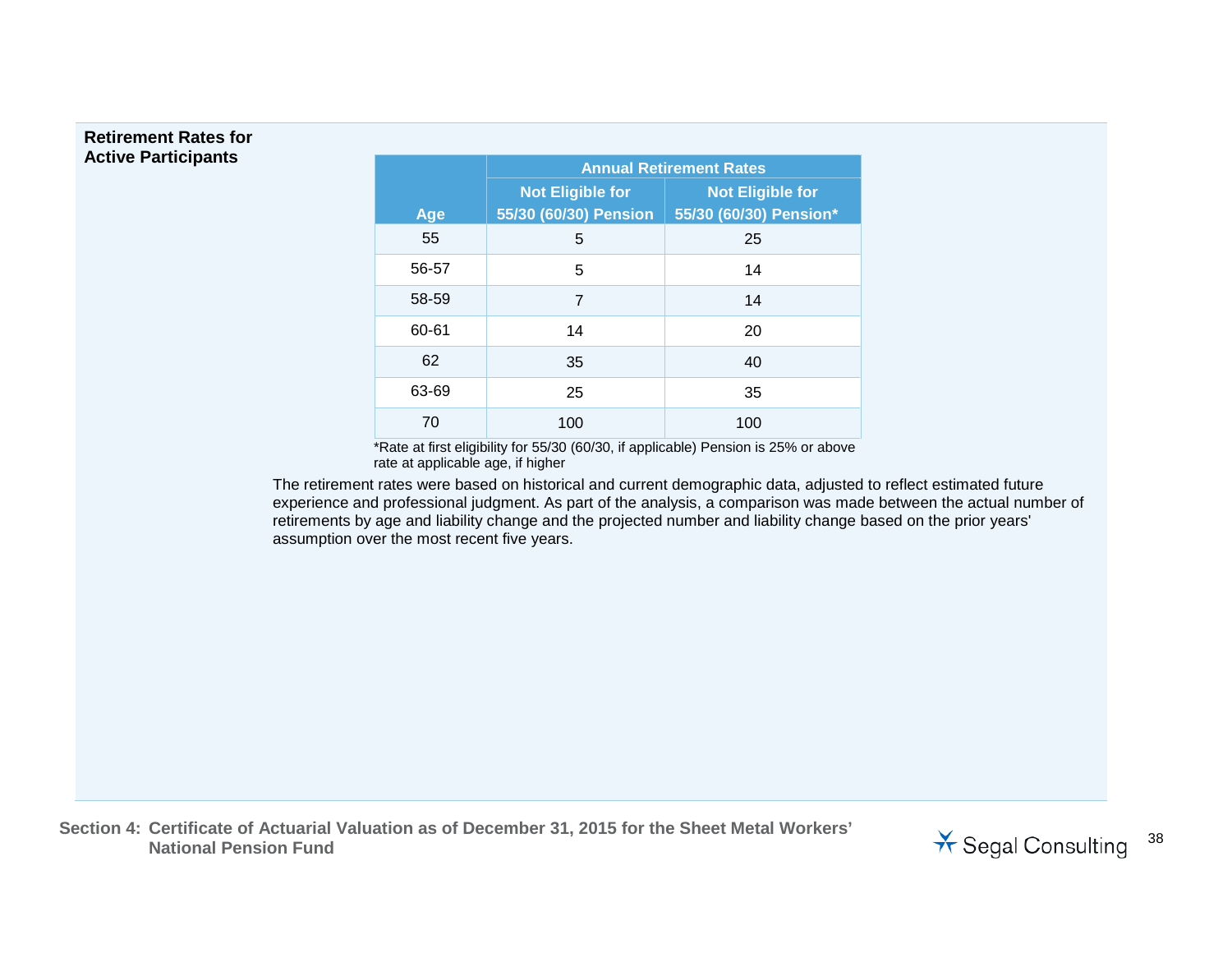#### **Retirement Rates for Inactive Vested Participants**

| Age   | <b>Annual Retirement</b><br>Rates* |
|-------|------------------------------------|
| 55-61 | 5                                  |
| 62-63 | 10                                 |
| 64    | 30                                 |
| 65    | 35                                 |
| 66-79 | 20                                 |
| 80    | 100                                |

\*20% of inactive participants are assumed to retire with a Special Early, or 55/30 Pension (60/30 if applicable) if expected to be eligible based on reported Funding Improvement Plan Option, and 80% are assumed to retire with a Normal or Standard Early Pension, depending upon age and service at retirement.

The retirement rates for inactive vested participants were based on historical and current demographic data, adjusted to reflect estimated future experience and professional judgment. As part of the analysis, a comparison was made between the actual number retirements by age and the projected number based on the prior years' assumption over the most recent five years.

**Unknown Data for Participants** Same as those exhibited by participants with similar known characteristics. If not specified, participants are assumed to be male. **Percent Married** 80% **Age and Sex of**  Spouse of male participant is assumed to be three years younger than the participant and spouse of female participant

**Spouse** is assumed to be three years older than the participant. If the spouse's sex is not provided, the spouse is assumed to be the opposite sex of the participant.

**Benefit Election** Married participants are assumed to elect the 50% joint and survivor annuity (with the "pop-up" feature if available) and non-married participants are assumed to elect the single life annuity.

> The benefit elections were based on historical and current demographic data, adjusted to reflect the plan design, and estimated future experience and professional judgment. As part of the analysis, a comparison was made between the assumed and the actual option election patterns over the most recent five years.